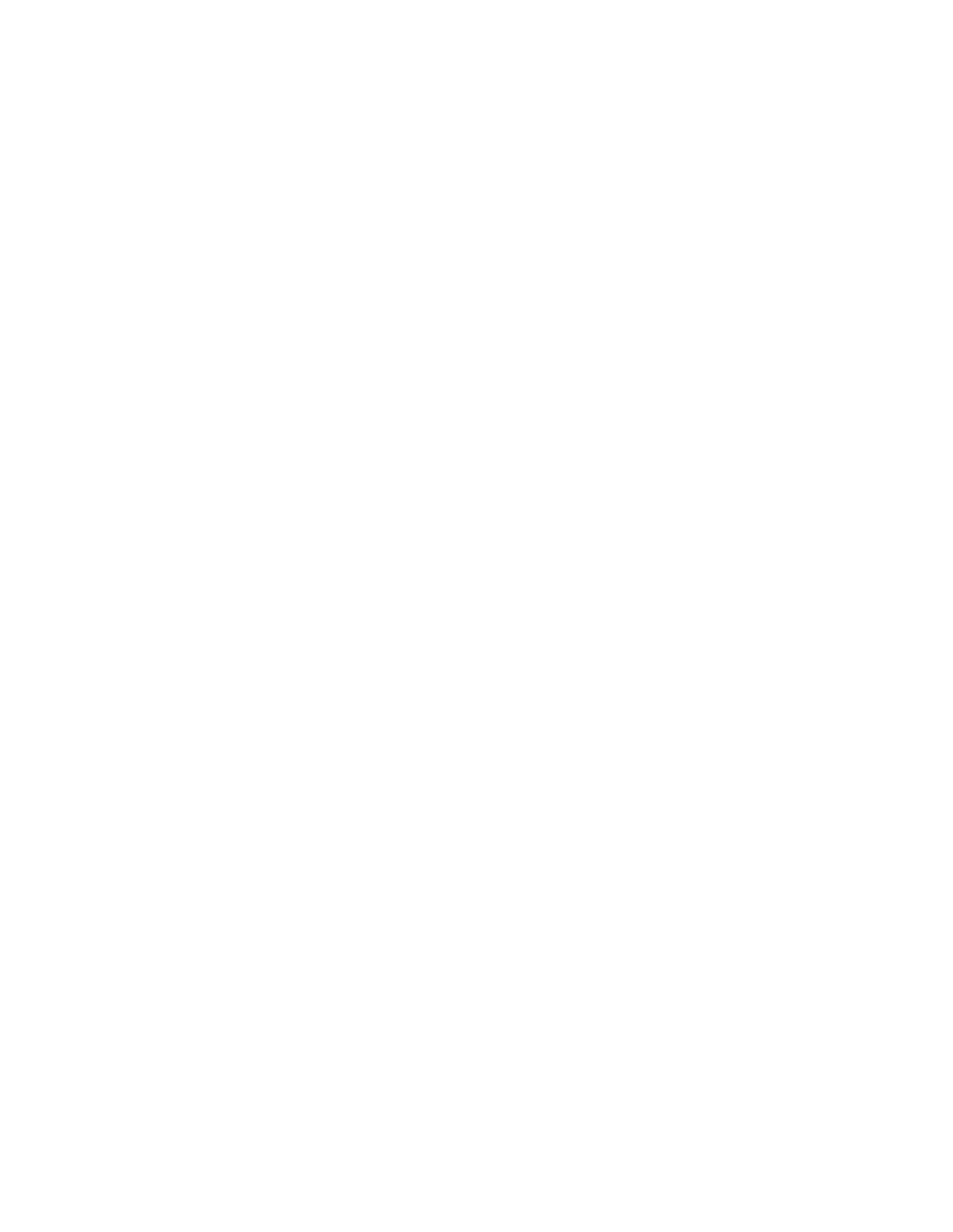## how to build and run

| $\mathbf{1}$            | <b>Building with docker</b> | 3  |
|-------------------------|-----------------------------|----|
| $\overline{2}$          | <b>Building from Source</b> | 5  |
| $\overline{\mathbf{3}}$ | aarch64 源码编译                | 9  |
| 4                       | <b>Build on win10</b>       | 11 |
| 5                       | 创建 rtsp 流地址                 | 13 |
| 6                       | Run in 15 minutes           | 17 |
| $\overline{7}$          | 模型和测试数据下载                   | 21 |
| 8                       | megflow_quickstart          | 23 |
| $\boldsymbol{9}$        | 串联检测和分类                     | 29 |
|                         | 10 批量推理和 Pipeline 级测试       | 33 |
|                         | 11 视频结果 Web 可视化             | 37 |
|                         | 12 Config                   | 41 |
|                         | <b>13 Python Plugins</b>    | 49 |
|                         | 14 生成 MegEngine 模型          | 51 |
|                         | <b>15 FAQ</b>               | 55 |
|                         | 16 如何 Debug 常见问题            | 57 |
|                         | 17 如何提交代码                   | 59 |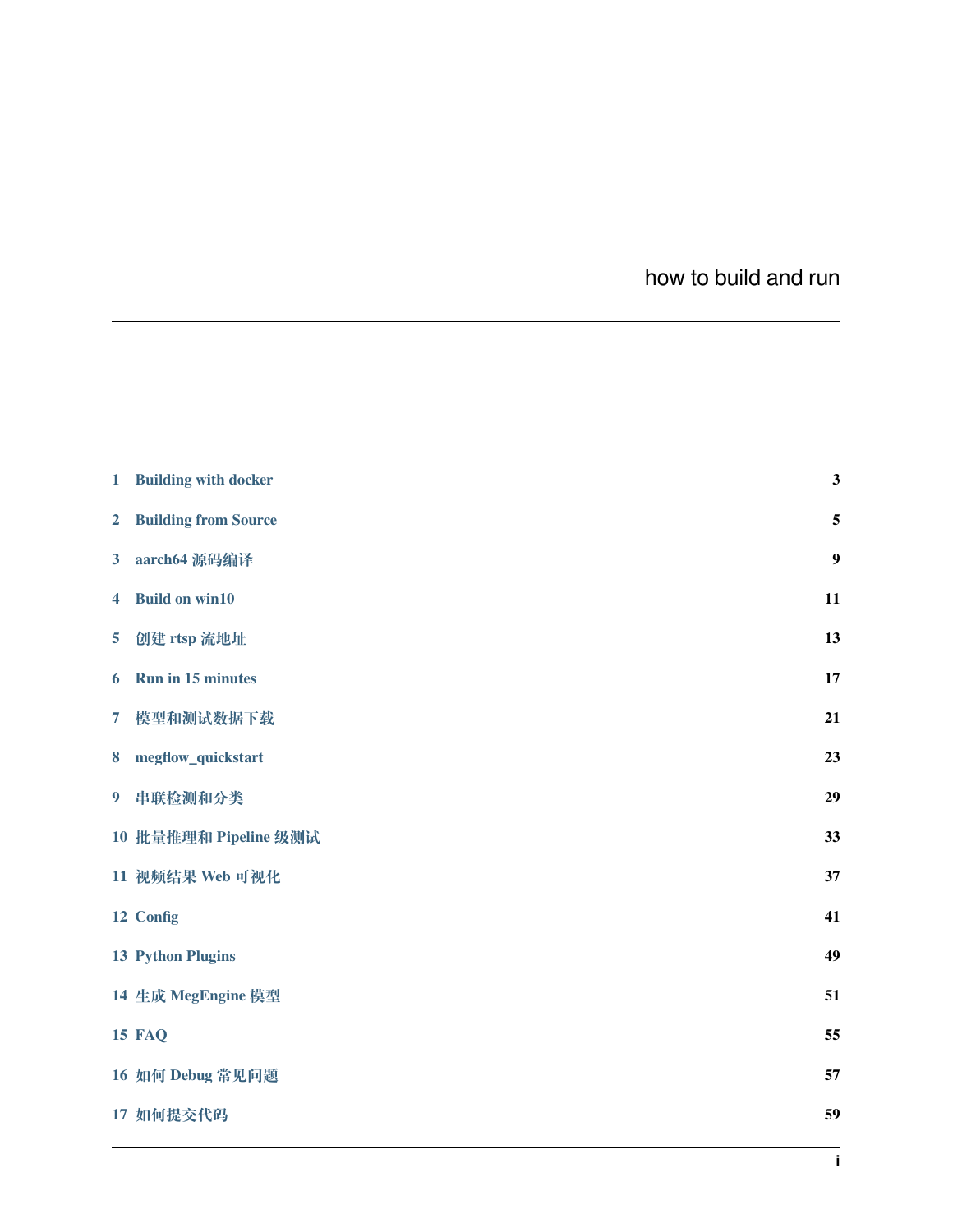#### **18 打包成 [Python .whl](#page-64-0) 61**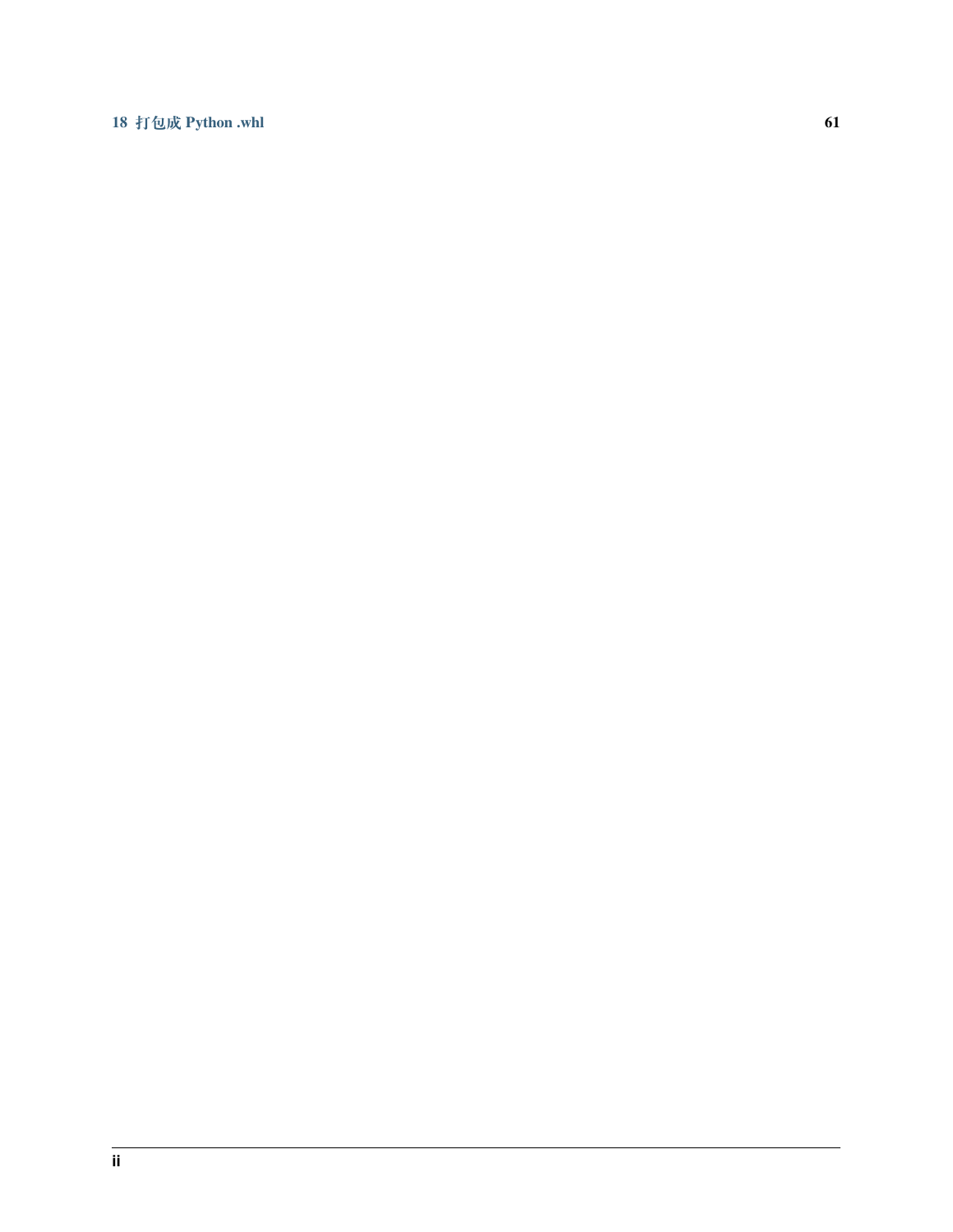*Please select a specific version of the document in the lower left corner of the page.*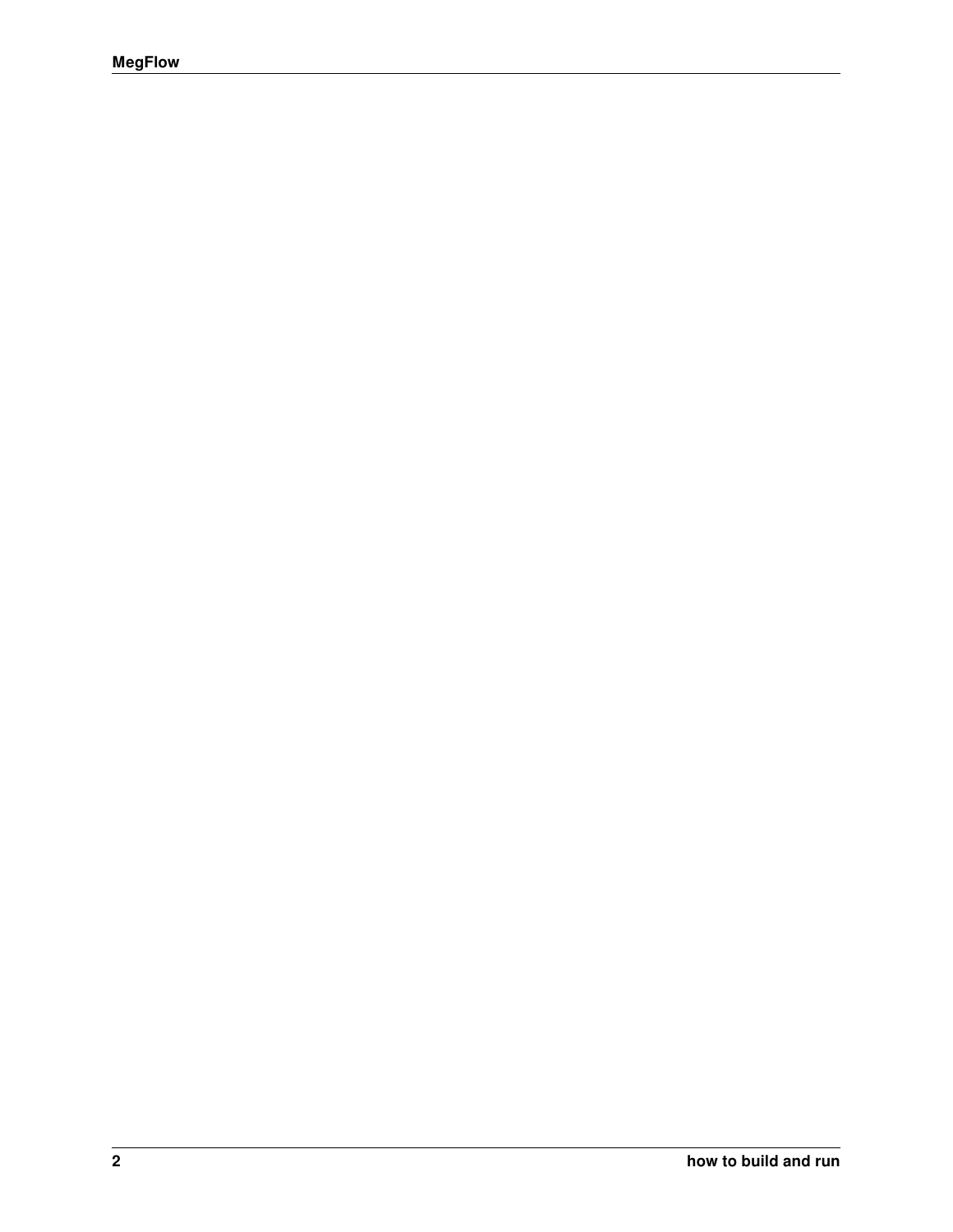Building with docker

<span id="page-6-0"></span>docker build 方式能够"可复现地"生成运行环境、减少依赖缺失的痛苦

### **1.1 下载模型包**

docker 运行方式,建议把模型包下好,解压备用。[下载地址](#page-24-0)

### **1.2 编译 Docker 镜像**

\$ cd MegFlow \$ docker build -t megflow -f Dockerfile.github-dev .

稍等一段时间(取决于网络和 CPU)镜像构建完成并做了基础自测

注意: 不要移动 Dockerfile 文件的位置。受 [EAR](https://www.federalregister.gov/documents/2019/10/09/2019-22210/addition-of-certain-entities-to-the-entity-list) 约束, MegFlow 无法提供现成的 docker 镜像, 需 要自己 build 出来,这个过程用了相对路径。

| \$ docker images |        |                           |         |        |  |  |  |
|------------------|--------|---------------------------|---------|--------|--|--|--|
| REPOSITORY       | TAG    | IMAGE ID                  | CREATED | SIZE   |  |  |  |
| megflow          | latest | c65e37e1df6c 18 hours ago |         | 5.05GB |  |  |  |

直接用 \${IMAGE ID} 进入开始跑应用, 挂载上之前下载好的模型包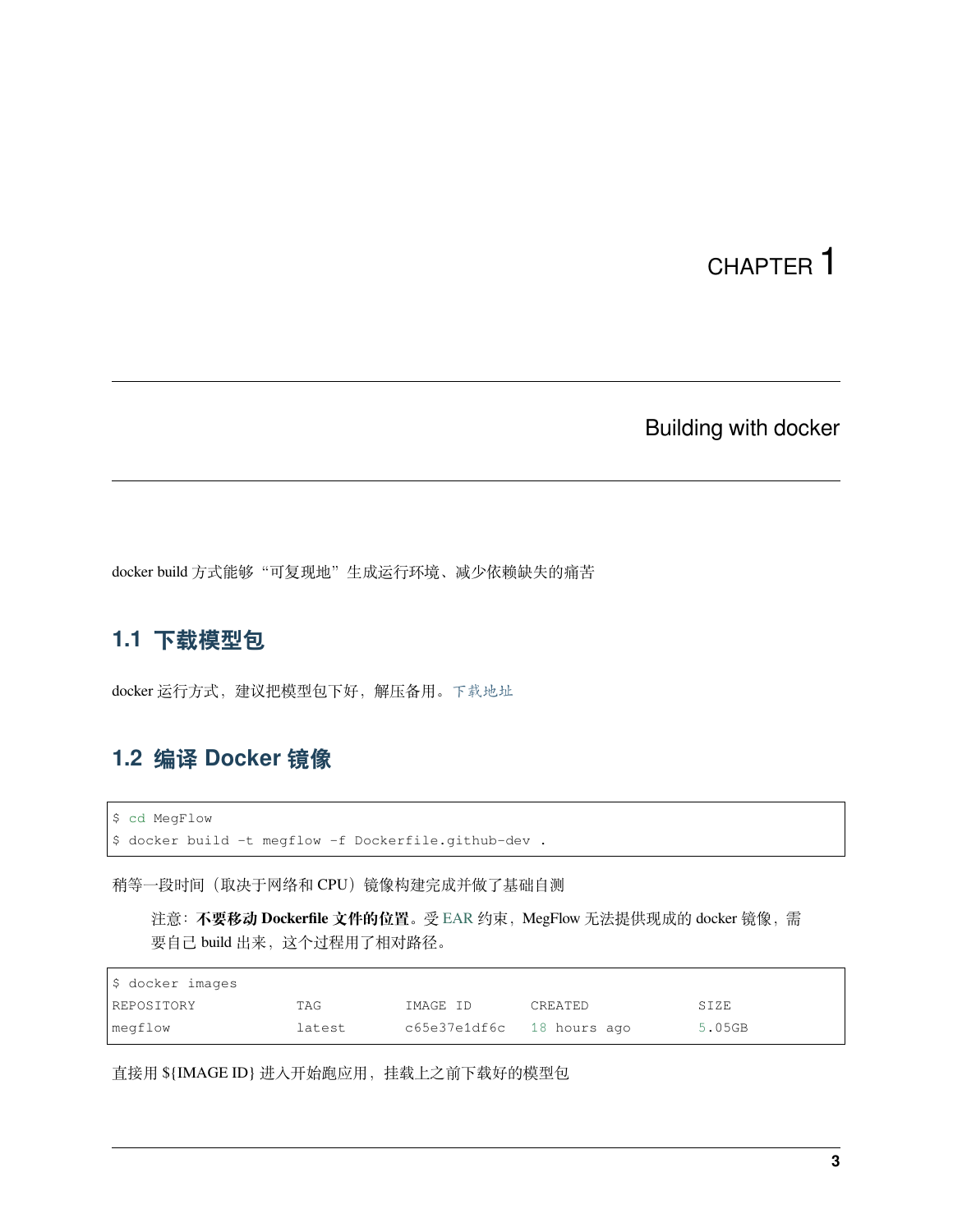```
$ docker run -p 18081:8081 -p 18082:8082 -v ${DOWNLOAD_MODEL_PATH}:/megflow-runspace/
,→flow-python/examples/models -i -t c65e37e1df6c /bin/bash
```
## **1.3 Python Built-in Applications**

接下来开始运行好玩的 Python 应用

- [猫猫围栏运行手册](https://github.com/MegEngine/MegFlow/tree/master/flow-python/examples/application/cat_finder)
	- **–** 图片注册猫猫
	- **–** 部署视频围栏,注册的猫离开围栏时会发通知
	- **–** 未注册的不会提示
- [电梯电瓶车告警](https://github.com/MegEngine/MegFlow/tree/master/flow-python/examples/application/electric_bicycle)
	- **–** 电梯里看到电瓶车立即报警
- *[quickstart](#page-26-0)*
	- **–** 问答式创建自己的应用
- [视频实时超分](https://github.com/MegEngine/MegFlow/tree/master/flow-python/examples/application/video_super_resolution)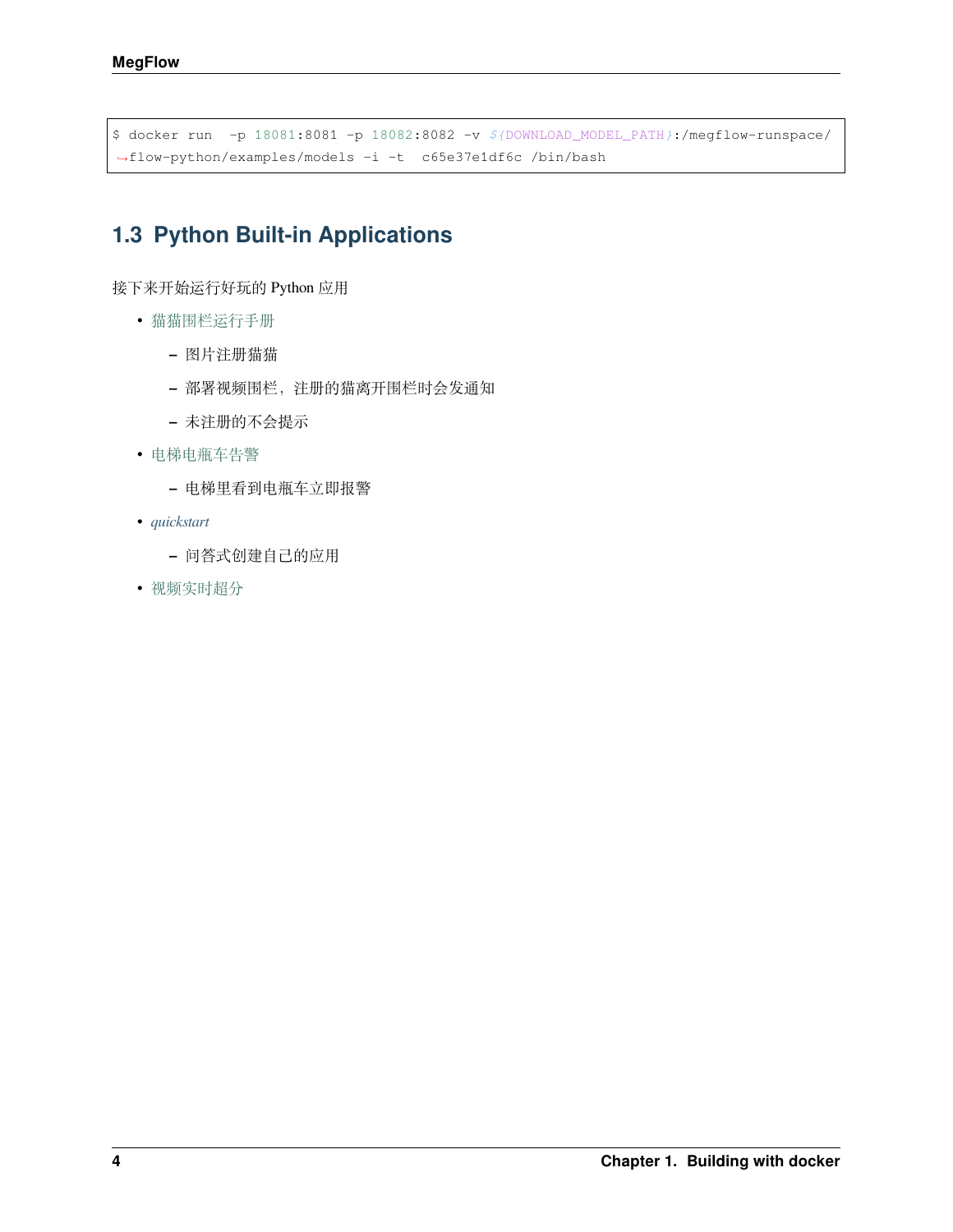#### Building from Source

#### <span id="page-8-0"></span>**2.1 一、安装依赖**

#### **2.1.1 安装 Rust**

```
$ sudo apt install curl
$ curl --proto '=https' --tlsv1.2 https://sh.rustup.rs -sSf | sh
```
成功后,cargo 应该可以正常执行

```
$ cargo --version
cargo 1.56.0 (4ed5d137b 2021-10-04)
```
如果不成功,提示 Command 'cargo' not found,可以按照提示加载一下环境变量 (重新连接或打开终 端也可以):

```
source $HOME/.cargo/env
```
cargo 是 Rust 的包管理器兼编译辅助工具。类似 Java maven/go pkg/C++ CMake 的角色, 更易使 用。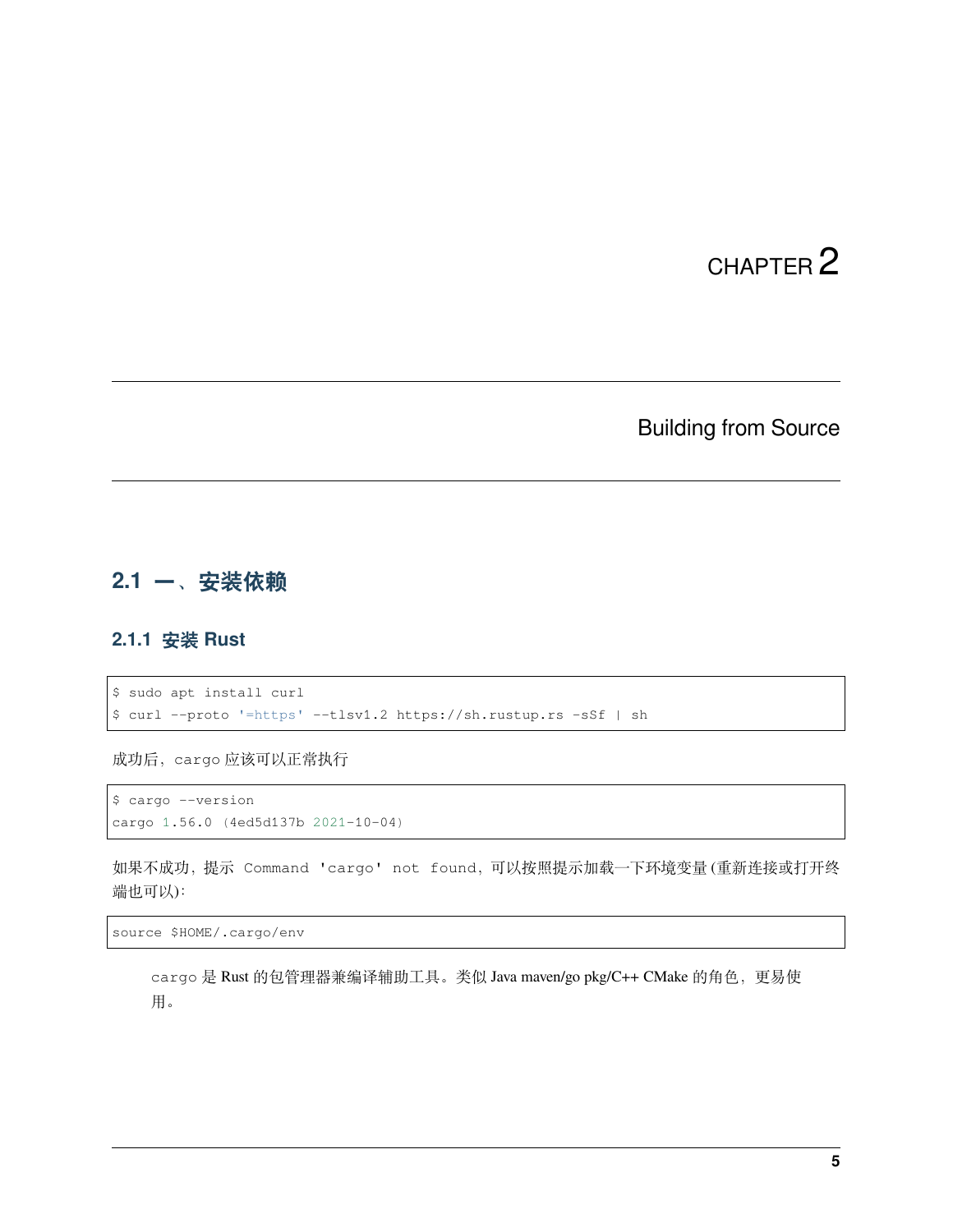#### **2.1.2 安装 python3.x (推荐 conda)**

打开 [miniconda](https://docs.conda.io/en/latest/miniconda.html) 官网 下载 miniconda 安装包,修改权限并安装。

```
$ wget https://repo.anaconda.com/miniconda/Miniconda3-latest-Linux-x86_64.sh
```

```
$ chmod a+x Miniconda3-latest-Linux-x86_64.sh
```

```
$ ./Miniconda3-latest-Linux-x86_64.sh
```
安装时接受 conda 修改默认.bashrc 环境变量(zsh 用户还需自行修改.zshrc 中的 conda initialize 配置)。成功后 conda 可正常运行

\$ conda --version conda 4.10.3

创建一个 Python3.x (这里以 3.8 为例) 的环境, 激活。

```
$ conda create --name py38 python=3.8
$ conda activate py38
```
#### **2.1.3 安装基础依赖库**

megflow 的构建需要一些基础依赖库, 下面以 ubuntu 系统为例:

```
$ sudo apt update
$ sudo apt install -y wget yasm clang git build-essential
$ sudo apt install -y libssl-dev
$ sudo apt install -y pkg-config --fix-missing
```
## **2.2 二、编译**

编译并安装 Python 包到当前用户下

```
$ git clone --recursive https://github.com/MegEngine/MegFlow --depth=1
$ cd MegFlow/flow-python
$ python3 setup.py install --user
```
编译成功后,在 Python import megflow 正常。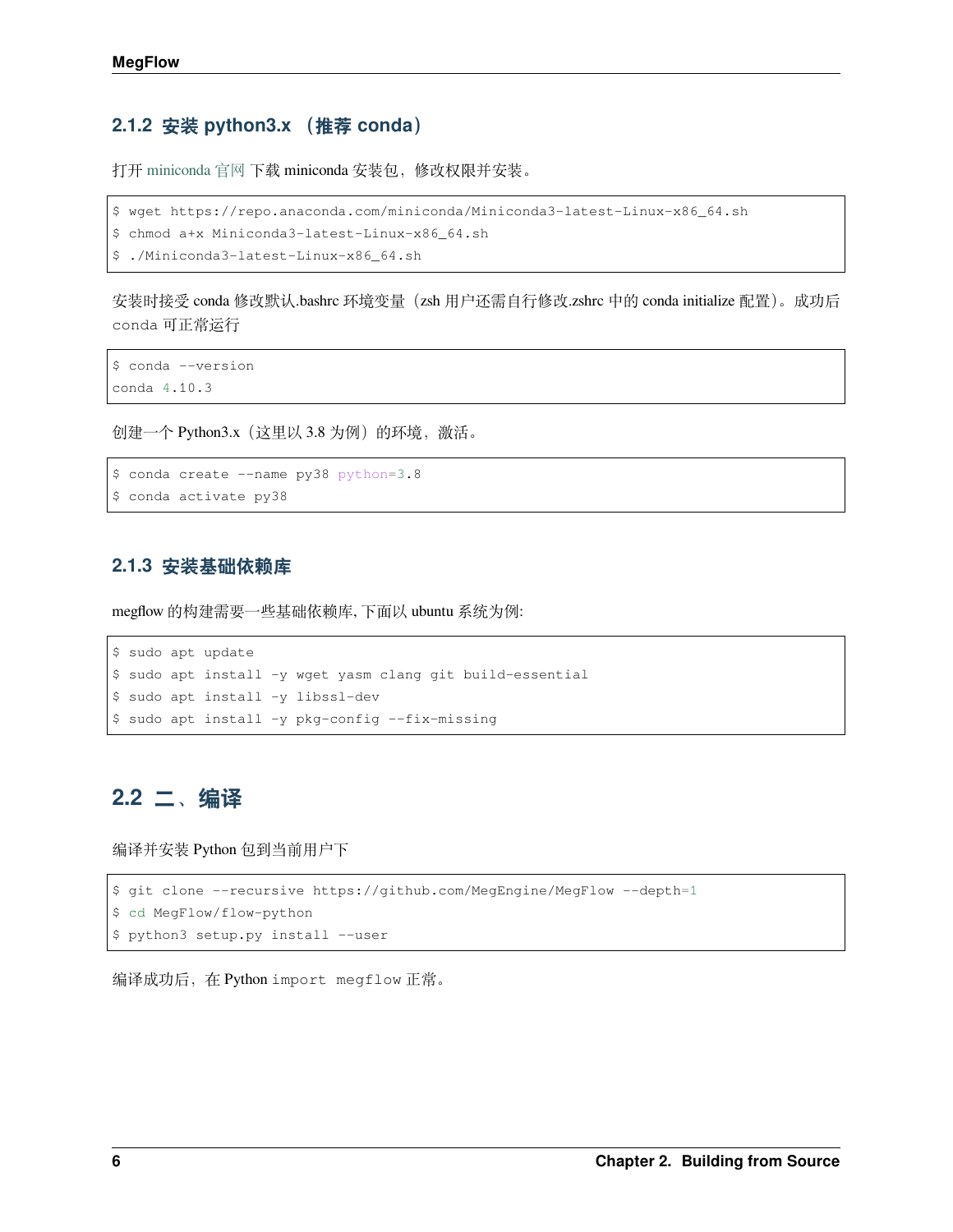## **2.3 三、Python"开机自检"**

\$ cd examples

\$ megflow\_run -p logical\_test

logical\_test 是 examples 下最基础的计算图测试用例,运行能正常结束表示 MegFlow 编译成功、基本语 义无问题。

megflow\_run 是计算图的实现。编译完成之后不再需要 cargo 和 Rust,使用者只需要

- import megflow 成功
- megflow\_run -h 正常

### **2.4 四、编译选项**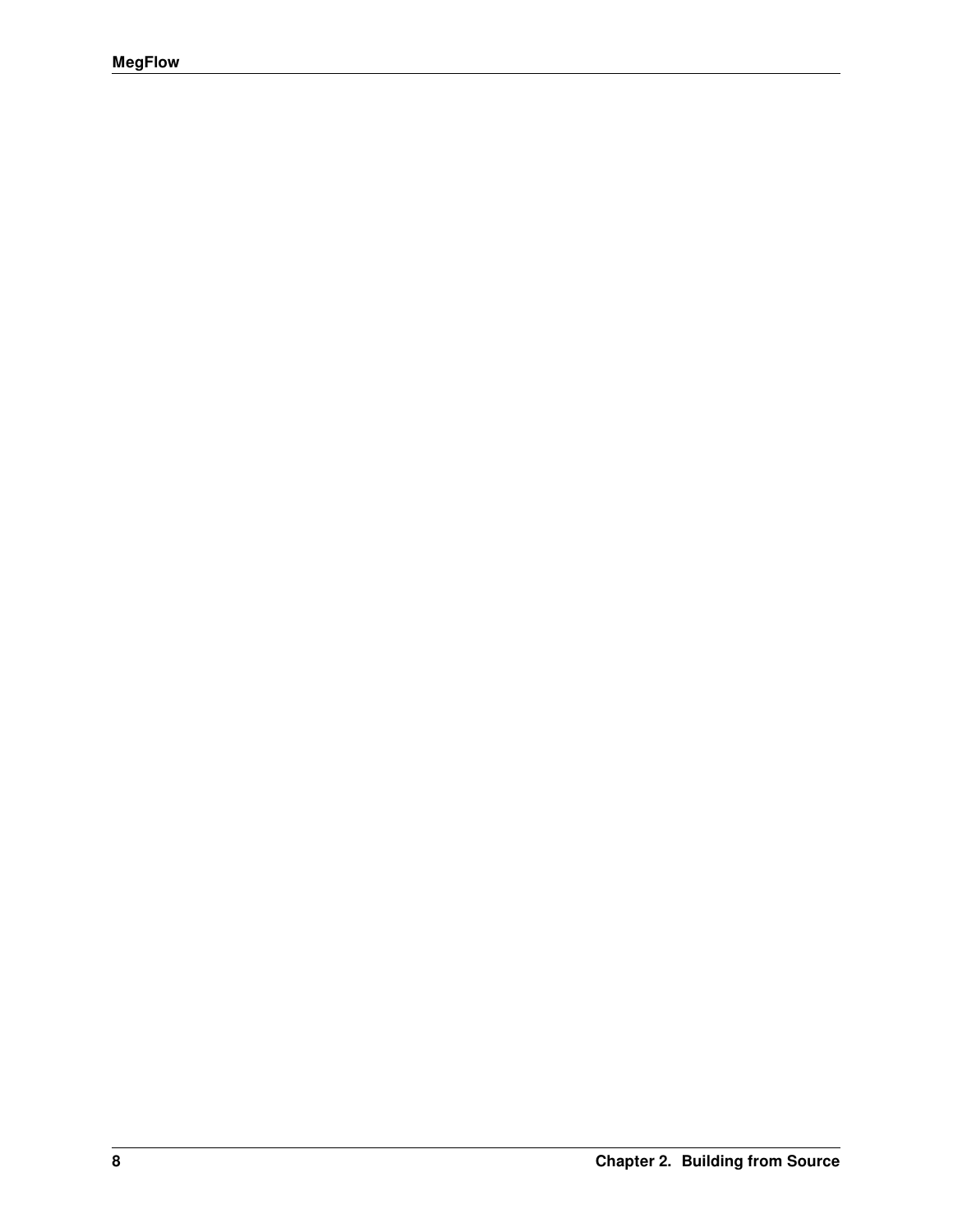#### aarch64 源码编译

<span id="page-12-0"></span>aarch64 源码编译方式和 [源码编译](build-from-source.zh) 相同,此处只说明差异。

#### **3.1 环境差异**

如 果 是 华 为 鲲 鹏 ARM 服 务 器 CentOS 系 统, gcc 需 要 >= 7.5 版 本, 系 统 默 认 的 aarch64-redhat-linux-gcc 4.8.5 缺 \_\_ARM\_NEON 会导致大量异常。

```
$ yum install -y centos-release-scl
$ yum install -y devtoolset-8-gcc devtoolset-8-gcc-c++
$ source /opt/rh/devtoolset-8/enable
$ gcc --version
gcc (GCC) 8.3.1 20190311 (Red Hat 8.3.1-3)
...
```
## **3.2 软件差异**

conda 建议使用 archiconda, 目前 (2021.12.06) miniconda aarch64 官网版本在 KhadasVIM3/JetsonNao 上均 会崩溃。archiconda 安装:

```
$ wget https://github.com/Archiconda/build-tools/releases/download/0.2.3/Archiconda3-
,→0.2.3-Linux-aarch64.sh
$ chmod +x Archiconda3-0.2.3-Linux-aarch64.sh && ./Archiconda3-0.2.3-Linux-aarch64.sh
```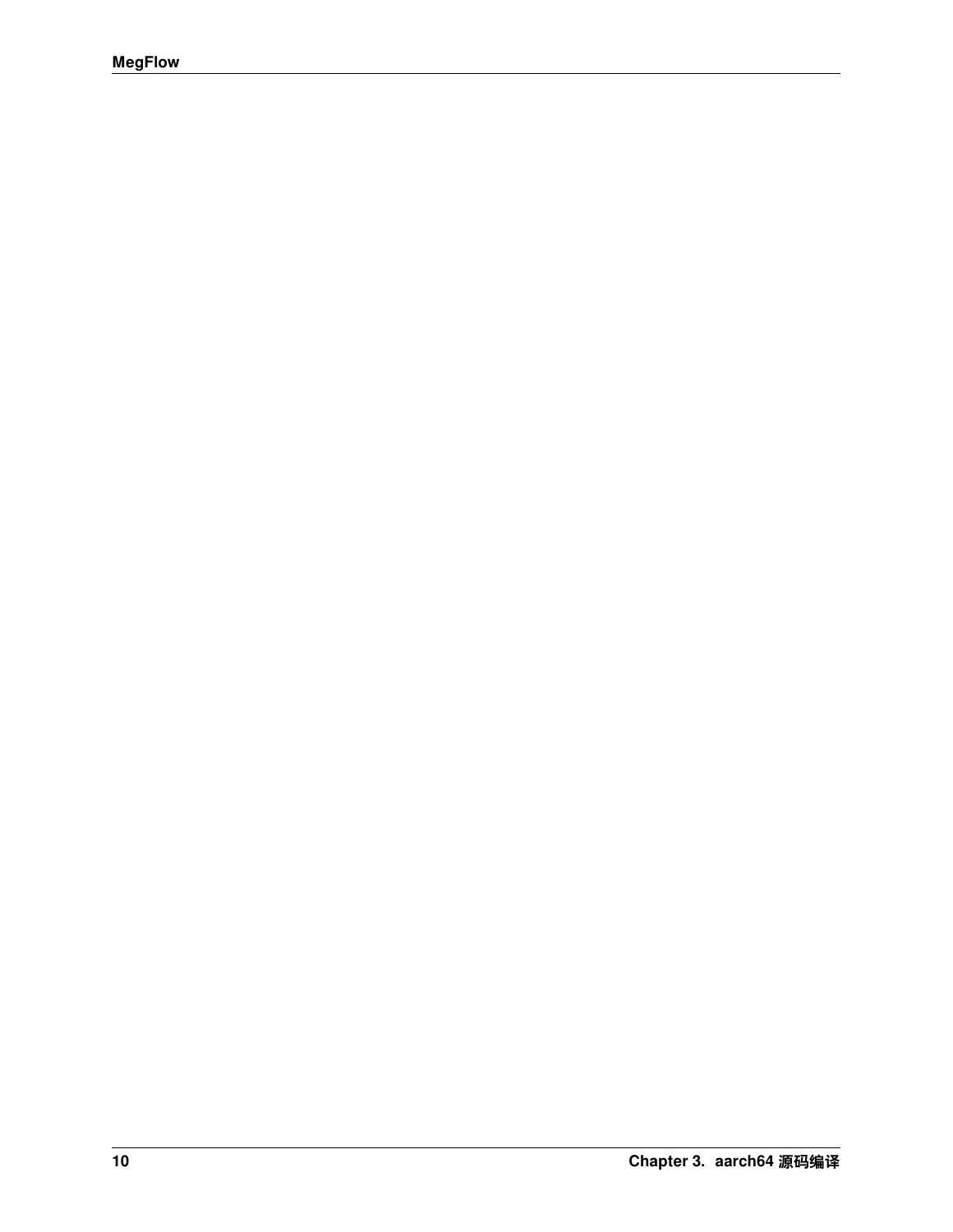#### Build on win10

#### <span id="page-14-0"></span>**4.1 下载模型包**

docker 运行方式,建议把模型包下好,解压备用。[下载地址](#page-24-0)

### **4.2 安装 wsl2**

[安装文档](https://docs.microsoft.com/zh-cn/windows/wsl/install-win10) 已经非常详细,核心是安装 Linux 内核更新包。完成后第6步中的 Linux 分发应该可以正常运行。

## **4.3 安装 docker**

下载 [windows docker](https://www.docker.com/products/docker-desktop) 客户端 并安装。docker 依赖 wsl2, Docker Desktop 启动正常没有报 fail 即可。

### **4.4 安装 git**

下载安装 git [客户端](https://git-scm.com/downloads) 并运行 Git Bash。

```
$ pwd
/c/Users/username
$ cd /d # 切换到合适的盘符
$ git clone https://github.com/MegEngine/MegFlow
```
(下页继续)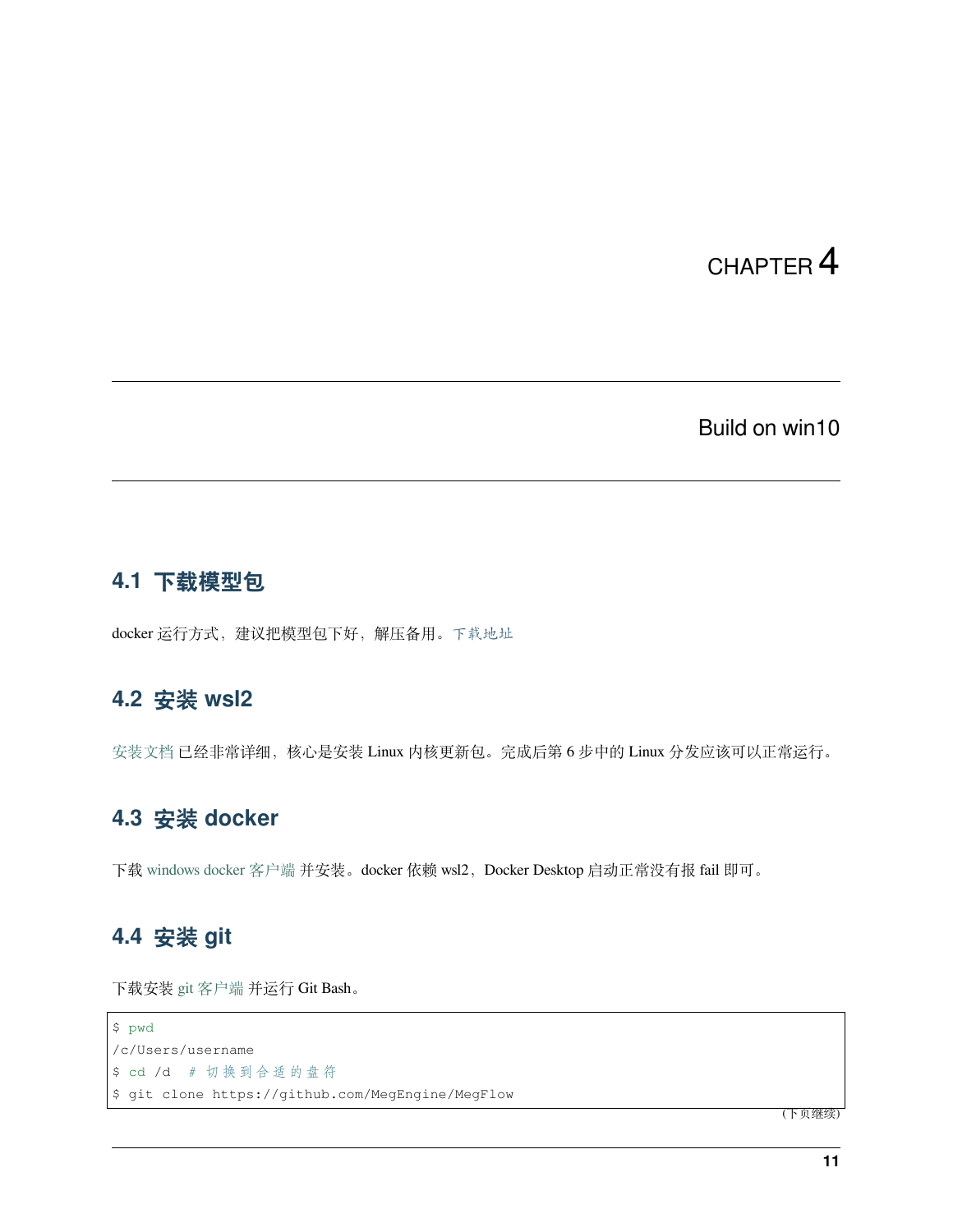(续上页)

```
...
$ cd MegFlow
$ docker build -t megflow .
... # 等 待 镜 像 完 成 , 取 决 于 网 络 和 CPU
```
注意: 不要移动 Dockerfile 文件的位置。受 [EAR](https://www.federalregister.gov/documents/2019/10/09/2019-22210/addition-of-certain-entities-to-the-entity-list) 约束, MegFlow 无法提供现成的 docker 镜像, 需 要自己 build 出来,这个过程用了相对路径。

## **4.5 运行**

| \$ docker images |        |                           |         |        |  |  |  |  |  |
|------------------|--------|---------------------------|---------|--------|--|--|--|--|--|
| REPOSITORY       | TAG    | IMAGE ID                  | CREATED | SIZE   |  |  |  |  |  |
| megflow          | latest | c65e37e1df6c 18 hours ago |         | 5.05GB |  |  |  |  |  |

直接用 \${IMAGE ID} 进入开始跑应用, 挂载上之前下载好的模型包

\$ docker run -p 18081:8081 -p 18082:8082 -v *\${*DOWNLOAD\_MODEL\_PATH*}*:/megflow-runspace/ *,→*flow-python/examples/models -i -t c65e37e1df6c /bin/bash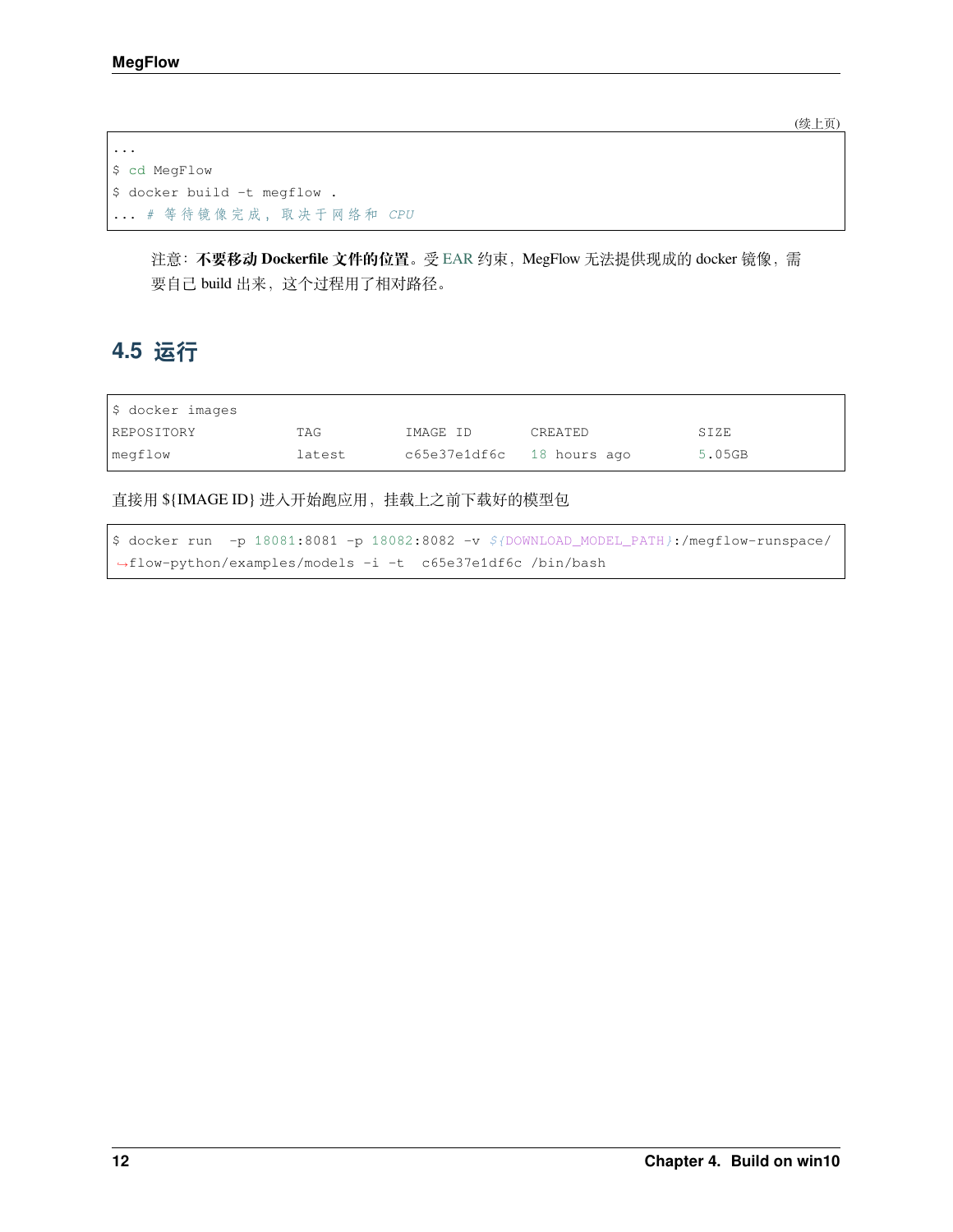## 创建 rtsp 流地址

#### <span id="page-16-0"></span>**5.1 视频解析概要**



workflow

- 1. 前端采集。录制的视频需要用 ffmpeg 转到.ts/.h264/.h265 格式,**不能直接推.mp4**
- 2. 推流。ffmpeg 命令发数据包给流服务器
- 3. 流服务器。github 有许多开源实现

本 文 使 用 `rtsp-simple-server` 作 为 样 例

1. MegFlow 拉流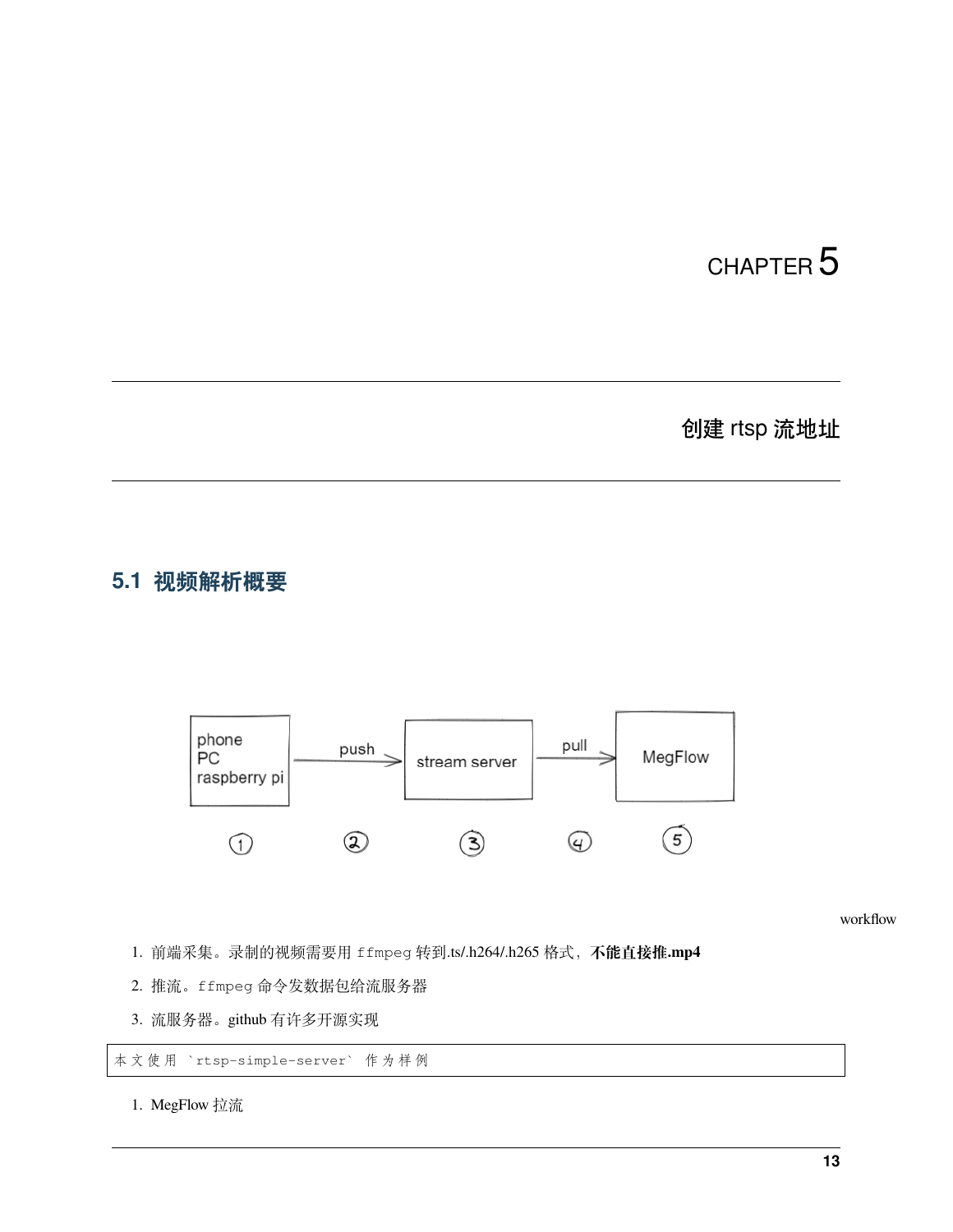2. MegFlow 解码、解析

本文只说明 1~3 如何推流。

#### **5.2 配置流服务器**

下载 [rtsp-simple-server](https://github.com/aler9/rtsp-simple-server/releases/tag/v0.17.2) 并启动

```
$ wget https://github.com/aler9/rtsp-simple-server/releases/download/v0.17.2/rtsp-
,→simple-server_v0.17.2_linux_amd64.tar.gz
\varsigma$ tar xvf rtsp-simple-server_v0.17.2_linux_amd64.tar.gz && ./rtsp-simple-server
...
2021/08/19 18:08:00 I [0/0] [RTSP] TCP listener opened on :8554
...
```
#### **5.3 笔记本推本地视频文件**

如果是手机录制的.mp4, 先转成.ts。移除音频(可选)。

\$ ffmpeg -i test.mp4 -s 640x480 -q:v 2 -vcodec copy -an test.ts

推.ts 文件上去

```
$ ffmpeg -re -stream_loop -1 -i test.ts -c copy -f rtsp rtsp://127.0.0.1:8554/test
```
#### **5.4 笔记本推本地摄像头**

```
ffmpeg -framerate 25 -video_size 640x480 -i /dev/video0 -vcodec h264 -f rtsp rtsp://
,→127.0.0.1:8554/test
```
参数说明 | 选项 | 含义 | | - | - | | -framerate | 每秒帧数量(FPS)| | -video\_size | 采集视频宽高 | | -i | 设备文件描述 符 | | -f | format 格式, 如 rtsp/flv 等 | | -q:v | 图像品质, 2 表示最好 | | -an | 移除音频 | | -vcodec copy | 拷贝流 |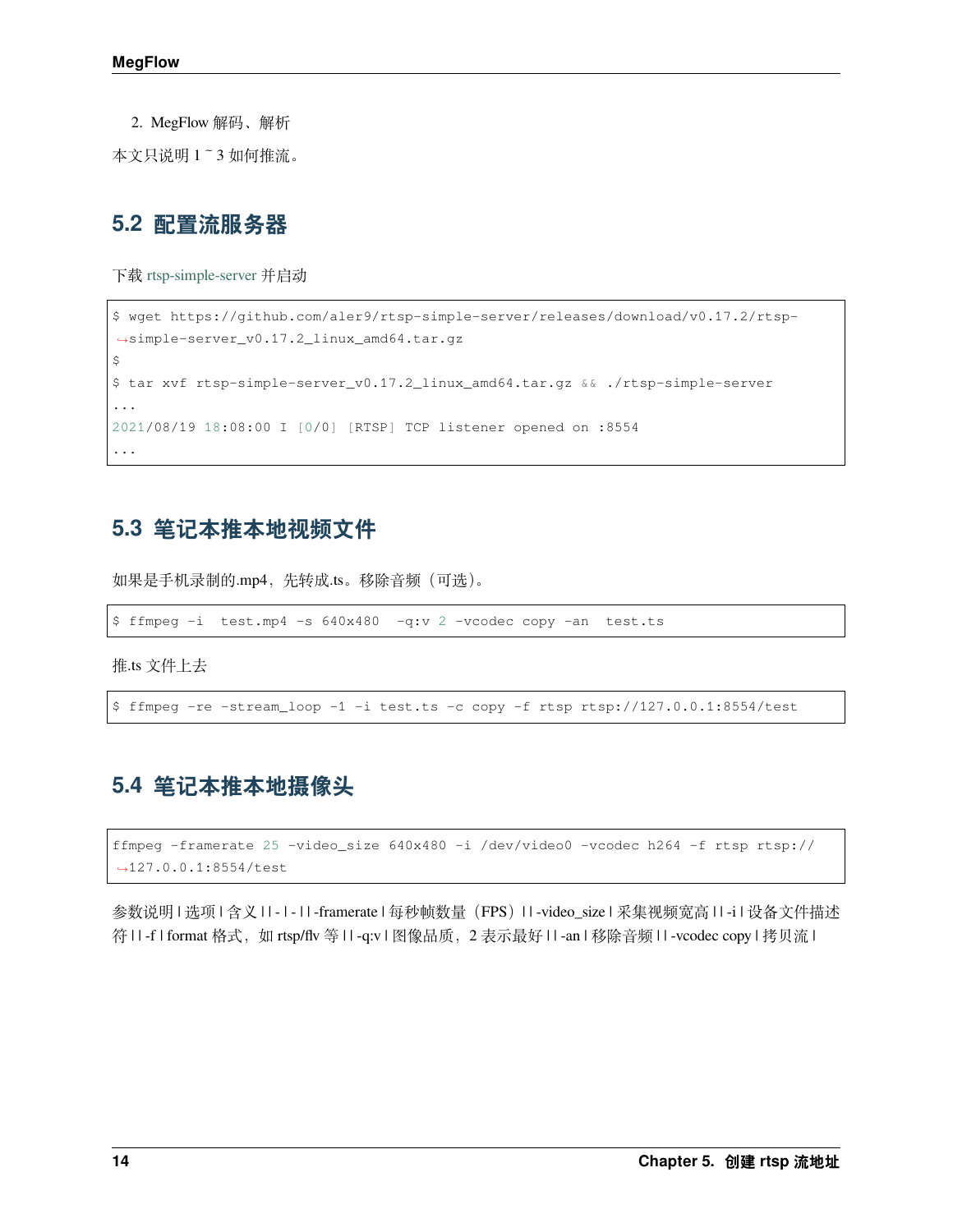### **5.5 树莓派实时推流**

- 1. 参照[官方文档,](https://www.raspberrypi.org/documentation/accessories/camera.html)推流前检查摄像头是否正常运行
- 2. ffmpeg 推流

```
ffmpeg -framerate 25 -video_size 640x480 -i /dev/video0 -vcodec h264 -f rtsp rtsp://
,→127.0.0.1:8001/test
```
1. 常见问题

- ffmpeg 进程被 kill:Out of memory: killed process: pid GPU 显存不足导致,树莓派最多支 持设置 512M 显存
- USB camera 推流卡顿、帧率低。应该换树莓派专用 camera

#### **5.6 检查流地址是否可用**

打开 VLC 媒体播放器 - "网络串流", 地址输入 "rtsp://127.0.0.1:8554/test"正常播放即可。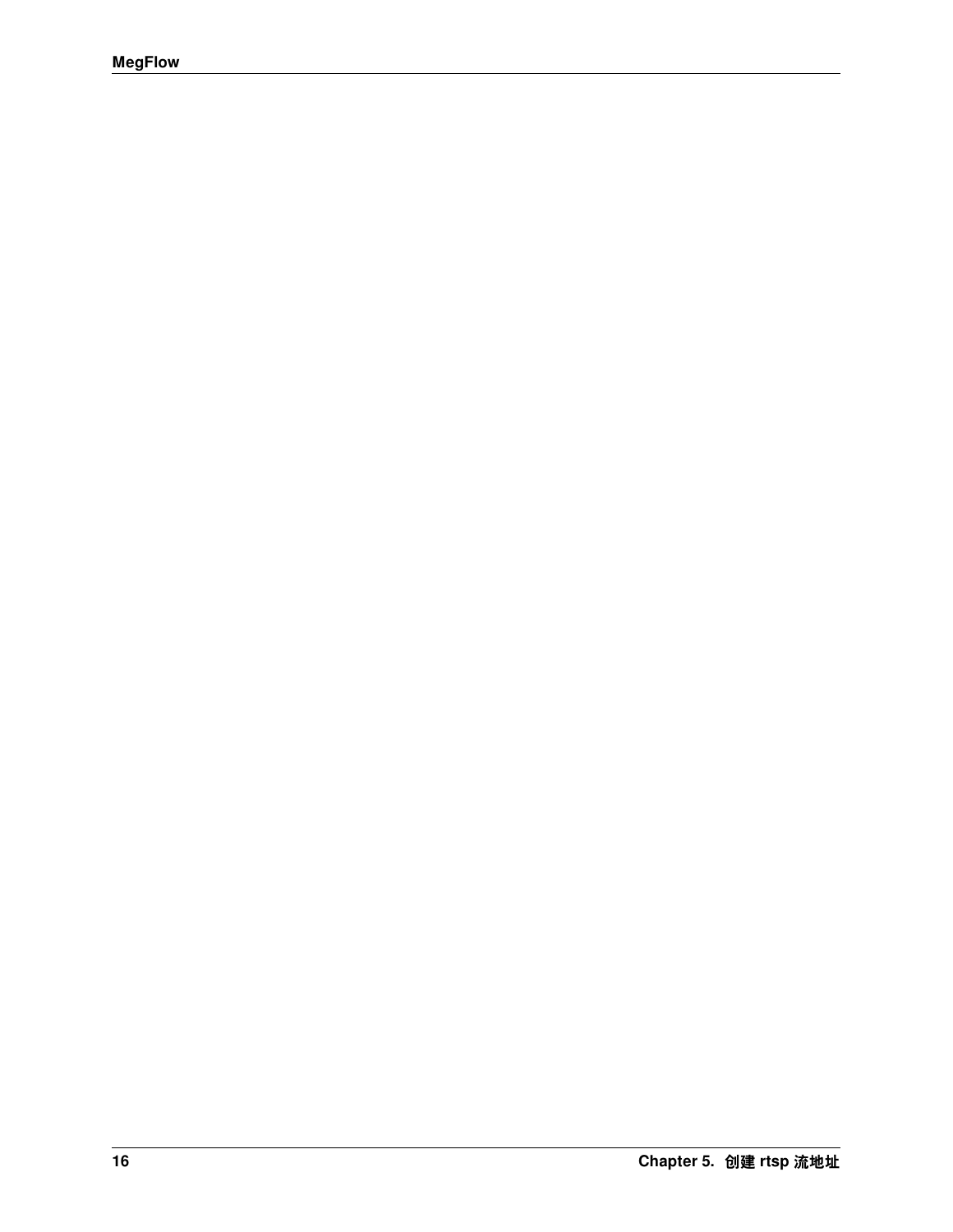#### Run in 15 minutes

## <span id="page-20-0"></span>**6.1 安装 python3.x (推荐 conda)**

打开 [miniconda](https://docs.conda.io/en/latest/miniconda.html) 官网 下载 miniconda 安装包,修改权限并安装。

```
$ wget https://repo.anaconda.com/miniconda/Miniconda3-latest-Linux-x86_64.sh
$ chmod a+x Miniconda3-latest-Linux-x86_64.sh
```
\$ ./Miniconda3-latest-Linux-x86\_64.sh

安装时接受 conda 修改默认.bashrc 环境变量(zsh 用户还需自行修改.zshrc 中的 conda initialize 配置)。成功后 conda 可正常运行

```
$ conda --version
conda 4.10.3
```
创建一个 Python3.x(这里以 3.8 为例)的环境, 激活。

```
$ conda create --name py38 python=3.8
$ conda activate py38
```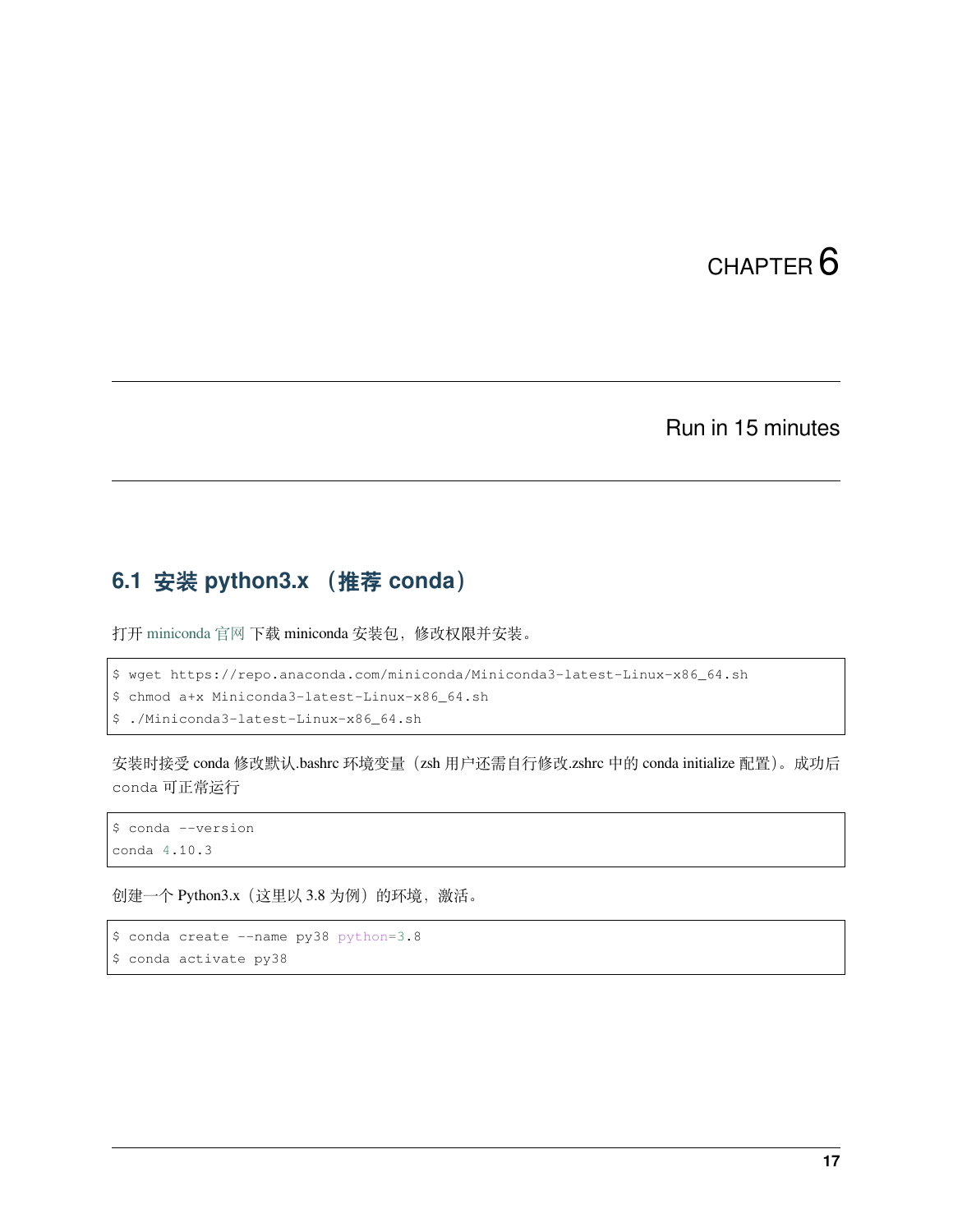### **6.2 安装 Prebuilt 包**

从 [MegFlow release](https://github.com/MegEngine/MegFlow/releases) 下载对应 python 版本的.whl 包, 安装

\$ python3 -m pip install megflow-0.1.0-py38-none-linux\_x86\_64.whl --force-reinstall

完成后应该可以 import megflow

```
$ python3
Python 3.8.3 (default, May 19 2020, 18:47:26)
[GCC 7.3.0] :: Anaconda, Inc. on linux
Type "help", "copyright", "credits" or "license" for more information.
>>> import megflow
```
.whl 提供了 megflow\_run 命令,某些环境可能要 export PATH=~/.local/bin/:\${PATH}

```
$ apt install build-essential -y
$ megflow_run -h
megflow_run 1.0
megvii
```

```
...
```
#### **6.3 Python"开机自检"**

#### **6.3.1 下载 MegFlow 源码(需要使用到 flow-python/examples 中文件)**

\$ git clone https://github.com/MegEngine/MegFlow.git

#### **6.3.2 运行"开机自检"**

```
$ cd ${MegFlow_PATH}/flow-python/examples # 这 行 必 须
$ megflow_run -p logical_test
```
logical\_test 是 examples 下最基础的计算图测试用例,运行能正常结束表示 MegFlow 编译成功、基本语 义无问题。目前版本输出为 logical\_test pass 即为正确

megflow\_run 是计算图的实现。使用者不需要关心 Rust/cargo,只需要

- import megflow 成功
- megflow\_run -h 正常

工作原理: [megflow](https://github.com/MegEngine/MegFlow/blob/master/flow-python/megflow/__init__.py) 仅是一层接口, 由 megflow\_run "注入"建图/调度/优化等实现。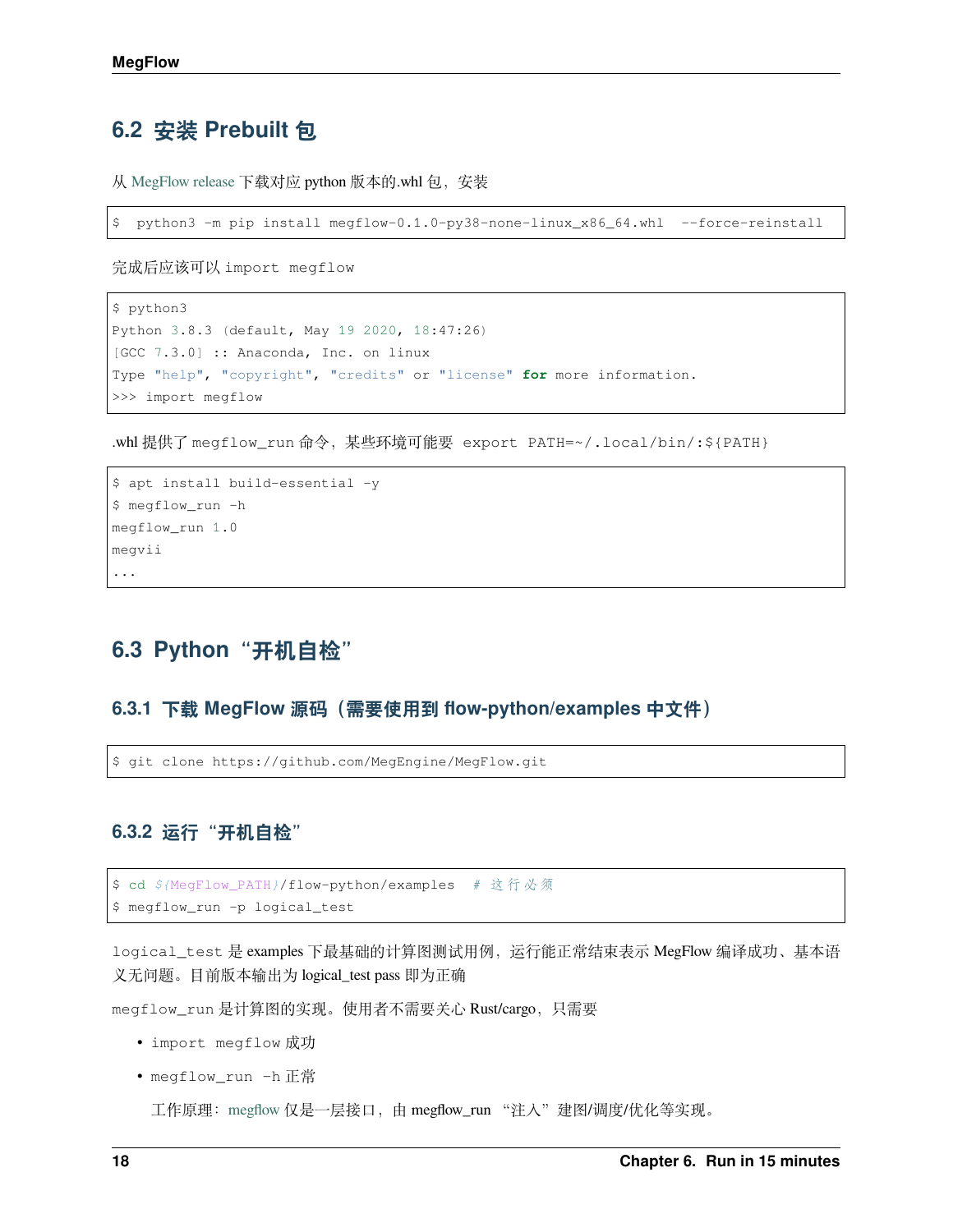## **6.4 Python Built-in Applications**

接下来开始运行好玩的 Python 应用

- [猫猫围栏运行手册](https://github.com/MegEngine/MegFlow/tree/master/flow-python/examples/application/cat_finder)
	- **–** 图片注册猫猫
	- **–** 部署视频围栏,注册的猫离开围栏时会发通知
	- **–** 未注册的不会提示
- [电梯电瓶车告警](https://github.com/MegEngine/MegFlow/tree/master/flow-python/examples/application/electric_bicycle)
	- **–** 电梯里看到电瓶车立即报警
- *[quickstart](#page-26-0)*
	- **–** 问答式创建自己的应用
- [视频实时超分](https://github.com/MegEngine/MegFlow/tree/master/flow-python/examples/application/video_super_resolution)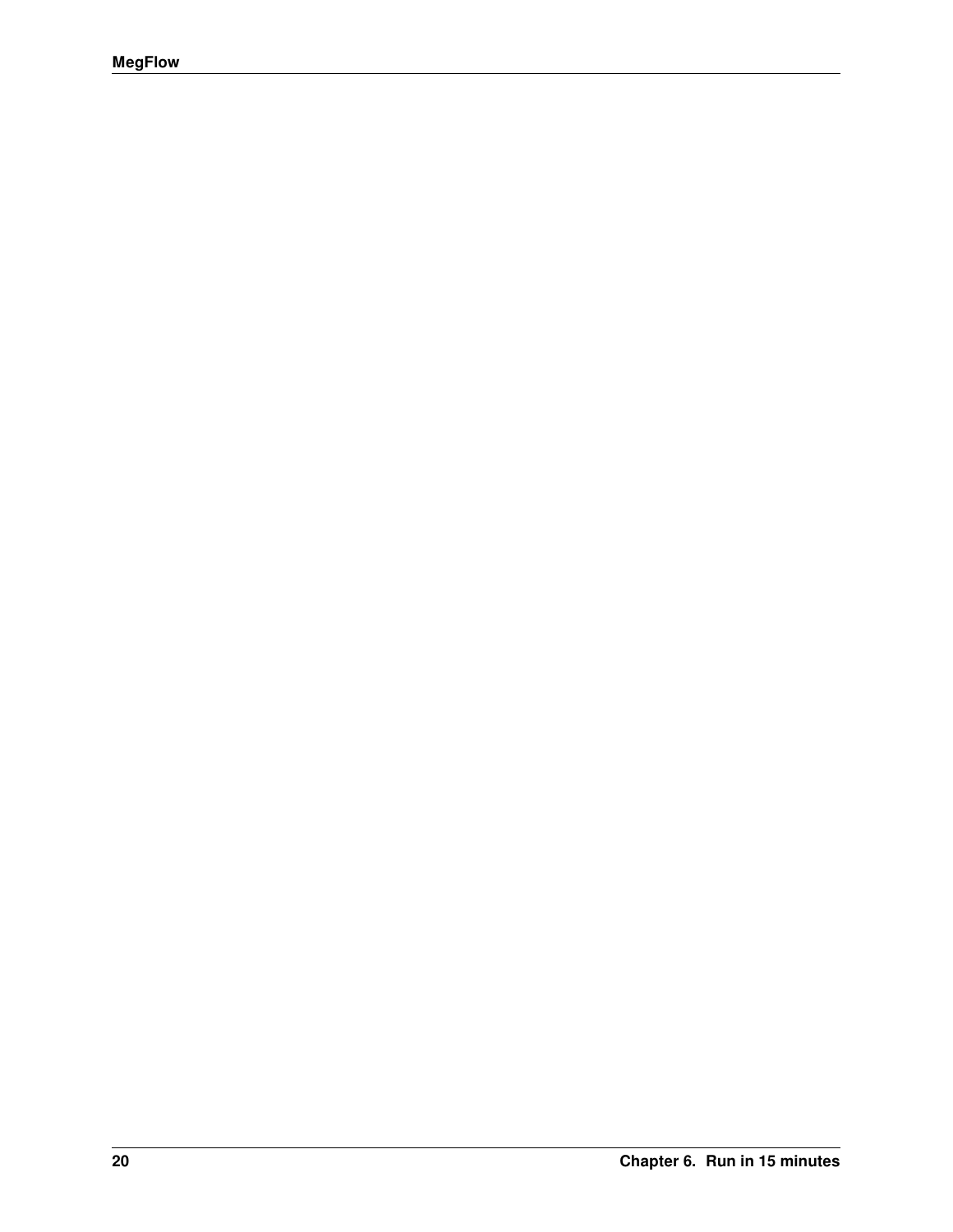## 模型和测试数据下载

<span id="page-24-0"></span>取最新的 models\_xxx.zip, 解压、软链为 examples/models

\$ wget *\${*URL*}*/modes.zip \$ cd flow-python/examples/application \$ ln -s *\${*DOWNLOAD\_DIR*}*/models models

如果有 MegFlow-models repo,可以直接

\$ cd MegFlow-models \$ git-lfs update \$ git lfs pull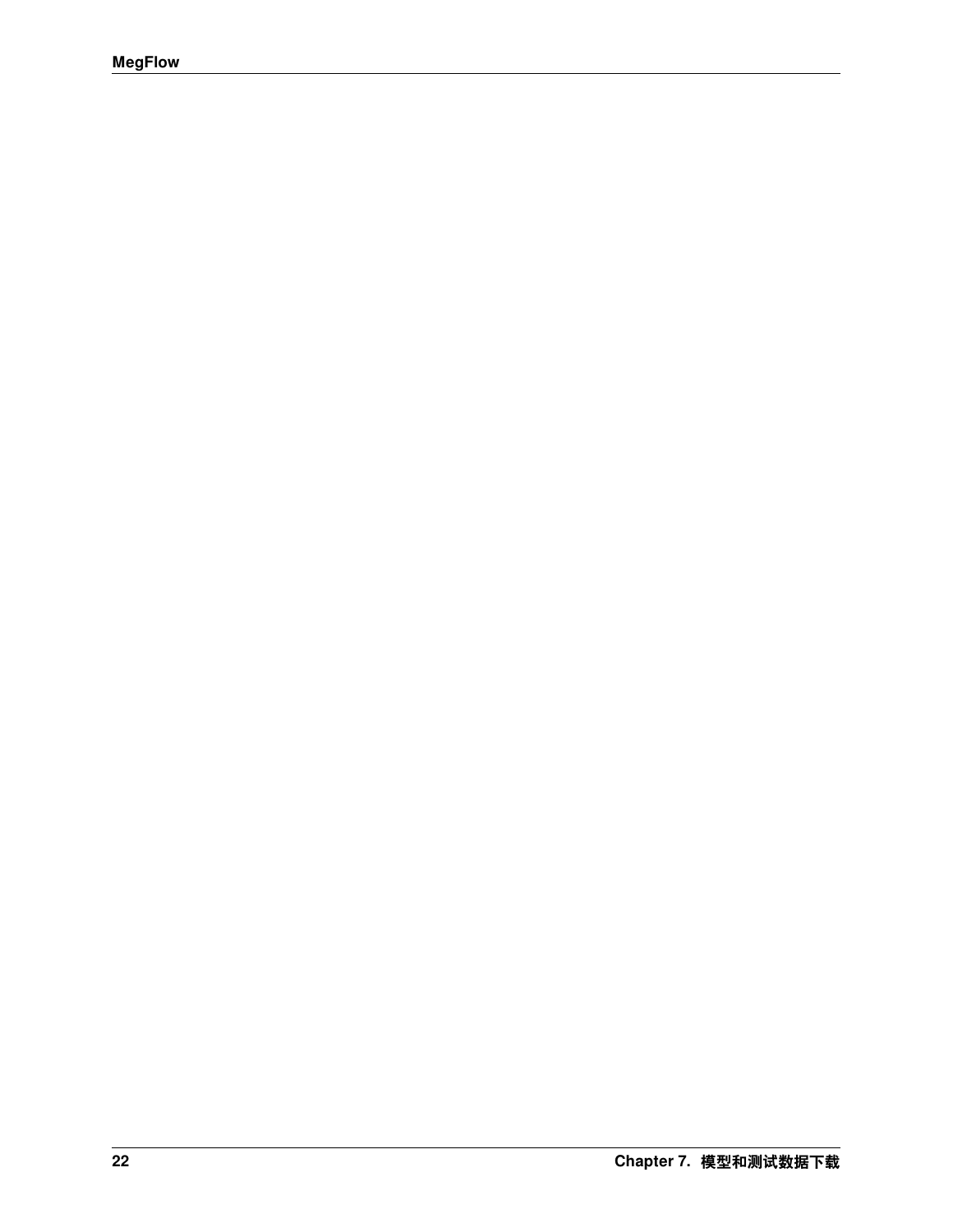## CHAPTER<sup>8</sup>

#### megflow\_quickstart

### <span id="page-26-0"></span>**8.1 简介**

本文介绍如何使用 megflow\_quickstart **问答式**创建应用。

目前支持 4 种用法:

- modelserving。单模型图片服务
- 图片 pipeline 服务
- 视频 pipeline
- 自定义模板

### **8.2 单模型服务**

假设模型使用 megengine 格式且 input tensor 只有一个

```
$ megflow_quickstart
...
Welcome to MegFlow quickstart utility.
Please enter values for the following settings (just press Enter to accept a default.
,→value, if one is given in brackets).
> Enter the root fullpath for the project. [megflow-app]
megflow-app
```
(下页继续)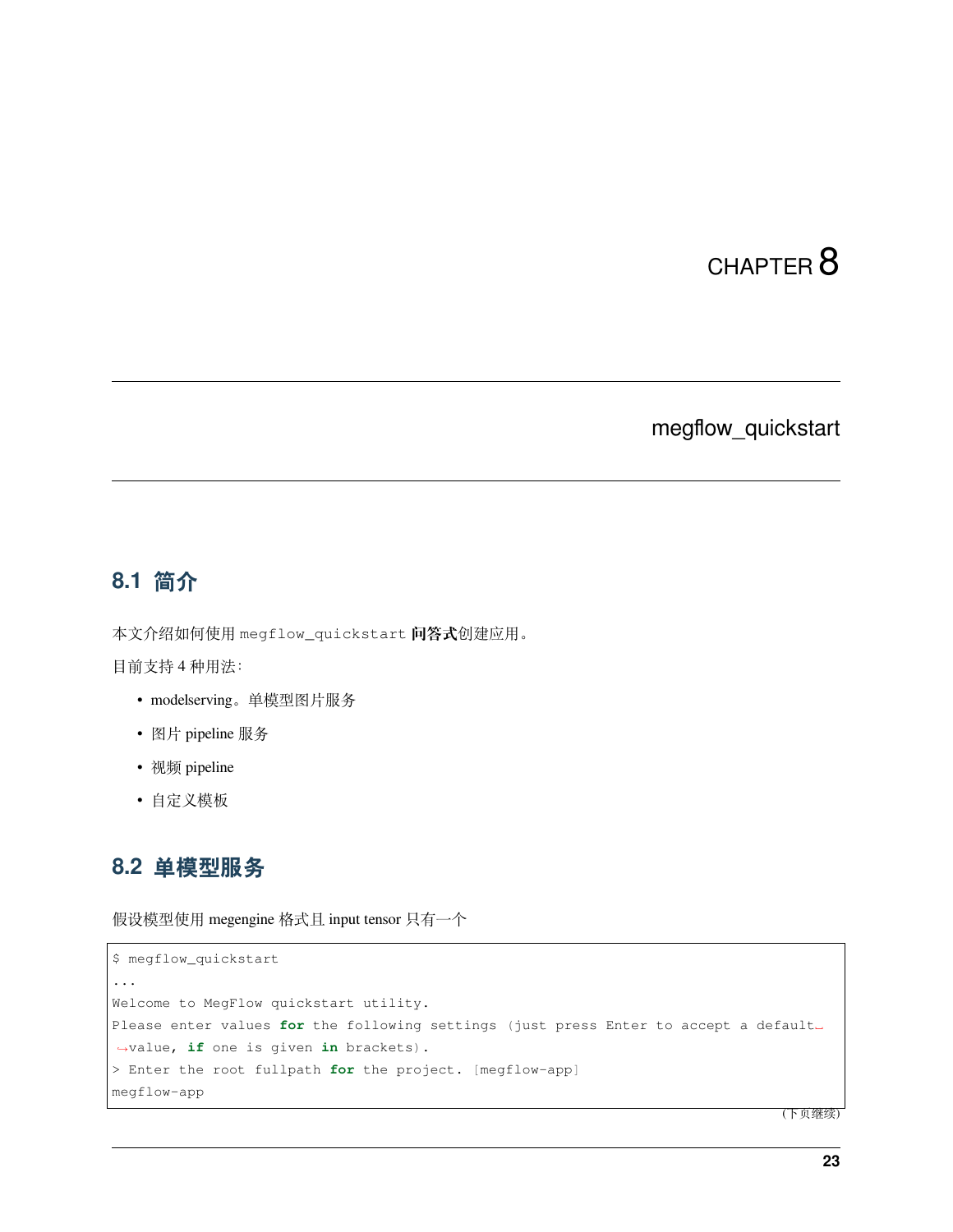```
(续上页)
```

```
> Enter project type, modelserving/image/video/custom? [modelserving]
modelserving
 fetching remote template, please wait...
> Enter model input tensor name. [data]
data
> Enter model fullpath. [model.mge]
model.mge
 Project created, read ${PROJECT_dir}/README.md to run it.
```
quickstart 会依次问几个问题,并且提供默认值:

- 项目路径
- 服务类型, 这里用 modelserving
- input tensor 名称,这里用 data
- 模型所在路径。[阅读此文档生成](appendix-C-dump-model.zh) megengine 模型

正常会提示项目创建成功,阅读 \${PROJECT\_dir}/README.md 即可运行。

```
$ cd megflow-app
$ ./requires.sh # 安 装 Python 依 赖
$ cd ..
$ megflow_run -p megflow-app/config.toml -p megflow-app # 运 行 服 务
...
# 浏 览 器 打 开 127.0.0.1:8080/docs
```
对于可恢复的错误(如模板拉取失败), quickstart 会提醒重试, 对应 emoji 是 !!

### **8.3 图片/视频服务**

```
$ megflow_quickstart
...
Welcome to MegFlow quickstart utility.
Please enter values for the following settings (just press Enter to accept a default.
,→value, if one is given in brackets).
> Enter the root fullpath for the project. [megflow-app]
megflow-app
> Enter project type, modelserving/image/video/custom? [modelserving]
image
 fetching remote template, please wait...
 Project created, read ${PROJECT_dir}/README.md to run it.
```
图片/视频创建的项目只有服务框架,可以用 megflow\_run 直接运行,不含具体业务功能。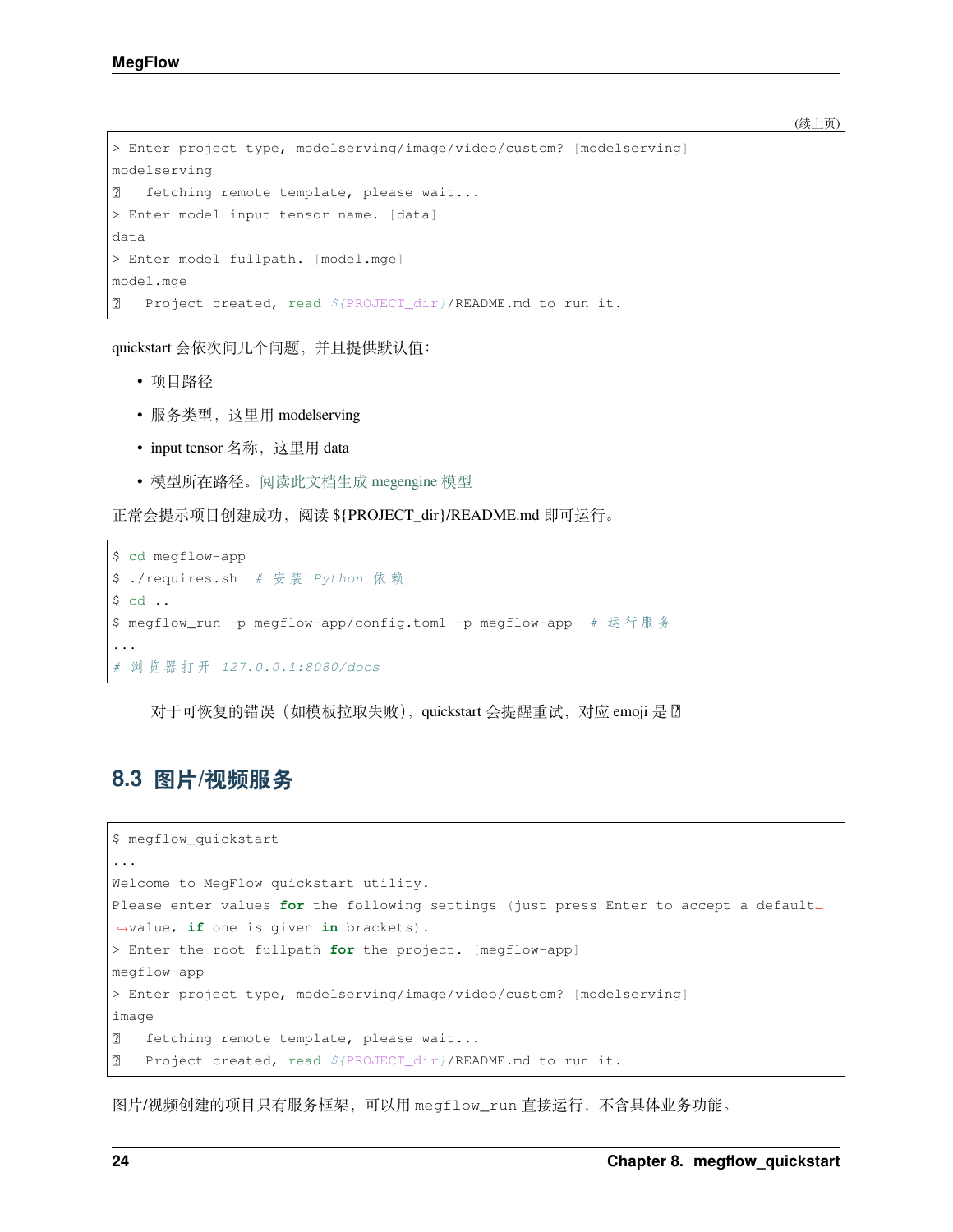#### **8.4 自定义模板**

quickstart 工作原理:

- 拉取 github 上对应分支
- 检查分支里的 placeholder
- 让用户填写 placeholder 对应内容
- 替换 placeholder

此流程同样可用于自定义 repo 和分支, quickstart 提供了 --git 参数

```
$ megflow_quickstart --git https://github.com/user/repo
...
> Enter project type, modelserving/image/video/custom? [modelserving]
custom
...
```
custom 选项会问以下问题:

- 模型路径
- 类型
- 分支名称
- 如有 placeholder, 应该替换成什么

placeholder 使用的正则匹配是

```
$ cat flow-quickstart/main.rs
...
    let re = Regex::new(r"##[_\-a-zA-Z0-9]*##").unwrap();
...
```
## **8.5 MegFlow 服务使用方式**

#### **8.5.1 WebUI 图片**

浏览器打开对应端口 (例如 http://127.0.0.1:8080/docs ), 选择一张图 "try it out"即可。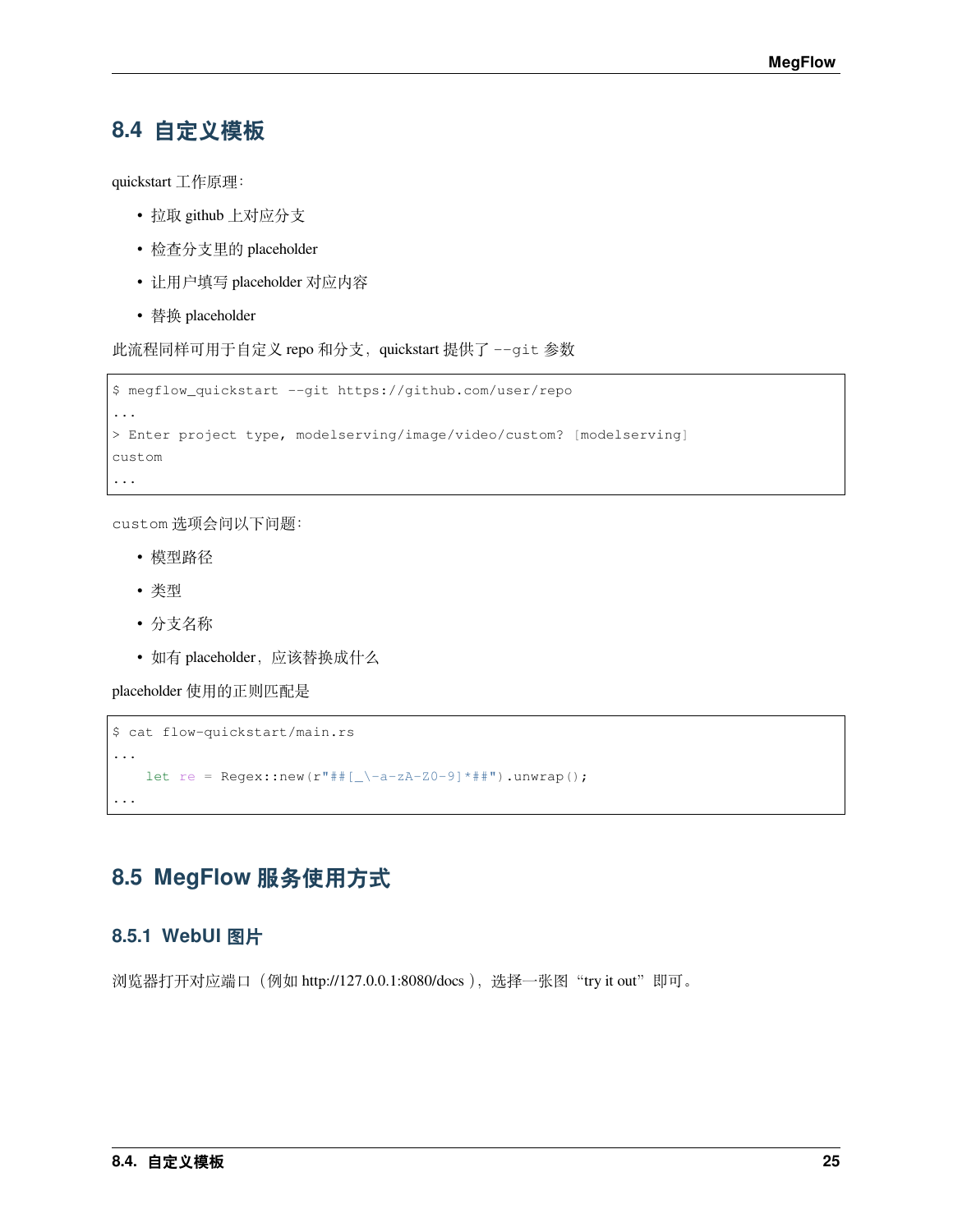#### **8.5.2 WebUI 视频**

浏览器打开端口服务(例如 http://127.0.0.1:8080/docs )

- 参照[如何生成](#page-16-0) *rtsp*,提供一个 rtsp 流地址
- 或者给.mp4 文件的绝对路径(文件和 8080 服务在同一台机器上)

#### **8.5.3 命令行方式**

**图片服务**

```
$ curl http://127.0.0.1:8080/analyze/image_name -X POST --header "Content-Type:image/
,→*" --data-binary @test.jpeg
```
image\_name 是用户自定义参数,用在需要 POST 内容的场景。这里随便填即可;test.jpeg 是测试图片

#### **视频服务**

```
$ curl -X POST 'http://127.0.0.1:8085/start/rtsp%3A%2F%2F127.0.0.1%3A8554%2Ftest1.ts
,→' # start rtsp://127.0.0.1:8554/test1.ts
start stream whose id is 2%
$ curl 'http://127.0.0.1:8085/list' # list all stream
[{"id":1,"url":"rtsp://10.122.101.175:8554/test1.ts"},{"id":0,"url":"rtsp://10.122.
,→101.175:8554/test1.ts"}]%
```
路径中的 %2F、%3A 是 [URL](https://www.ietf.org/rfc/rfc1738.txt) 的转义字符

#### **8.5.4 Python Client 方式**

图片 [client](https://github.com/MegEngine/MegFlow/blob/master/flow-python/examples/application/misc/image_client.py) 代码

```
import requests
import cv2
def test():
   ip = 'localhost'
   port = '8084'
   url = 'http://{}:{}/analyze/any_content'.format(ip, port)
   img = cv2.imread("./test.jpg")
   \Box, data = cv2. imencode (".jpg", img)
   data = data.tobytes()
   headers = {'Content-Length': '%d' % len(data), 'Content-Type': 'image/*'}
    res = requests.post(url, data=data, headers=headers)
```
(下页继续)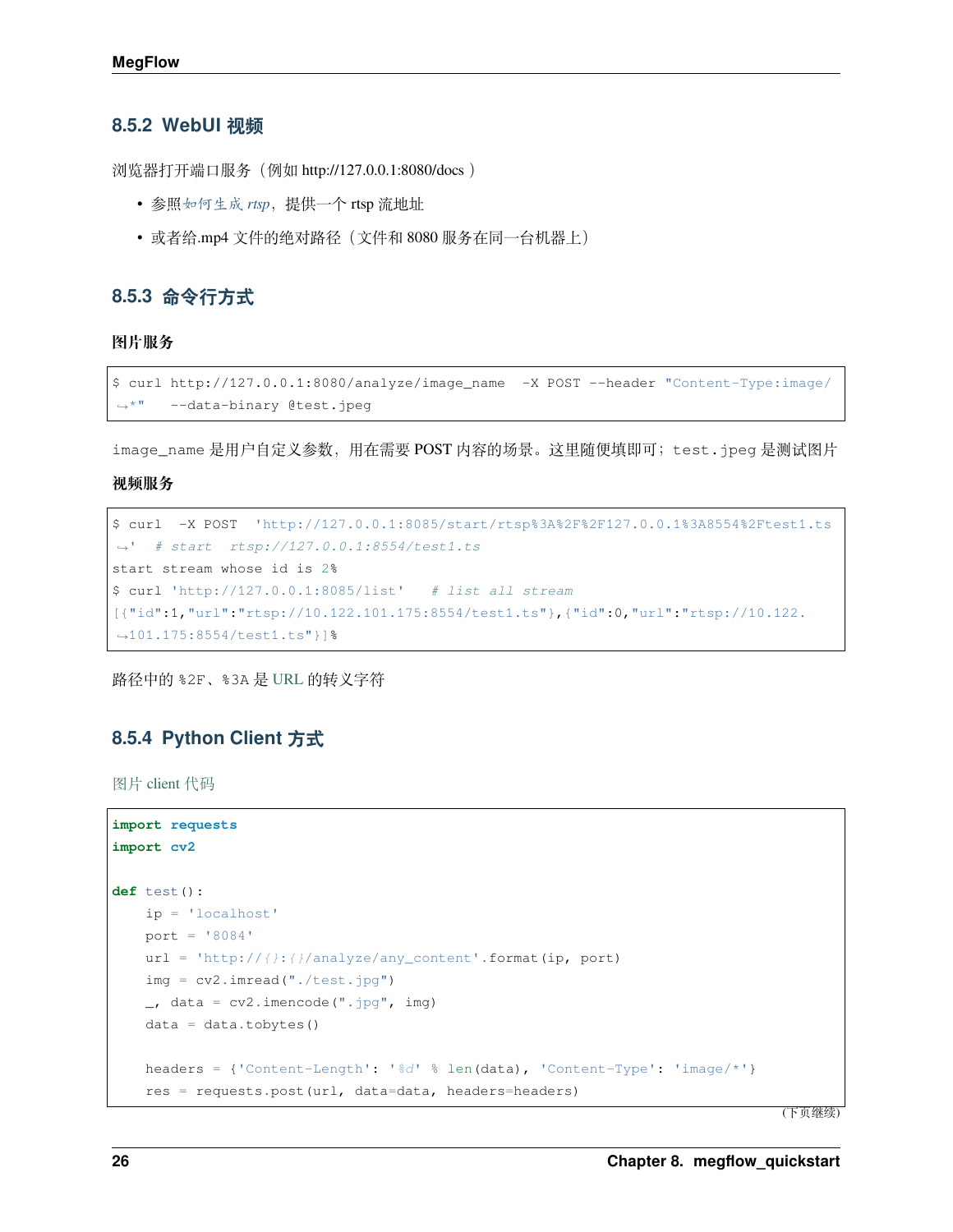(续上页)

```
print(res.content)
if __name__ == "__main__":
   test()
```
视频 [client](https://github.com/MegEngine/MegFlow/blob/master/flow-python/examples/application/misc/video_client.py) 代码

```
import requests
import urllib
def test():
   ip = 'localhost'
   port = '8085'
   video_path = 'rtsp://127.0.0.1:8554/vehicle.ts'
   video_path = urllib.parse.quote(video_path, safe='')
   url = 'http://{}:{}/start/{}'.format(ip, port, video_path)
   res = requests.post(url)
   ret = res.content
   print(ret)
if __name__ == "__main__":
   test()
```
#### **8.5.5 其他语言**

rweb/Swagger 提 供 了 http RESTful API 描 述 文 件, 例 如 在 http://127.0.0.1:8084/openapi.json 。 swagger\_codegen 可用描述文件生成 java/go 等语言的调用代码。更多教程见 [swagger codegen tutorial](https://swagger.io/tools/swagger-codegen/)  $\ddot{\phantom{0}}$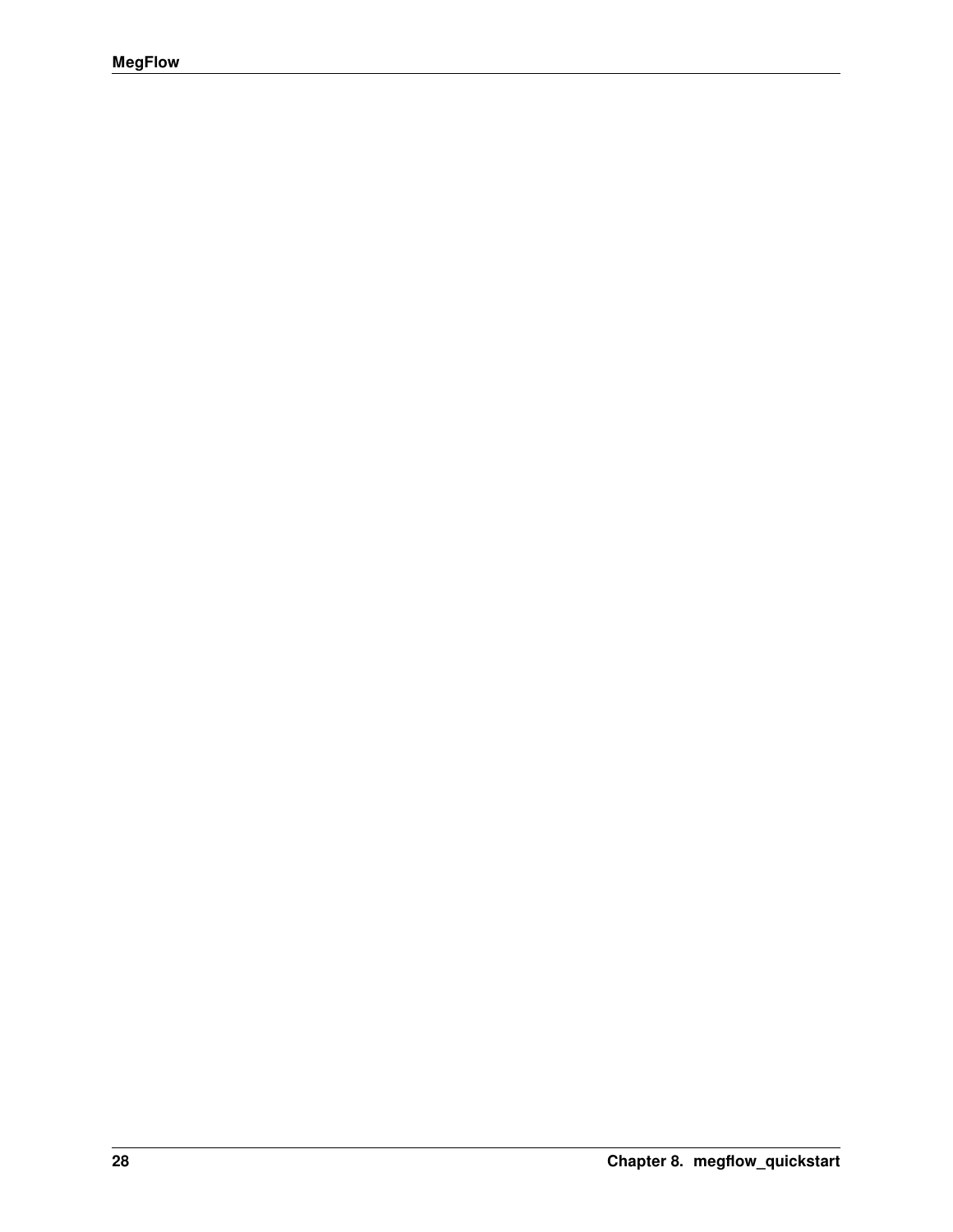## CHAPTER<sup>9</sup>

### 串联检测和分类

<span id="page-32-0"></span>本文将在 [tutorial01](01-quickstart.zh) modelserving 的基础上扩展计算图:先检测、再扣图分类。对外提供视频解析服务。完整 的代码在 flow-python/examples/simple\_det\_classify 目录。

## **9.1 移除分类预处理**

见 [生成带预处理的模型](appendix-C-dump-model.zh)

#### **9.2 准备检测模型**

这里直接用现成的 YOLOX mge 模型。复用 [cat\\_finder](https://github.com/MegEngine/MegFlow/blob/master/flow-python/examples/application/cat_finder/det.py) 的检测 或者从 [YOLOX](https://github.com/Megvii-BaseDetection/YOLOX/tree/main/demo/MegEngine/python) 官网 下载最新版。

#### **9.3 配置计算图**

flow-python/examples 增加 simple\_det\_classify/video\_cpu.toml

```
$ cat flow-python/examples/simple_det_classify/video_cpu.toml
main = "tutorial_02"
# 重 资 源 结 点 要 先 声 明
```
(下页继续)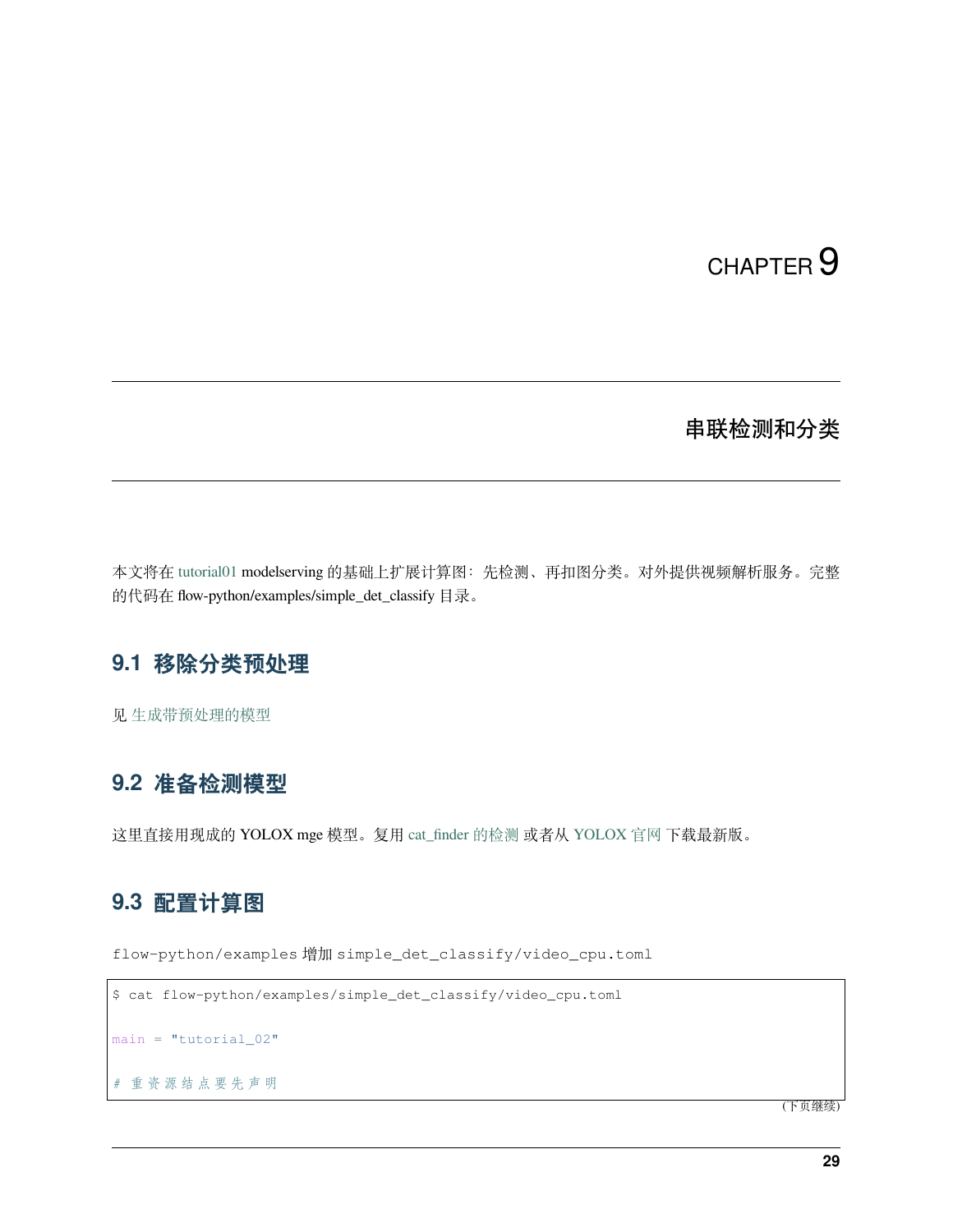```
(续上页)
```

```
[[nodes]]
name = "det"
ty = "Detect"
model = "yolox-s"
conf = 0.25nms = 0.45tsize = 640path = "models/simple_det_classify_models/yolox_s.mge"
interval = 5visualize = 1
device = "cpu"device_id = 0
[[nodes]]
name = "classify"
ty = "Classify"path = "models/simple_det_classify_models/resnet18_preproc_inside.mge"
device = "cpu"device id = 0[[graphs]]
name = "subgraph"
inputs = [\{ name = "inp", cap = 16, ports = ["det:inp"] \}]outputs = [{ name = "out", cap = 16, ports = ["classify:out"] }]
# 描 述 连 接 关 系
connections = [
  {cap = 16, ports = ['det:out", "classify:inp"]},
]
...
# ty 改 成 VdieoServer
   [[graphs.nodes]]
   name = "source"
   ty = "VideoServer"
   port = 8085...
```
想对上一期的配置,需要关注 3 点:

- 视频流中的重资源结点,需要声明在 [[graphs]] 之外,因为多路视频需要复用这个结点。如果每一 路都要启一个 det 结点,资源会爆掉
- connections 不再是空白,因为两个结点要描述连接关系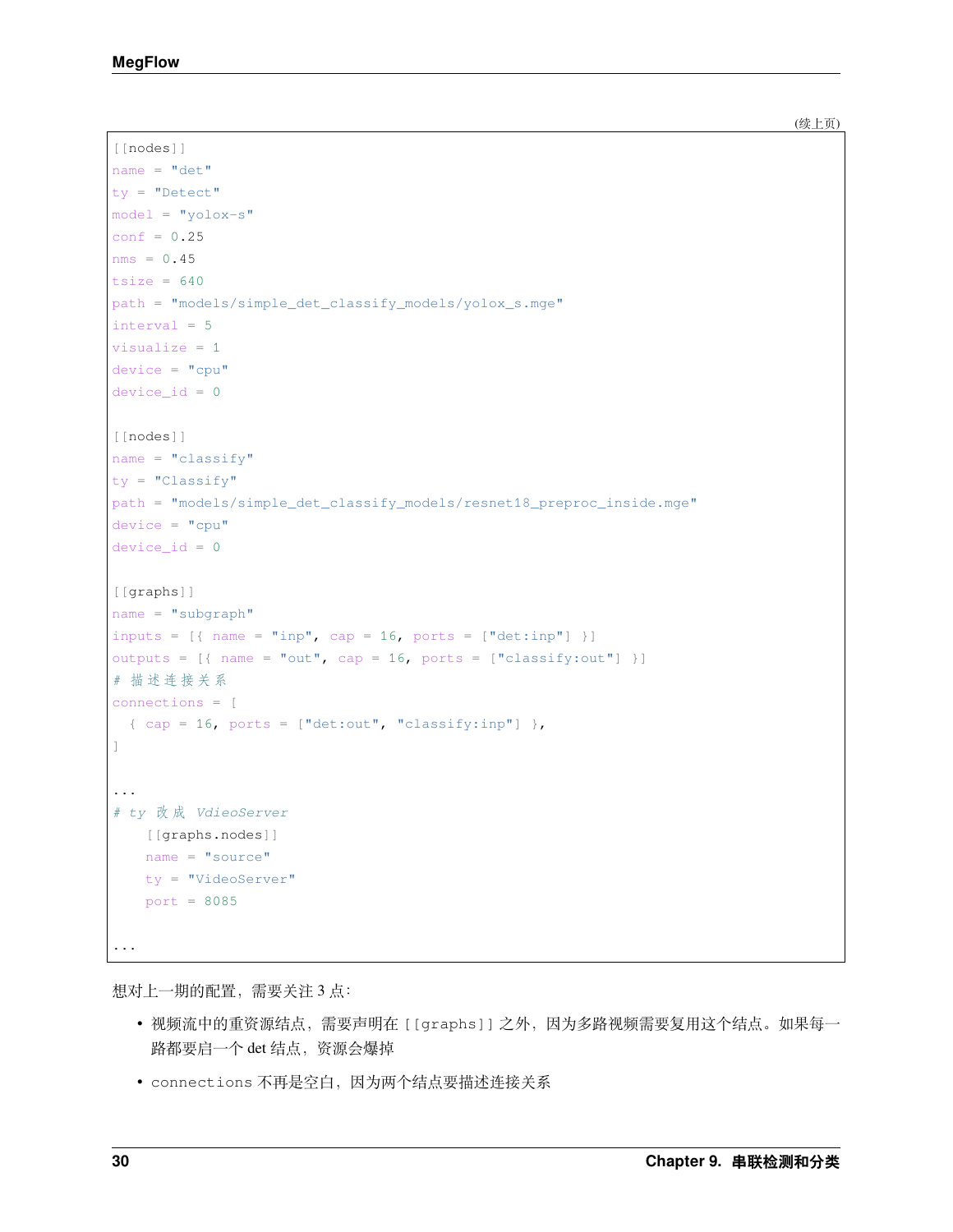• Server 类型改成 VideoServer,告诉 UI 是要处理视频的

## **9.4 运行测试**

#### 运行服务

```
$ cd flow-python/examples
$ megflow_run -c simple_det_classify/video_cpu.toml -p simple_det_classify
```
### **9.5 资源**

[此文档描述](appendix-A-graph-definition.zh) graph toml 定义

[此文档描述](appendix-B-python-plugin.zh) Python node 接口定义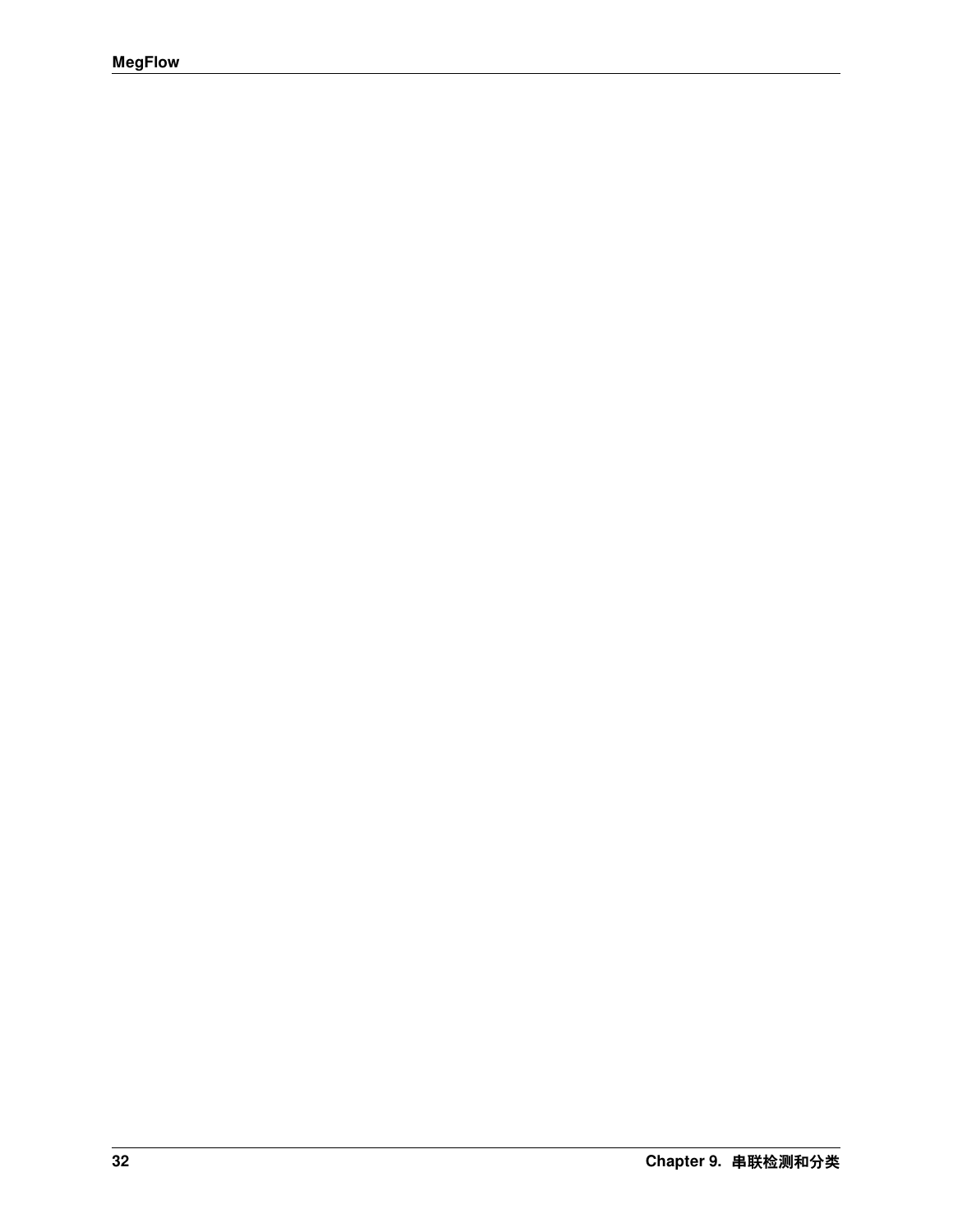#### 批量推理和 Pipeline 级测试

<span id="page-36-0"></span>本文将在 [tutorial02](02-det-attr.zh) 的基础上扩展功能: 动态 batching 测试 QPS 提升。

## **10.1 分类模型支持动态 batch**

resnet 的 dump 需要支持多 batch 输入,样例 [dump\\_resnet.py](https://github.com/MegEngine/MegFlow/blob/master/flow-python/examples/application/misc/dump_resnet.py)

### **10.2 分类用 batch\_recv 接口**

新的 classify.py 改成这样:

```
$ cat flow-python/examples/simple_det_classify/classify.py
...
   def exec(self):
        # batching
        (envelopes, _) = self.inp.batch_recv(self.batch_size, self.timeout)
        if len(envelopes) == 0:
            return
...
```
这里 batch\_recv 的参数列表

然后在 Python 层合并 data, 调 inference\_batch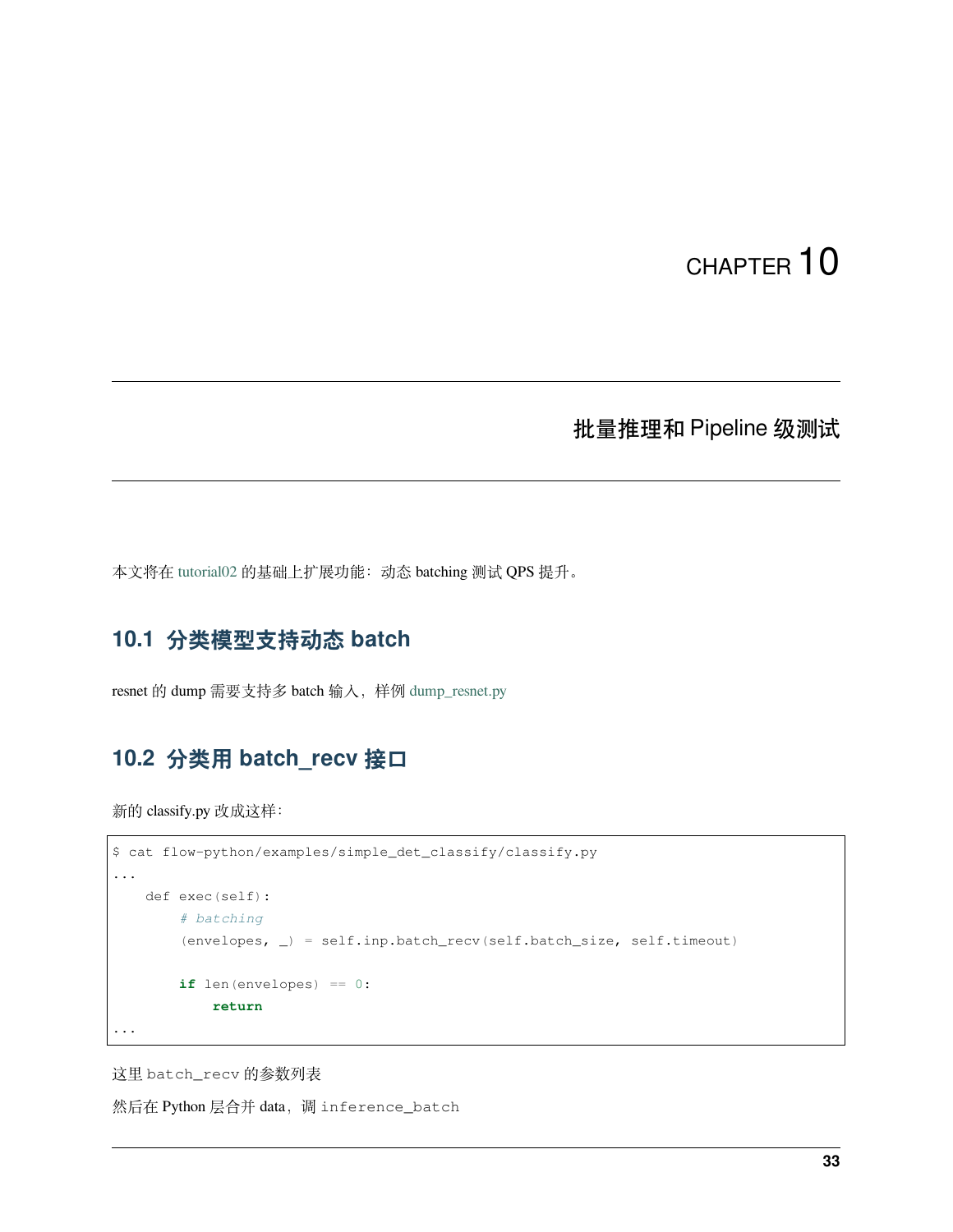```
data = np.concatenate(crops)
types = self._model.inference_batch(data)
```
### **10.3 Pipeline 级测试**

MegFlow 支持直接输入图片集/视频列表做测试, 不需要 http 服务。使用方自行实现 Validation 结点, 集成进 CI 做正确性/性能测试。

#### **10.3.1 图片集测试**

以 [simple\\_classification image\\_test](https://github.com/MegEngine/MegFlow/blob/master/flow-python/examples/application/simple_classification/image_test.toml) 为例

```
[[graphs.nodes]]
   name = "source"
   ty = "ImageInput"
   urls = ["/mnt/data/user/image/","/home/test_data_dir/"]
...
```
pipeline 建图等不变, 新增了一种 source 叫做 ImageInput, 调用方填 urls 做图片目录列表。

运行方法不变

...

```
$ megflow_run -c simple_classification/image_test.toml -p simple_classification
```
#### **10.3.2 视频列表测试**

以 [simple\\_det\\_classify video\\_test](https://github.com/MegEngine/MegFlow/blob/master/flow-python/examples/application/simple_det_classify/video_test.toml) 为例:

```
[[graphs.nodes]]
   name = "source"
   ty = "VideoInput"
   repeat = 1urls = ["rtsp://127.0.0.1:8554/test.ts", "/mnt/data/file.mp4"]
...
```
建图同样不变,新增了 VideoInput 结点,参数列表

使用方法不变

...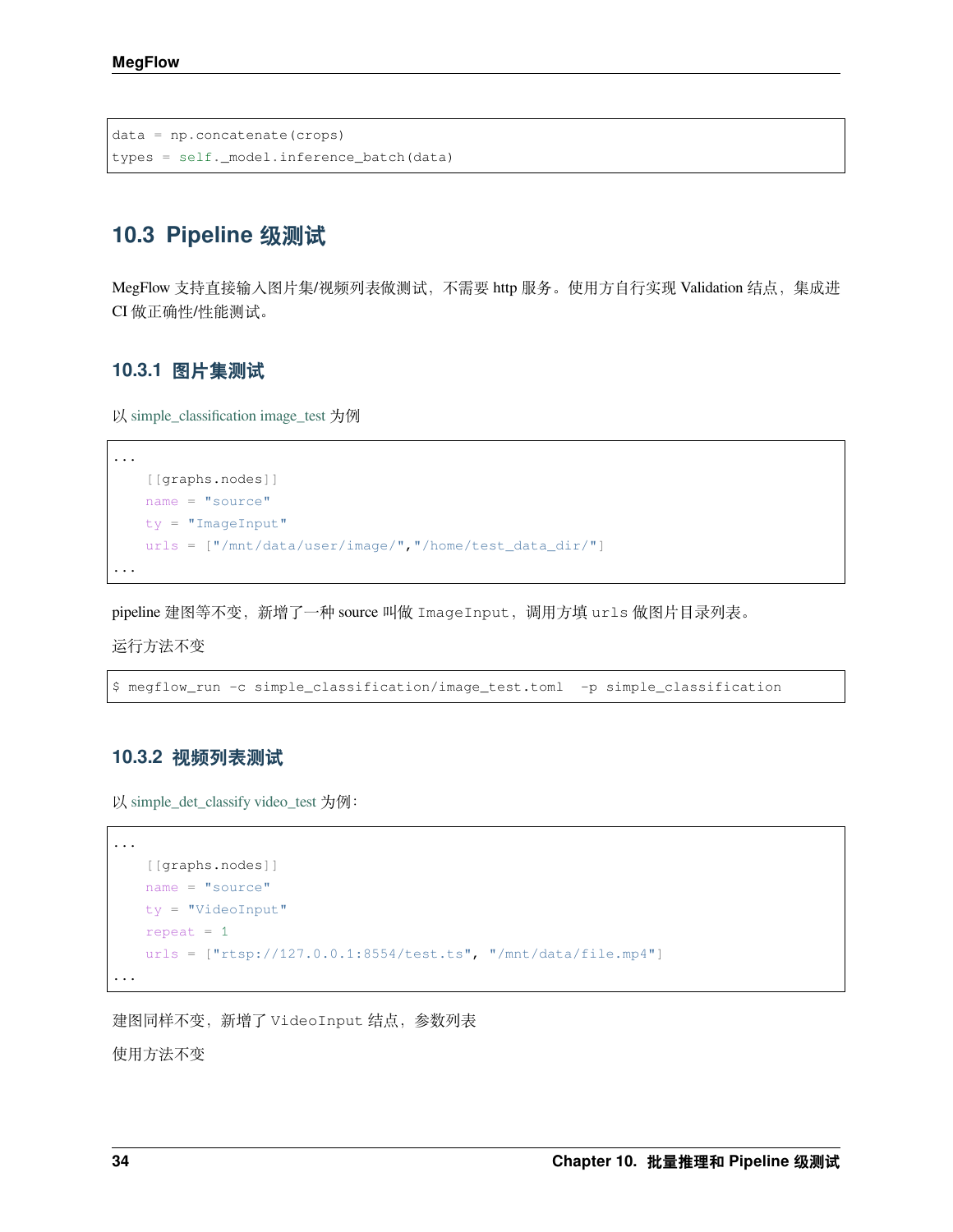\$ megflow\_run -c simple\_det\_classify/video\_test.toml -p simple\_det\_classify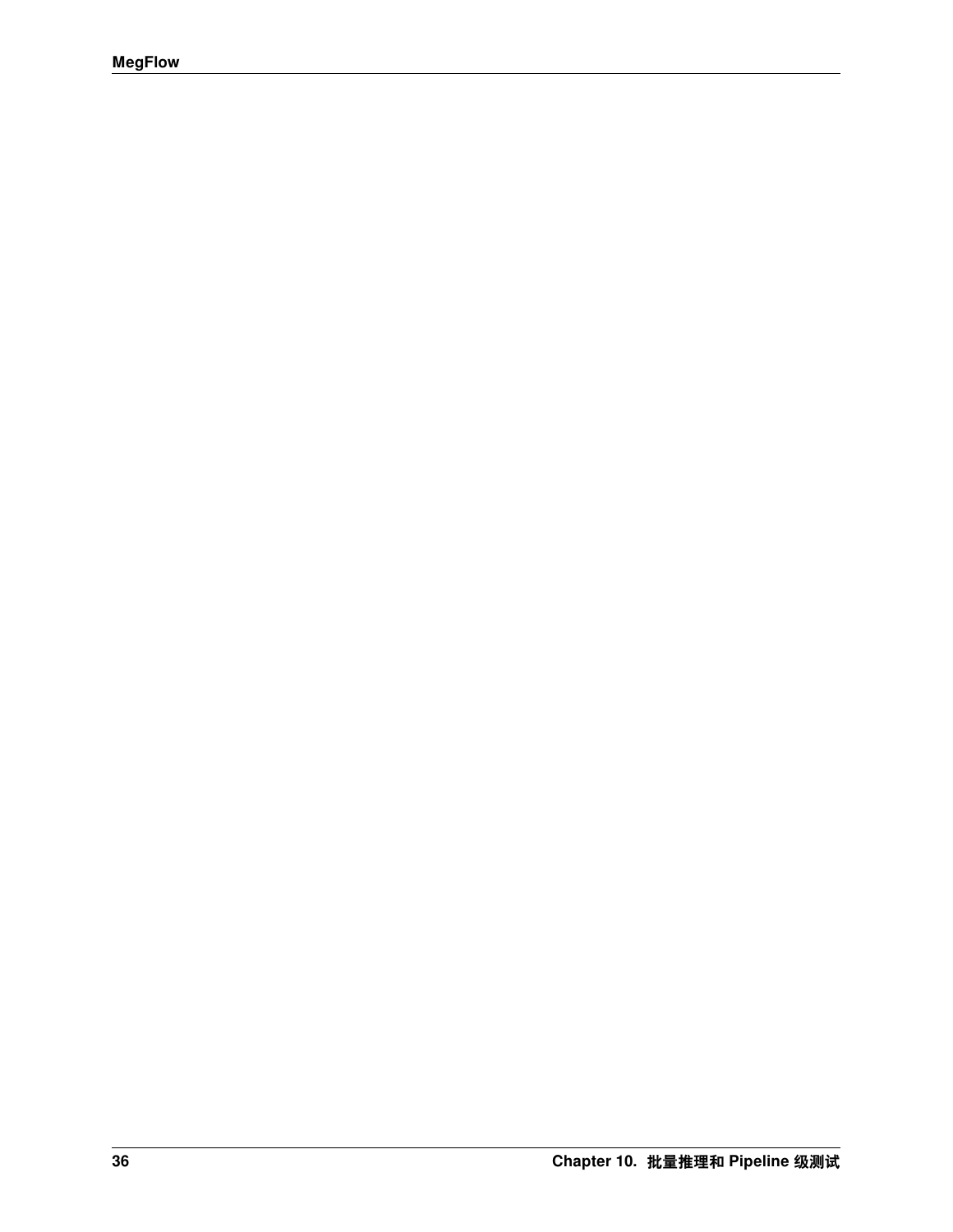#### 视频结果 Web 可视化

#### <span id="page-40-0"></span>**11.1 依赖**

依赖 ffmpeg 命令,请确保已经安装并能正常运行。

#### **11.2 部署图**



- 1) video input。可以是 rtsp server 或者视频文件, 直接传绝对路径
- 2)MegFlow。解析视频,把渲染后的结果以 bgr24 格式发给下游
- 3)[LiveGo](https://github.com/gwuhaolin/livego) 用于把 raw\_video 转为 flv 格式。引入 LiveGo 的原因:
	- 浏览器无法直接播放 rtsp 流,推荐方案是 HLS 或 http-flv
	- 播放端可能不止一个,需要流量转发服务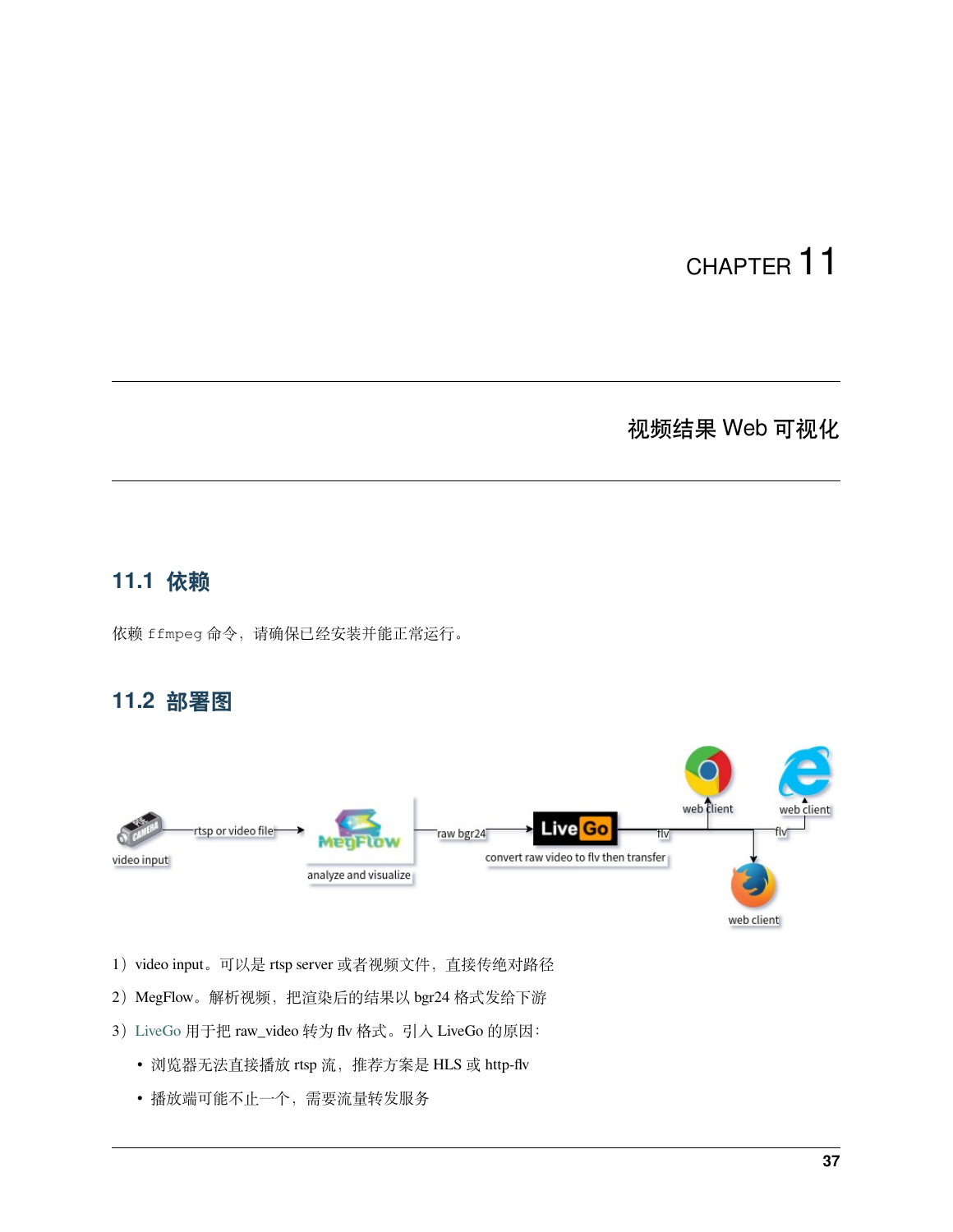• 生产环境中存储/点播功能是刚需,MegFlow 不具备此功能,应由其他服务完成

### **11.3 操作指南**

1)下载启动 LiveGo

```
$ wget https://github.com/gwuhaolin/livego/releases/download/0.0.15/livego_0.0.15_
,→linux_amd64.tar.gz && tar xvf livego_0.0.15_linux_amd64.tar.gz && ./livego &
...
INFO[2021-10-27T15:44:40+08:00] HLS server enable....
INFO[2021-10-27T15:44:40+08:00] RTMP Listen On :1935
INFO[2021-10-27T15:44:40+08:00] HTTP-API listen On :8090
INFO[2021-10-27T15:44:40+08:00] HTTP-FLV listen On :7001
...
```
2)自测视频推流、播放正常

假设测试视频是 demo.flv(建议长度超过 30 秒),使用 push\_video.py 推流到 LiveGo

```
$ cd ${MegFlow_dir}/flow-python/examples/misc/visualize_client
$ python3 push_video.py
```
浏览器打开 index.html,应能正常播放。

3)运行猫猫围栏可视化配置

猫猫围栏环境设置见 [cat\\_finder README](https://github.com/MegEngine/MegFlow/tree/master/flow-python/examples/application/cat_finder)。运行起 video 基础版后,能够运行 video 可视化版本

```
$ cd ${MegFlow_dir}/flow-python/examples
$ megflow_run -c cat_finder/video_visualize.toml -p cat_finder
...
```
浏览器打开 8002 端口, 提供 rtsp 地址或视频文件绝对路径, try it out。

打开 index.html, 应能播放可视化结果。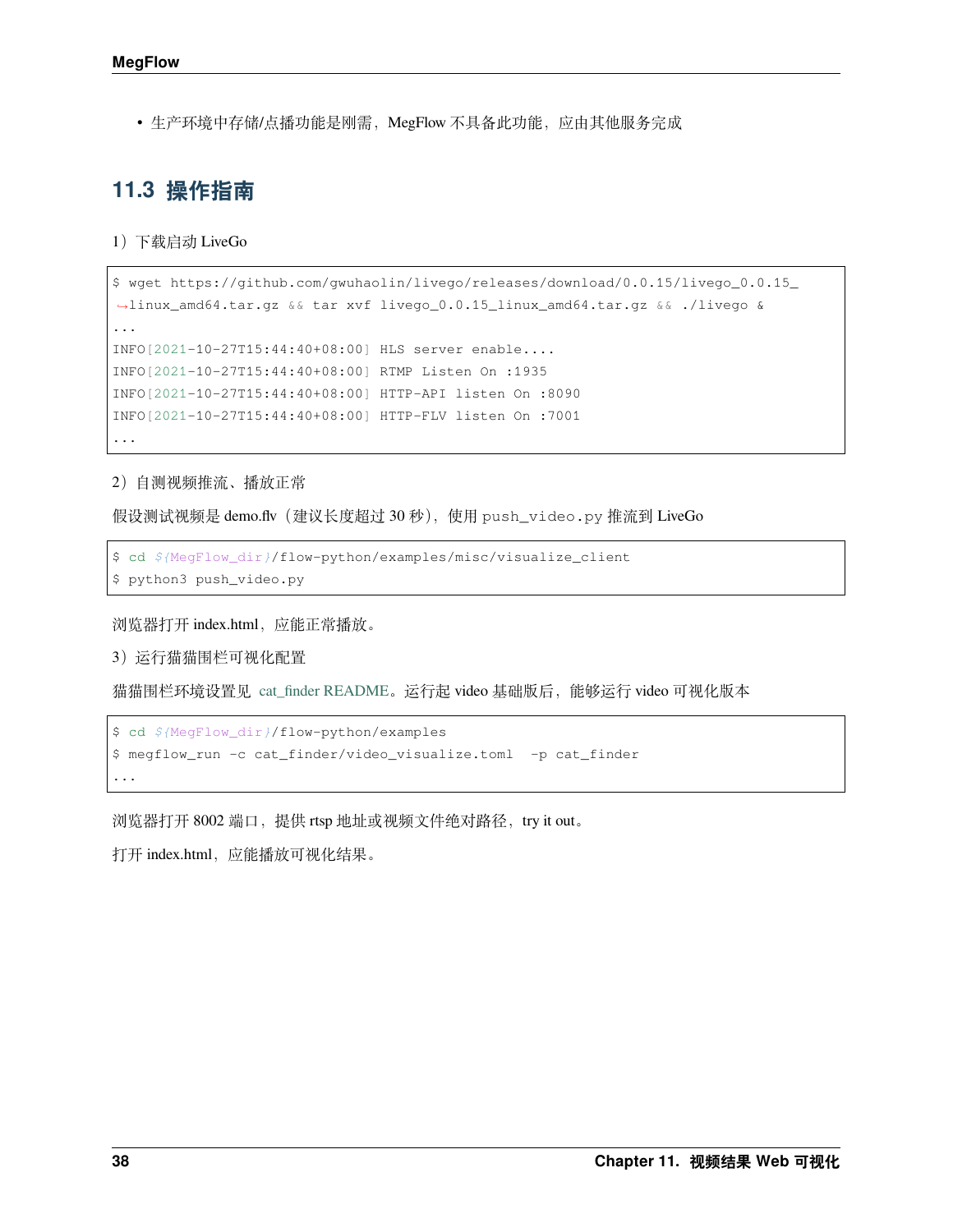#### **MegFlow**



#### 4)注意事项和常见问题

#### **播放地址**

注意 index.html 播放地址不能有多余的'/', 例如 http://10.199.1.100/:7001/live/megflow-test.flv 是无法播放的。

#### **视频长度**

测试视频建议超过 30s。至少有 2 个 I 帧, 否则影响 flv 转换。

#### **视频尺寸**

建议测试视频为标准 480p/720p/1080p。

#### **跨域问题**

web client 修改自 [flv.js](https://github.com/bilibili/flv.js)。如果不用 index.html、直接浏览器打开原始 demo, 需自行解决跨域问题。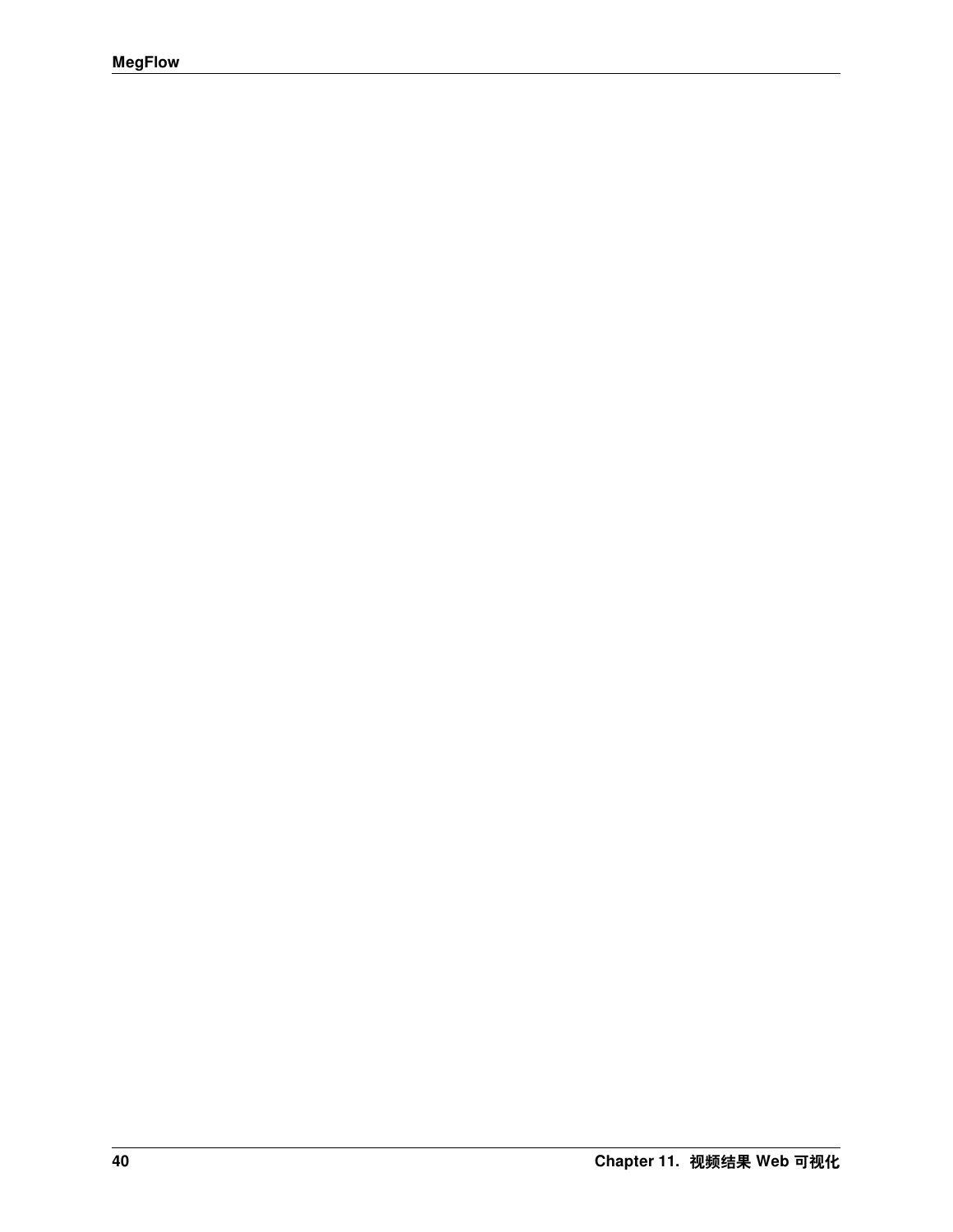#### **Config**

<span id="page-44-0"></span>MegFlow 的建图描述文件使用 [toml](https://toml.io/en/) 格式。toml 注重人类可读性, 学习难度约等于 markdown, 看完下面 2 个 例子大约就会写了。

### **12.1 图片范例**

```
举个栗子, cat_finder/image_gpu.toml:
```

```
// 完 整 的 计 算 图 的 名 字 , 叫 啥 都 行
main = "cat_finder_image"
[[graphs]]
name = "subgraph"→ → イン・シ → イン・チ 图 类 型 , 叫 啥 都 行 。 子 图 == 自 己 写 的 业 务
inputs = [{ name = "inp", cap = 16, ports = ["det:inp"] ] ] //
→子图入口在 det 节点的 inp 端口, 队列长度是 16
outputs = [{ name = "out", cap = 16, ports = ["redis_proxy:out"] }] // 子 图 出 口 是␣
,→redis_proxy 的 out 端 口
connections = [,→ // 构 图 , A 的 输 出 , 连 到 B 的 输 入
{ cap = 16, ports = ["det:out", "reid:inp"] }, // det 输 出 接 到␣
,→reid 输 入
 { cap = 16, ports = ["reid:out", "redis_proxy:inp"] }, // reid 输 出 送 给 redis_
,→proxy
```
(下页继续)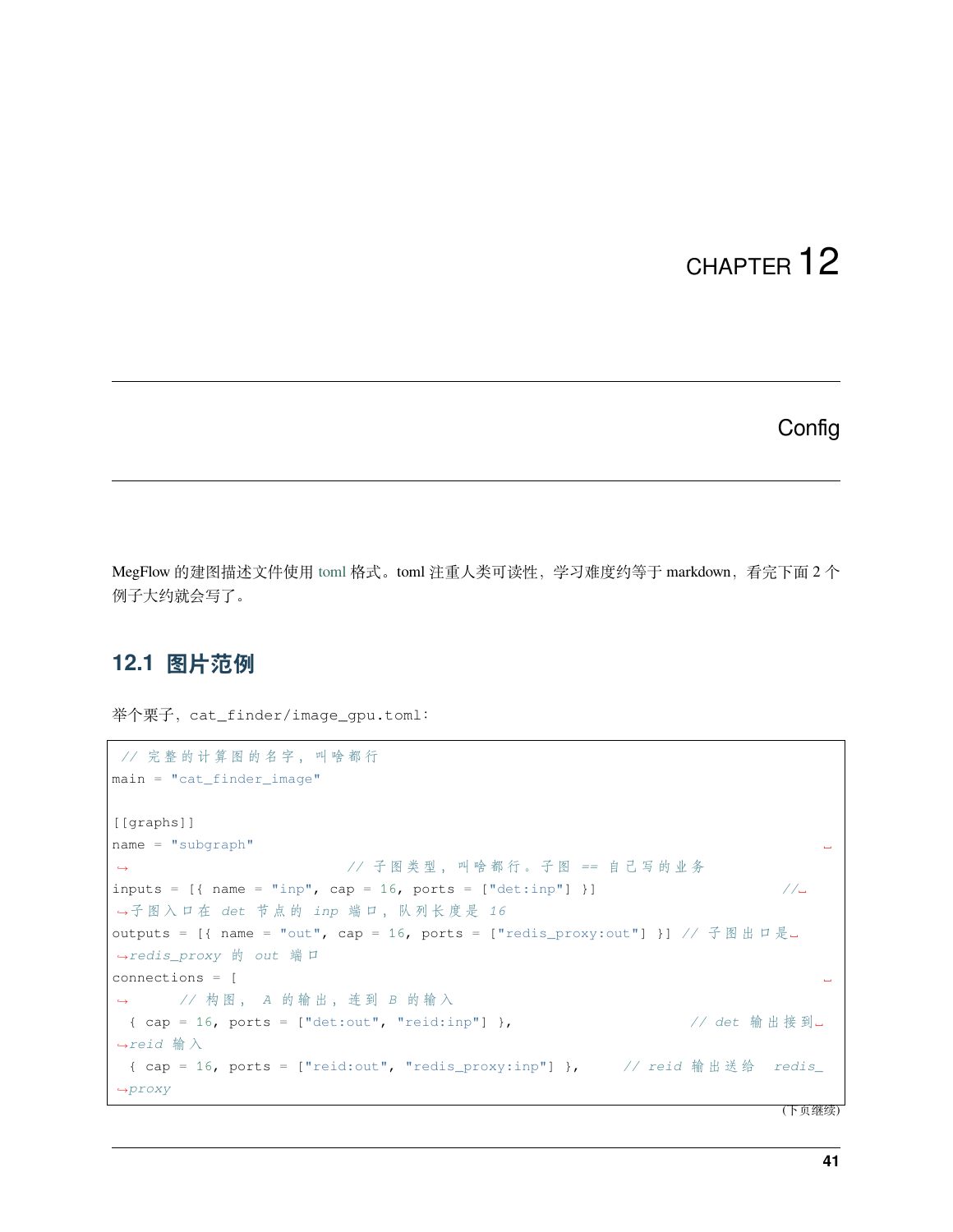]

```
[[graphs.nodes]] // 子 图 节 点 声 明 。 注 意 4 个 空 格 , 表 示 和 [[graphs]]␣
→的层次关系
   name = "det" // 找 examples/xxx/ 下 面 的 det.py 或 者 det␣
,→package
  ty = "Detect" // 这 个 node 执 行 Detect class
   model = "yolox-nano" // 自 定 义 参 数 ,yolox 模 型 构 造 需 要
  conf = 0.25 // yolox 需 要 的 det 阈 值
  nms = 0.45 // yolox 需 要 的 nms 阈 值
   tsize = 640 // yolox 需 要 的 inference size
   path = "models/yolox_nano.pkl" // yolox 模 型 相 对 路 径
  [[graphs.nodes]] // reid 和 det 同 理
   name = "reid"ty = "Reid"
   thres = 1300 // 里 面 用 拉 普 拉 斯 计 算 图 像 清 晰 度 , 阈 值 写 的 1300
   path = "models/aligned_reid.pkl"
  [[graphs.nodes]] // 纯 业 务 逻 辑 ,name 和 ty 字 段 是 必 选 , 其 他 看 需 求
   name = "redis\_proxy"ty = "RedisProxy"
   ip = "127.0.0.1" // redis ip 地 址
   port = "6379" // redis port
   mode = "save" // 控 制 此 节 点 存 特 征 进 redis
   prefix = "feature." // redis key 的 前 缀 , 不 然 整 个 redis 库 乱 乱 的
[[graphs]] // 描 述 完 整 运 行 的 计 算 图
name = "cat~finder~image"connections = [
 {cap = 16, ports = ['source.out", 'destination:inp"]}, // source 就是 swagger
,→这 类 service, 接 收 视 频 或 图 片 用 的 。 收 到 的 数 据 ( 图 像 、 视 频 、extra 字 段 ) 送 进 子 图
{ cap = 16, ports = ["source:inp", "destination:out"] } // 子图处理完, 把结果发给
,→http server
]
  [[graphs.nodes]] // http server 的 配 置
  name = "source"ty = "ImageServer" // 这 是 个 图 片 服 务
   port = 8081 // 端 口 号
   response = "json" // response Content-Type 用 application/json。 不 写 就 是 默 认 ␣
,→image/jpeg
```
(下页继续)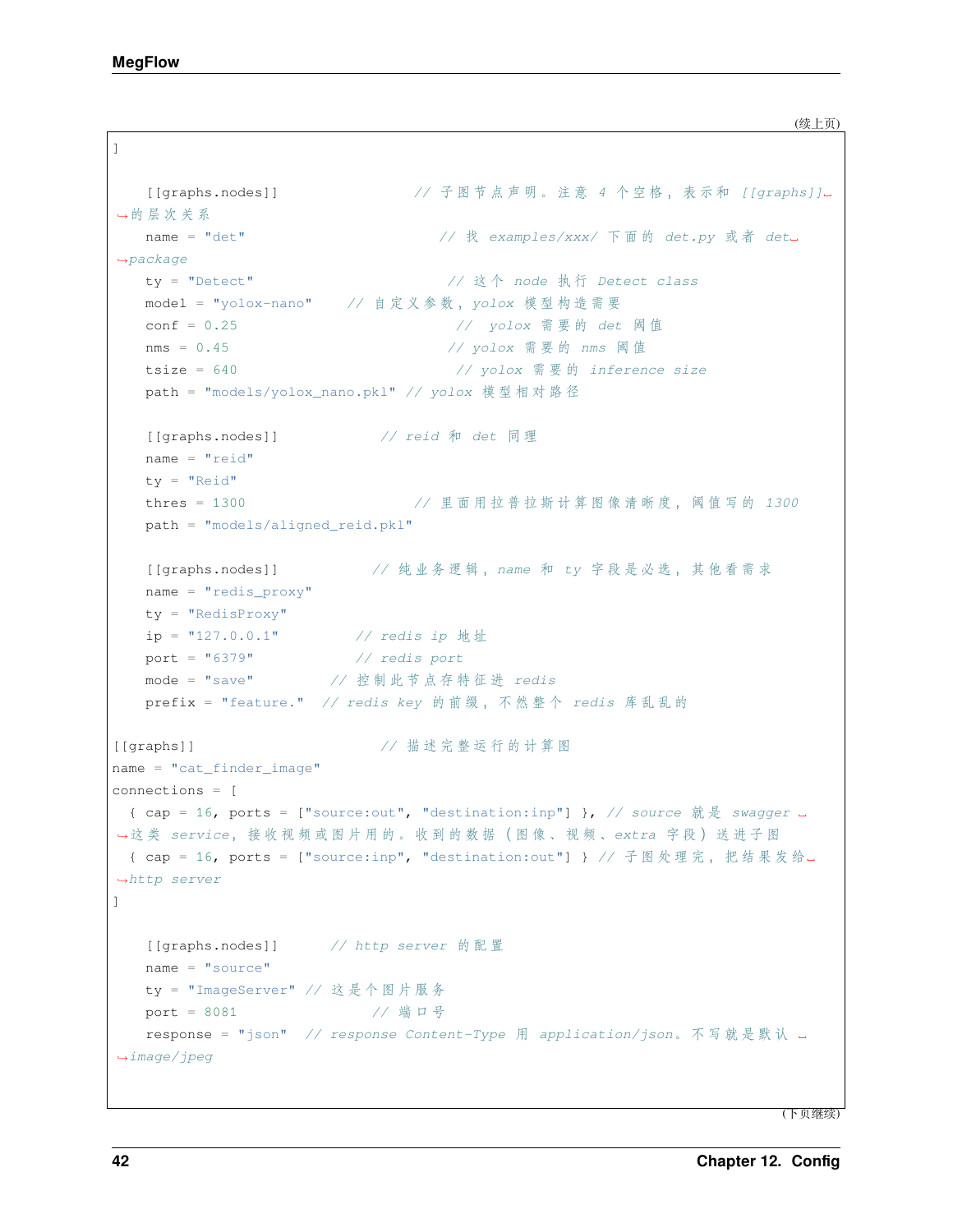(续上页)

|                        | [[graphs.nodes]] // dest 是自己写的业务子图 |  |
|------------------------|------------------------------------|--|
| $name = "destination"$ |                                    |  |
| $ty = "subgraph"$      | // 子图类型。没事儿改它干啥                    |  |

对应可视化的计算图:



### **12.2 视频范例**

视频和图片的唯一区别:**重资源的节点要在子图之外声明**。

MegFlow 设计上支持不同视频流跑不同业务。每创建 1 路视频就会创建 1 个子图,40 路视频就是 40 个。 det/reid 这种很重的节点自然要被复用。

以 cat\_finder/video\_gpu.toml 为例: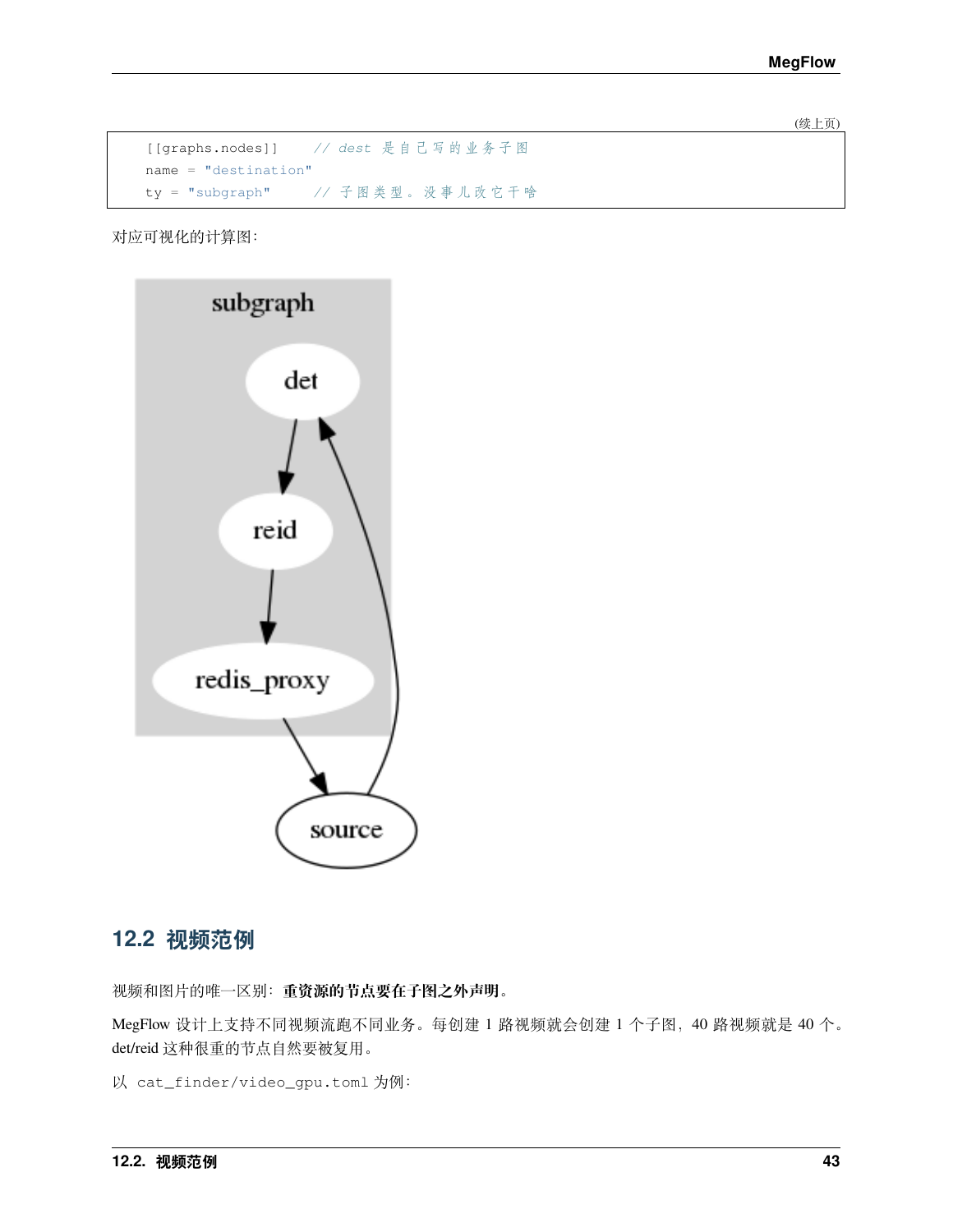```
main = "cat_finder_video" // 完整计算图名字
[[nodes]] // det 节 点 在 子 图 外 声 明
name = "det"ty = "Detect"
model = "yolox-tiny"
conf = 0.25nms = 0.45tsize = 640path = "models/yolox_tiny.pkl"
interval = 5
[[nodes]] // ReID 节 点 同 样 在 外 部 声 明 , 被 共 享
name = "reid_video"
ty = "ReIDVideo"
path = "models/aligned_reid.pkl"
[[nodes]] // redis_proxy 使用了连接池, 也可以看作"重资源"
name = "redis_proxy"
ty = "RedisProxy"
ip = "127.0.0.1"port = "6379"mode = "search"
prefix = "feature."
[[graphs]]
name = "subgraph"inputs = [{ name = "inp", cap = 16, ports = ["det:inp"] }]
outputs = [\{\text{name} = \text{"out", cap} = 16, \text{ports} = \text{['redis\_proxy:out"]}\}]connections = [ // 描 述 连 接 关 系
 { cap = 16, ports = ['det:out", "track:inp"]},
 {cap = 16, ports = ['track:out", "shaper:inp"]},
 { cap = 16, ports = ['shaper:out", 'reid_video:inp"]},
 { cap = 16, ports = ["reid_video:out", "redis_proxy:inp"] },
]
   [[graphs.nodes]] // 给 每 个 检 测 目 标 , 赋 予 唯 一 的 ID
   name = "track"ty = "Track"
   [[graphs.nodes]] // 业 务 逻 辑 :ID 结 束 后 , 给 个 最 优 结 果
   name = "shaper"
   ty = "Shaper"
   mode = "BEST" // 结 果 类 型 , 目 前 只 支 持 "BEST" 最 优
```
(下页继续)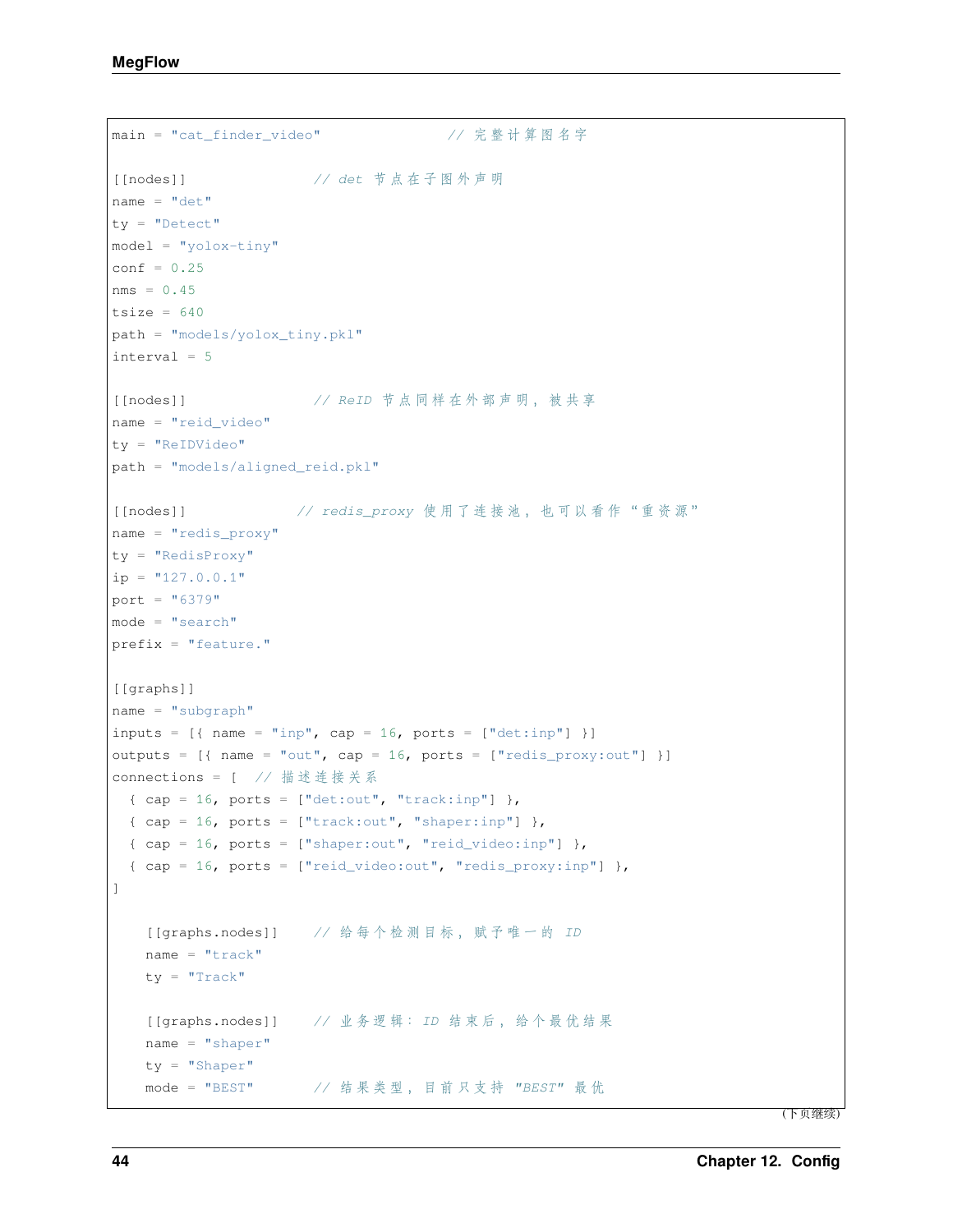(续上页)

```
[[graphs]]
name = "cat_finder_video"
connections = [
 { cap = 16, ports = ['source.out", 'destination:inp"],
 {cap = 16, ports = ['source:inp", 'destination:out"]}
]
   [[graphs.nodes]]
   name = "source"
   ty = "VideoServer" // 视 频 服 务
   port = 8082 // 8081 做 注 册 ,8082 做 解 析
   [[graphs.nodes]]
   name = "destination"
   ty = "subgraph"
```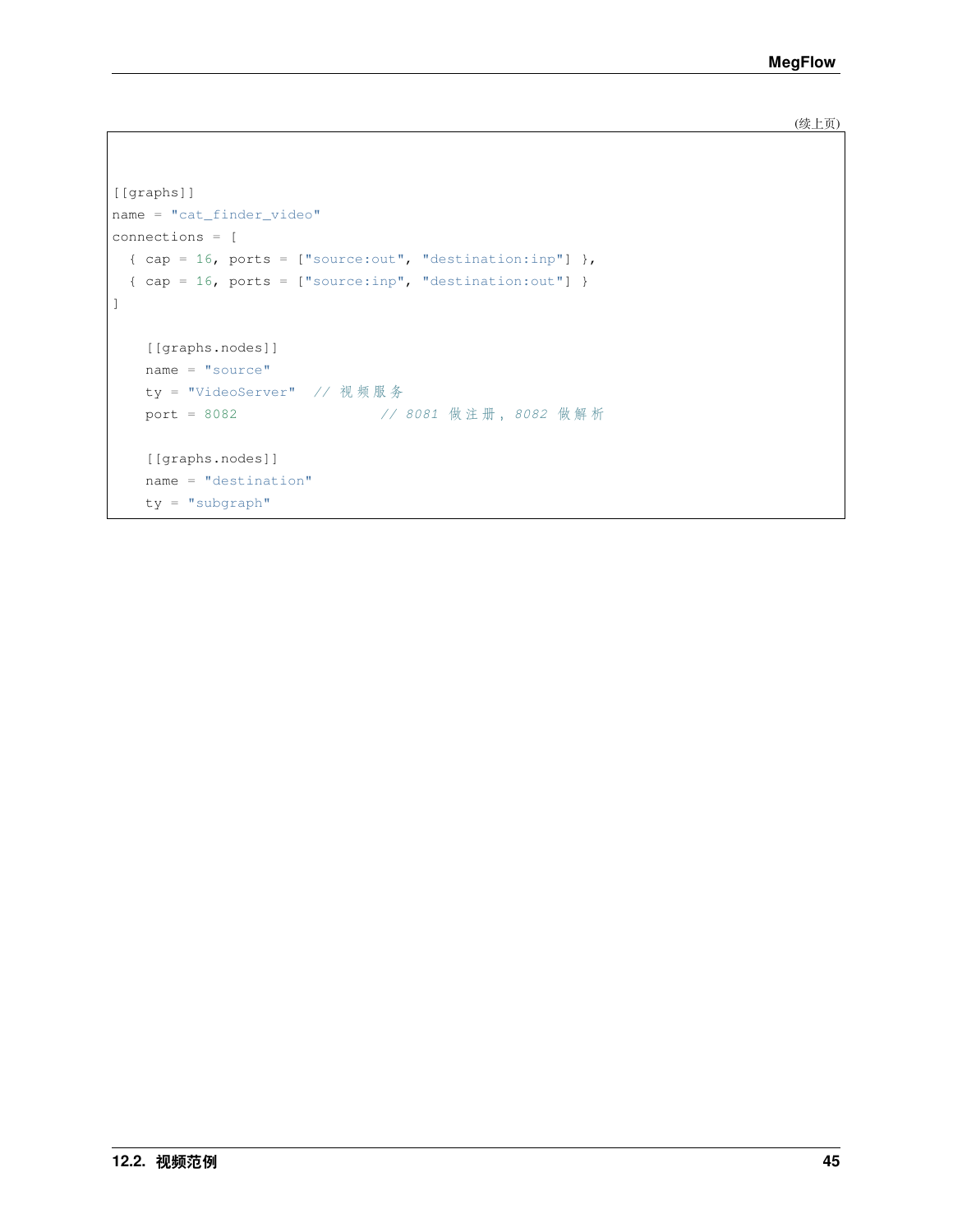

视频解析服务可视化结果和图片接近: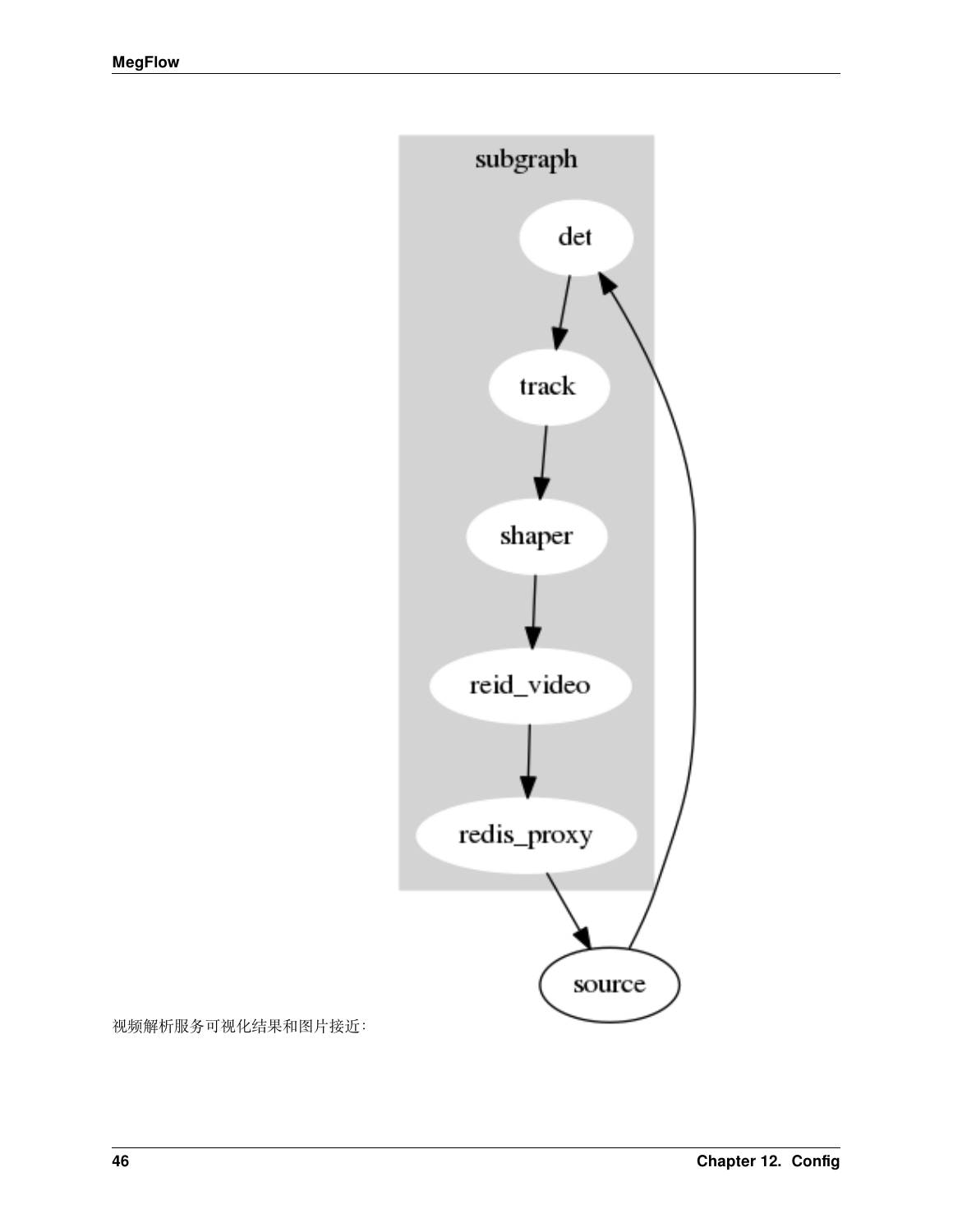### **12.3 完整定义**

TL;DR

严谨的描述文件定义如下:

```
// 节 点 间 的 连 接channel
struct Connection {
   cap: usize, // channel容 量
   ports: Vec<String>, // 连 接 的 节 点 端 口 , 格 式 是`节 点 名:端 口 名[:标 签]`
}
// 有 名channel
struct NamedConn {
   name: String, \frac{1}{2} // channel 的名字
   cap: usize, // channel容 量
   ports: Vec<String>, // 连 接 的 节 点 端 口 , 格 式 是`节 点 名:端 口 名[:标 签]`
}
// 节 点 定 义
struct Node {
   name: String, // 节点名
   ty: String, // 节 点 类 型
   cloned: usize, // 表 示 并 行 度 , 默 认 值 为1
   res: Vec<String>, // 引 用 的 资 源 名 字 列 表
    ... // 其 他 参 数 , 会 被 透 传 到 节 点 的 构 造 函 数 中
}
// 资 源 定 义
struct Resource {
   name: String, // 资源名字
   ty: String, // 资 源 类 型
    ... // 其他参数, 会被透传到资源的构造函数中
}
struct Graph {
   name: String, booking, booking and the set of the set of the set of the set of the set of the set of the set o
   resources: Vec<Resource> // 资 源 声 明, 生 命 周 期 与 该 图 绑 定
   nodes: Vec<Node>, but a set a set a set a set a set a set a set a set a set a set a set a set a set a set a set a set a set a set a set a set a set a set a set a set a set a set a set a set a set a set a set a set a set 
   inputs: Vec<NamedConn>, \hspace{1.6cm} // 图输入声明
   outputs: Vec<NamedConn>, // 图 输 出 声 明
   connections: Vec<Connection>, // 节 点 间 连 接 声 明
}
struct Config {
    resources: Vec<Resource> // 全 局 共 享 资 源, 生 命 周 期 与 整 个 应 用 绑 定
   nodes: Vec<Node>, but a set a set a set a set a set a set a set a set a set a set a set a set a set a set a set a set a set a set a set a set a set a set a set a set a set a set a set a set a set a set a set a set a set 
    graphs: Vec<Graph>, \angle // 图 声 明
```
(下页继续)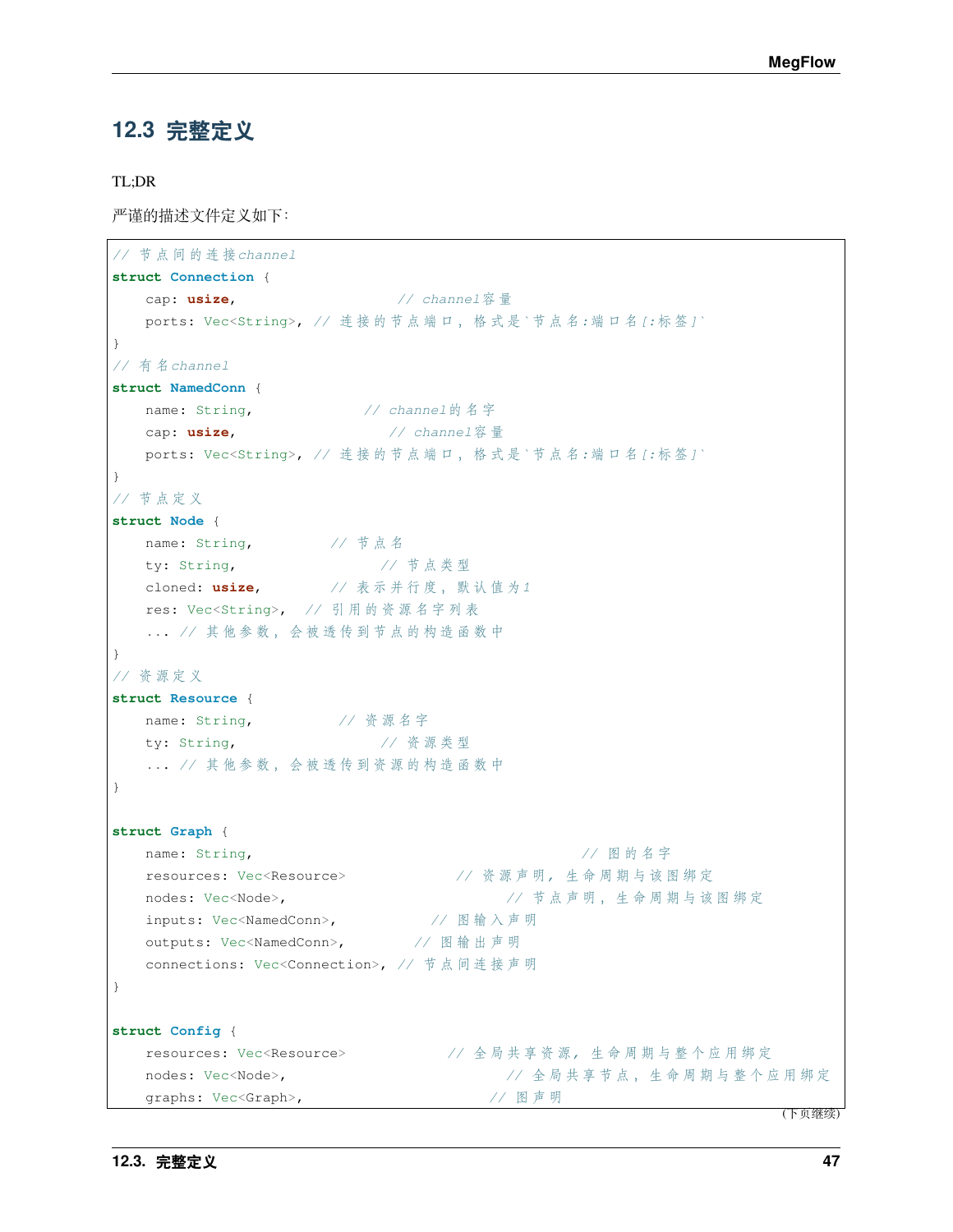}

(续上页)

main: String, **but a string, the string, the string, the string, the string, the string of the string of the string of the string of the string of the string of the string of the string of the string of the string of the**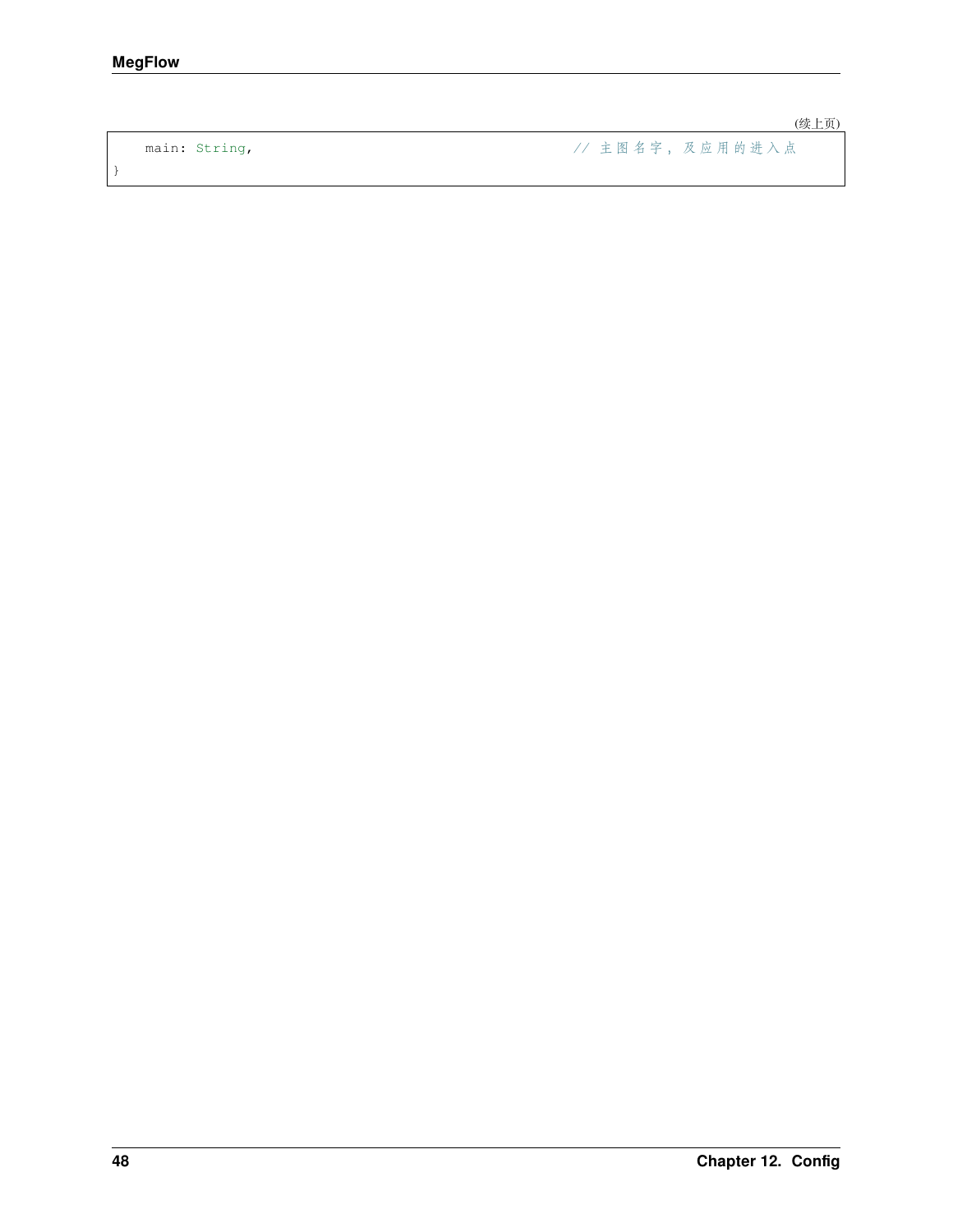#### Python Plugins

<span id="page-52-0"></span>从一个最简单的例子开始

```
import megflow
@megflow.register(name="alias", inputs=["inp"], outputs=["out"])
class Node:
   def __init__(self, name, args):
       pass
   def exec(self):
       envelope = self.inp.recv()
       msg = dowith(envelope.msg)
        self.out.send(envelope.repack(msg))
```
这其中有三部分内容: register 装饰器, Node 的构造函数, Node 的执行函数

- 1. register 装饰器
	- name: 若指定,则 register 所修饰插件重命名为 name,默认为 register 所修饰类的类名
	- inputs: Node 的输入列表,每个输入 input 都可以在 exec 方法中,通过 self.input 访问,
	- outputs: Node 的输出列表,每个输出 output 都可以在 exec 方法中,通过 self.output 访 问
	- exclusive: 默认为 False, 调度模型是一个 thread local 的协程调度器, 若为 True, 则将该任务安排到线 程池中
- 2. Node 的构造函数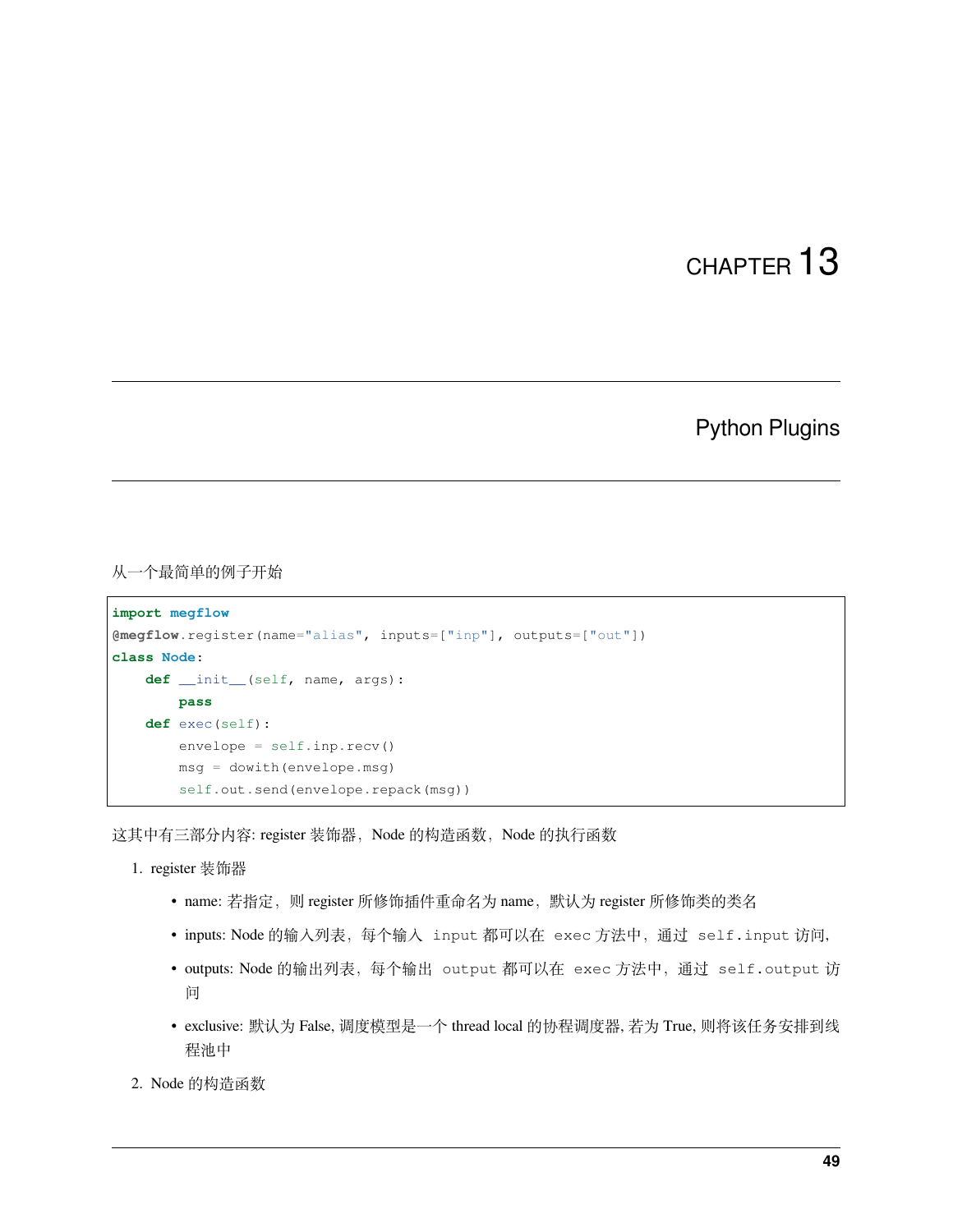- name: 即参数文件中 Node 的 name 字段
- args: 即参数文件中 Node 的剩余参数字段
- 3. Node 的执行函数
	- 一个 python 插件的执行方法必须是命名为 exec 的零参成员方法
	- 对于在参数文件中该插件引用的资源 resource, 可以在 exec 方法中,通过 self.resource 访问
	- 通过输入的 recv 方法取得输入消息,输入消息是 Envelope 对象,其 msg 成员即开发者真正 需要读写的消息实例
	- Envelope 语义为在图中流转的消息的相关信息,由于这些信息需要在图中被传递,所以开发者 应该保持消息与 Envelope 的对应关系
	- 若一个 Envelope 携带的消息被拆分为多个消息,或者转换为另一个消息,应该通过 Envelope 的 repack 方法,将 Envelope 与消息关联起来
	- 通过输出的 send 方法发送输出消息,输出消息是 Envelope 对象

#### MegFlow 也提供了一系列异步工具

- 1. yield\_now(), 让出当前任务的执行权
- 2. sleep(dur), 使当前任务沉睡 dur 毫秒
- 3. join(tasks), tasks 参数是一个函数列表, join 堵塞直到 tasks 中的函数都执行完毕
- 4. create\_future(callback), callback 参数是一个函数, 默认值为 None,create\_future 返回 一个 (Future, Waker) 对象
	- Future::wait, 堵塞直到 Waker::wake 被调用,返回 Waker::wake(result) 传入的 result 参数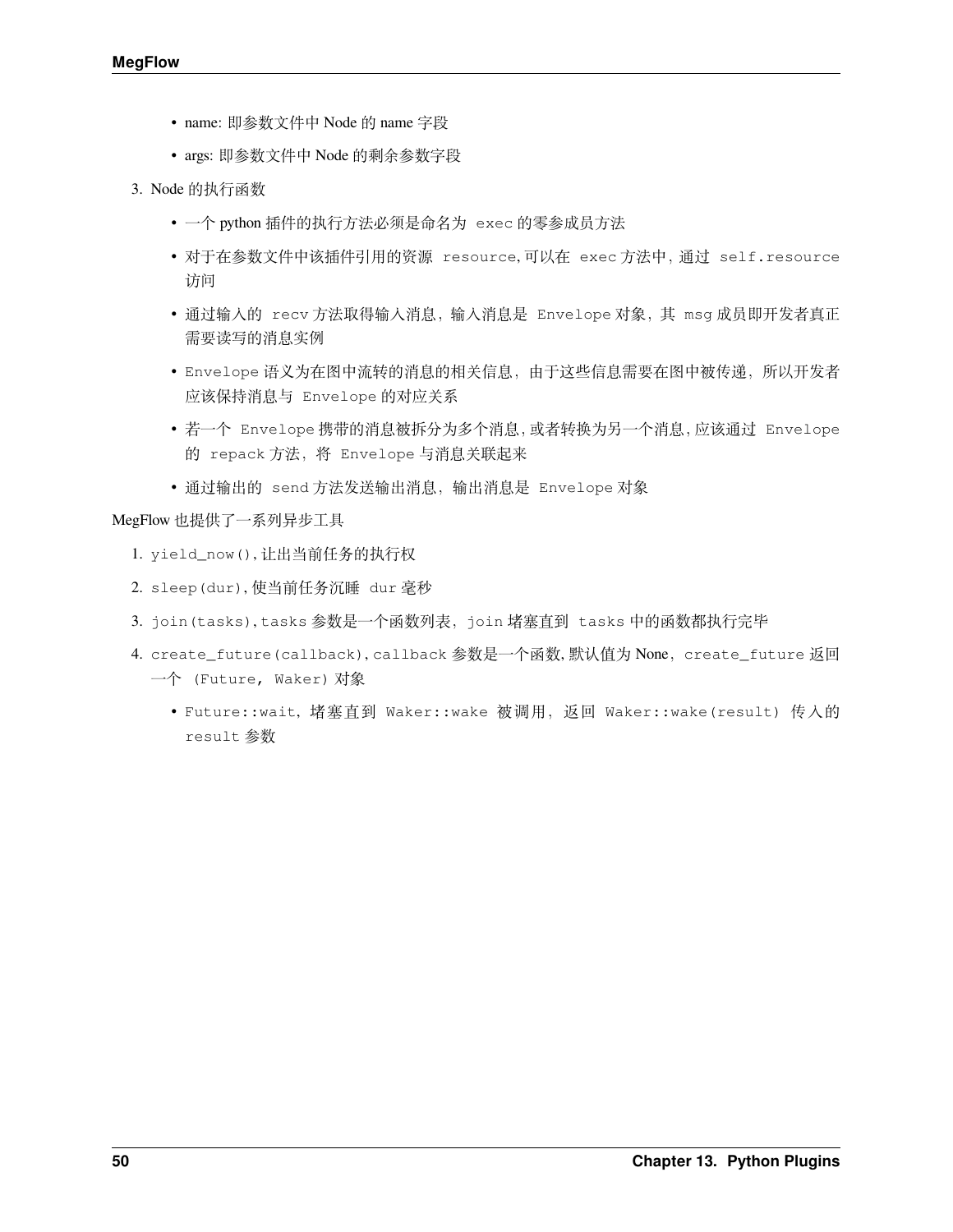### 生成 MegEngine 模型

#### <span id="page-54-0"></span>**14.1 生成不带预处理的模型**

[Github MegEngine models](https://github.com/MegEngine/models) 有现成的 imagenet 预训模型。这里把模型 dump 成.mge。

新增 [dump.py](https://github.com/MegEngine/Models/blob/master/official/vision/classification/dump.py), 按 [1, 3, 224, 224] 尺寸 trace 模型, 打开推理优化选项, 保存为 model.mge。

```
$ git clone https://github.com/MegEngine/models
$ cd models
$ export PYHTONPATH=${PWD}:${PYTHONPATH}
$ cd official/vision/classification/resnet
$ python3 dump.py
$ ls -lah model.mge
...
```
dump.py 已经 PR 到 [MegEngine/models](https://github.com/MegEngine/Models/tree/master/official/vision/classification) 分类模型目录

```
$ cat dump.py
...
   data = mge.Tensor(np.random.random((1, 3, 224, 224))) # 准备一个样例输入
   @jit.trace(capture_as_const=True)
   def pred_func(data):
       outputs = model(data) # trace 每 个 opr 的 shape
       return outputs
```
(下页继续)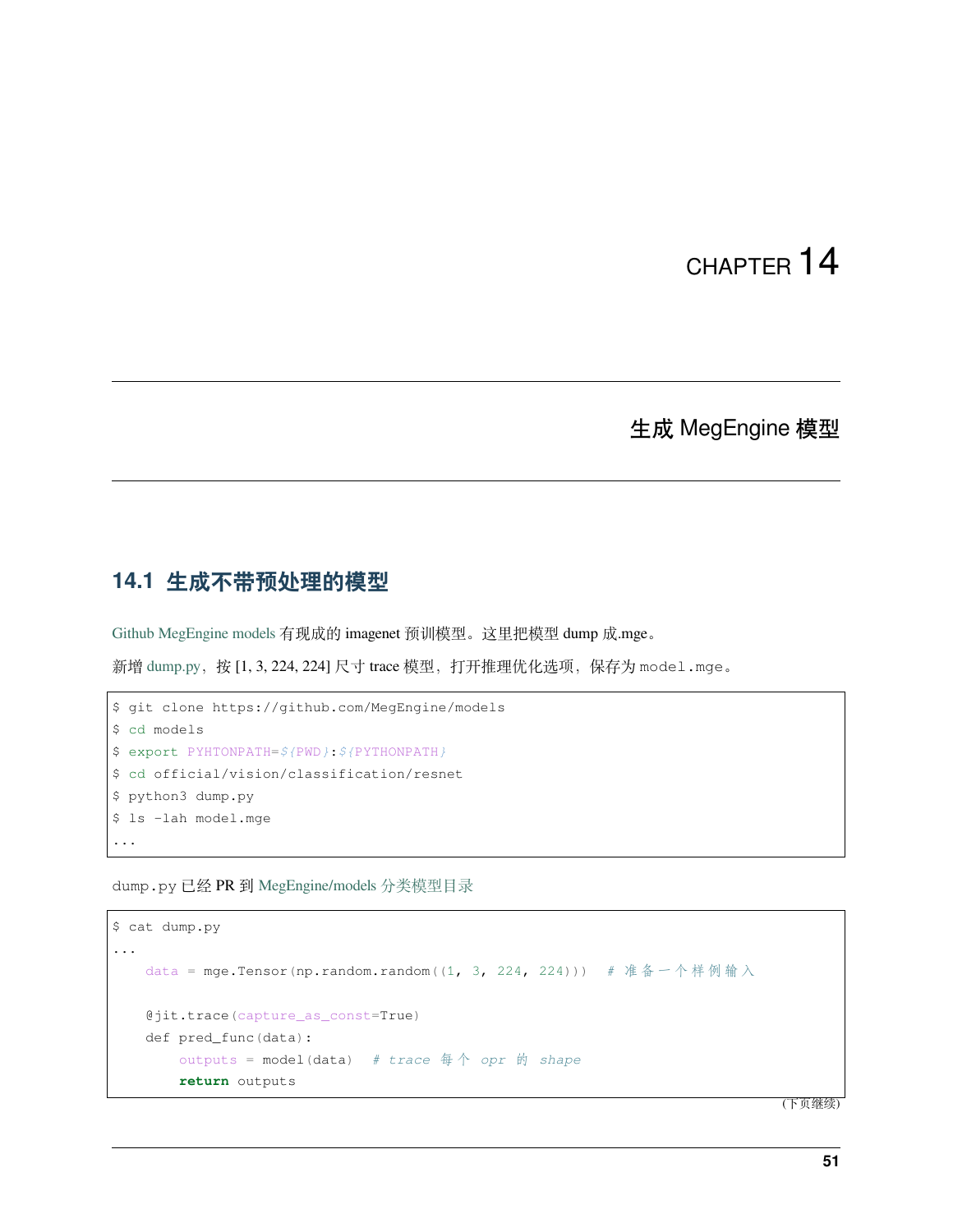(续上页)

```
pred_func(data)
   pred_func.dump( # 保 存 模 型
       graph_name,
       arg_names=["data"],
       optimize_for_inference=True, # 打 开 推 理 优 化 选 项
       enable_fuse_conv_bias_nonlinearity=True, # 打 开 fuse conv+bias+ReLU pass␣
,→推 理 更 快
  )...
```
#### **14.2 模型单测**

开发模型的推理封装,对外提[供功能内聚](https://baike.baidu.com/item/%E9%AB%98%E5%86%85%E8%81%9A%E4%BD%8E%E8%80%A6%E5%90%88/5227009)的接口。调用方传入一张或多张图片、直接获取结果,尽量避免关 心内部实现(如用何种 backbone、预处理是什么、后处理是什么)。

```
$ cat flow-python/examples/application/simple_classification/lite.py
...
   def inference(self, mat):
       img = self.preprocess(mat, input_size=(224,224), scale_im = False, mean=[103.
,→530, 116.280, 123.675], std=[57.375, 57.120, 58.395])
        # 设 置 输 入
        inp_data =self.net.get_io_tensor("data")
        inp_data.set_data_by_share(img)
        # 推 理
        self.net.forward()
        self.net.wait()
        # 取 输 出
       output_keys = self.net.get_all_output_name()
        output = self.net.get_io_tensor(output_keys[0]).to_numpy()
        return np.argmax(output[0])
...
$ python3 lite.py --model model.mge --path test.jpg # 测 试
2021-09-14 11:45:02.406 | INFO | __main__:<module>:81 - 285
```
285 是分类模型最后一层的 argmax, 对应含义需要查 imagenet [数据集分类表](../../flow-python/examples/application/simple_classification/synset_words.txt), 这里是"Egyptian cat"(下标 从 0 开始)。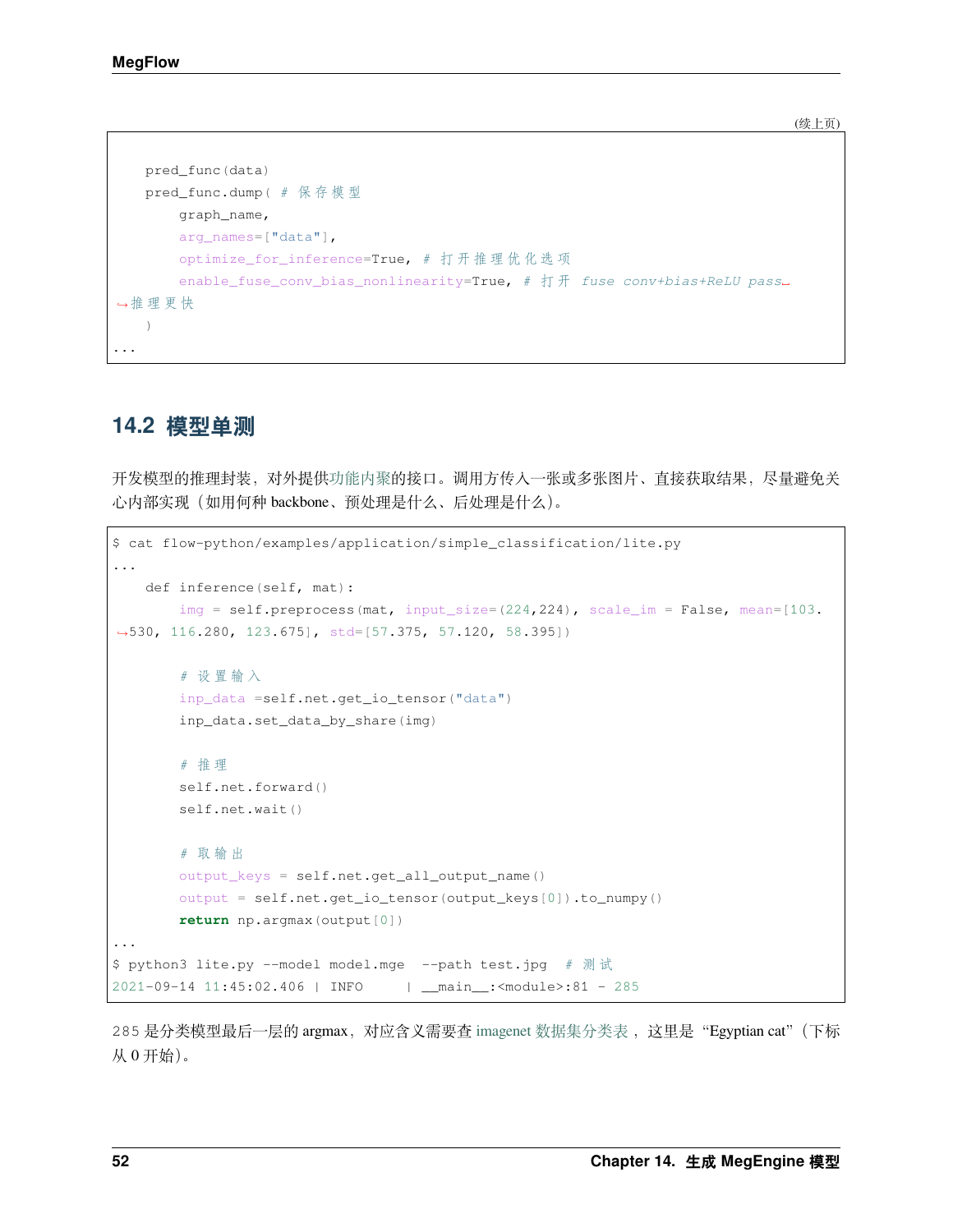### **14.3 生成带预处理的模型**

MegEngine 除了不需要转模型,还能消除预处理。我们修改 [dump\\_resnet.py](https://github.com/MegEngine/MegFlow/blob/master/flow-python/examples/application/misc/dump_resnet.py) 把预处理从 SDK/业务代码提到模 型内。这样的好处是: 划清工程和算法的边界, 预处理本来就应该由 scientist 维护, 每次只需要 release mge 文件,减少交接内容

```
@jit.trace(capture_as_const=True)
   def pred_func(data):
       out = data.astype(np.float32)
       output_h, output_w = 224, 224# resize
       print(shape)
       M = mge.tensor(np.array([[1,0,0], [0,1,0], [0,0,1]], dtype=np.float32))
       M_shape = F.concat([data.shape[0],M.shape])
       M = F. broadcast_to(M, M.shape)out = F.vision.warp_perspective(out, M, (output_h, output_w), format='NHWC')
        # mean
        _mean = mge.Tensor(np.array([103.530, 116.280, 123.675], dtype=np.float32))
       out = F.sub(out, _mean)# div
       \_div = mge. Tensor(np.array([57.375, 57.120, 58.395], dtype=np. float32))
       out = F.div(out, div)# dimshuffile
       out = F.transpose(out, (0, 3, 1, 2))
       outputs = model(out)
       return outputs
...
```
具体实现是在 trace inference 里增加预处理动作,fuse opr 优化加速的事情交给 MegEngine 即可。更多 cv 操作 参照 [MegEngine API](https://megengine.org.cn/doc/stable/zh/reference/api/megengine.functional.vision.warp_perspective.html?highlight=warp_perspective) 文档。

因为推理输入变成了 BGR, 所以 dump 模型的时候参数也应该跟着变

```
$ python3 dump.py -a resnet18 -s 1 224 224 3
```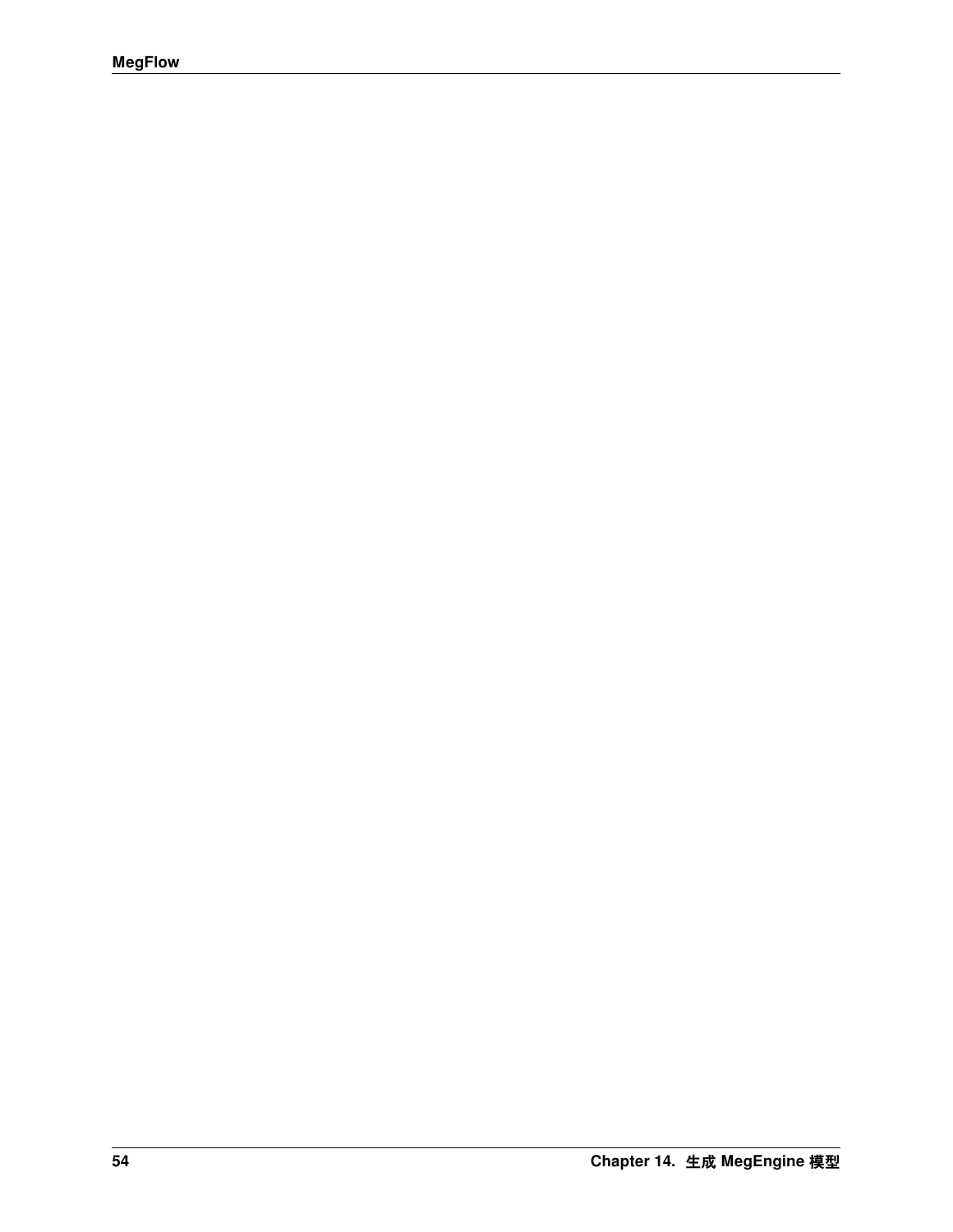#### FAQ

<span id="page-58-0"></span>Q: megflow\_run -p logical\_test 无法运行怎么办?

A1: 如 果 报 错 message: "No such file or directory" }', 确 认 是 否 cd flow-python/ examples

A2: 确认安装了 python 组件, 即 cd flow-python 再 python3 setup.py install --user 还不行就提 issue。

Q:视频流跑一路没事。跑多个,内存爆了/显存爆了/模型加载多次是因为啥?

A:参照 cat\_finder/video.toml,把涉模型的 nodes 移到 [[graphs]] 上面,让多个子图来共享。

每启动一个视频流就会启一个子图,如果 nodes 放到 [[graphs]] 里,20 路视频就会创建 20 套 nodes。

Q:如何修改服务端口号,8080 已被占用?

A:以 cat\_finder 为例,端口配置在 image.toml 的 port 中。

Q:如何让 ImageServer 返回 json,而不是渲染后的图?

A:ImageServer 默认返回 envelope.msg["data"] 图像。如果要返回 json 需要改两处:

- image.toml 的配置里增加 response = "json"
- 最终结果用 self.out.send(envelope.repack(json.dumps(results))) 发送出去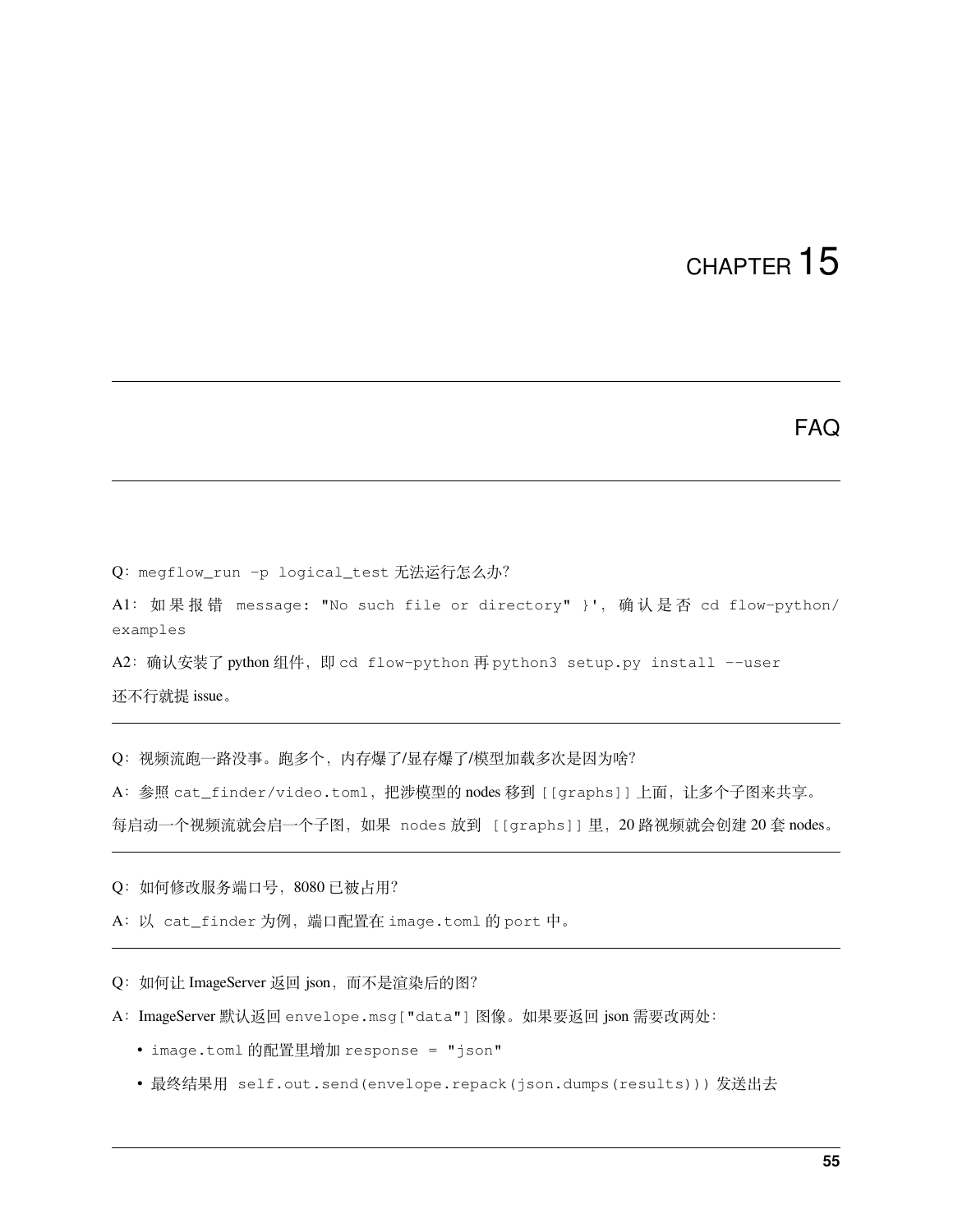框架既不知道哪些字段可序列化,也不知道要序列化那几个字段,因此需要调用方序列化成 str。代码可参 照 examaples/cat\_finder/redis\_proxy.py。

Q: 视频流为什么无法停止, 调用了 stop 接口还是在处理?

A:调用 stop 之后队列的 push/put 接口已经被关闭了,不能追加新的,但之前解好的帧还在队列里。需要 把遗留的处理完、依次停止子图节点才完全结束。流不会调用 stop 即刻停止,实际上有延迟。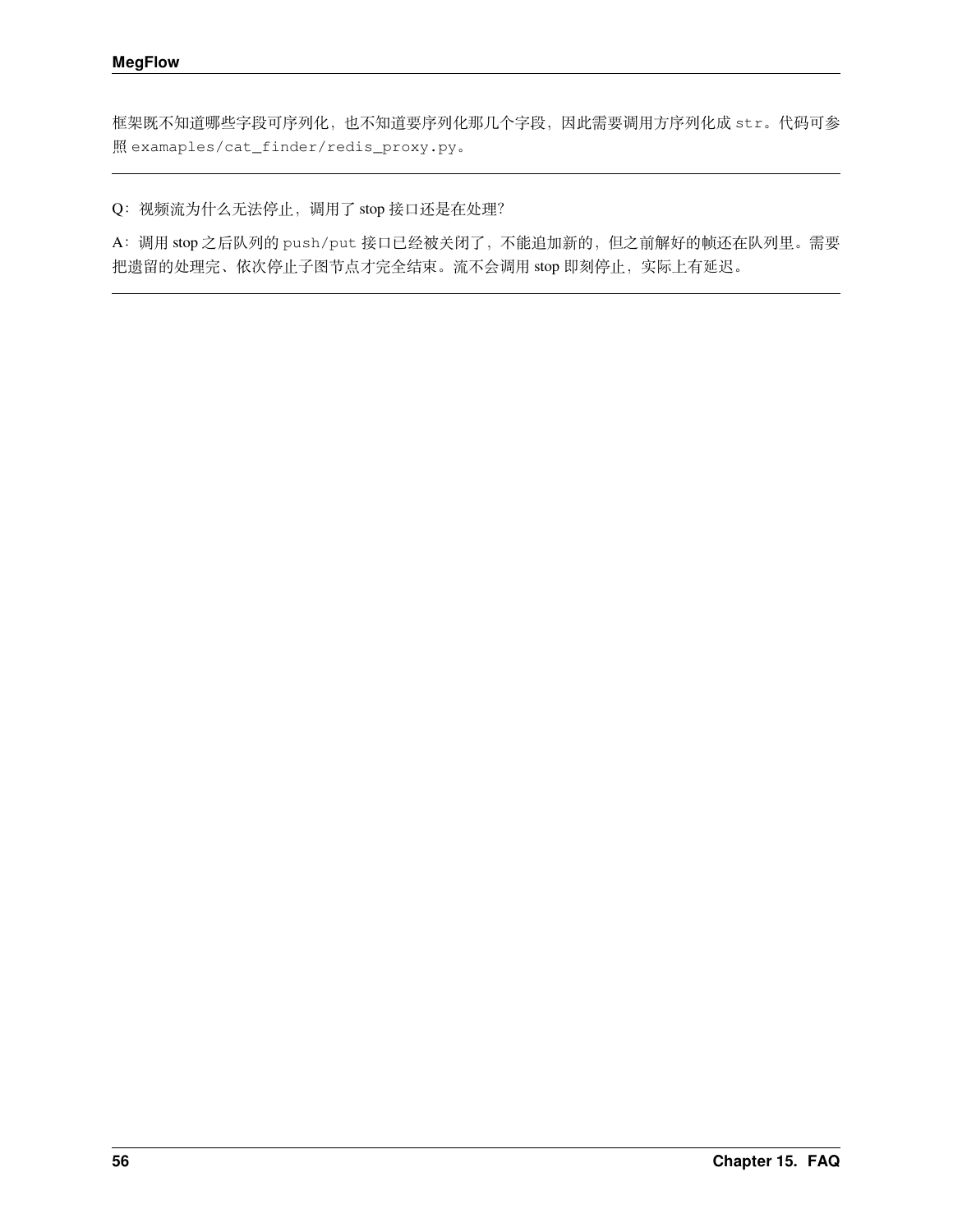### 如何 Debug 常见问题

<span id="page-60-0"></span>一、megflow\_run 无法启动服务,直接 core dump 报错退出

如果"Python 开机自检"的 megflow\_run -p logical\_test 能够正常结束,排查方向应该是 Python import error。调试方法举例

```
$ gdb --args ./megflow_run -c electric_bicycle/electric_bicycle_cpu.toml -p␣
,→electric_bicycle
...
illegal instruction
...
```
可以看到 crash 发生在哪个 import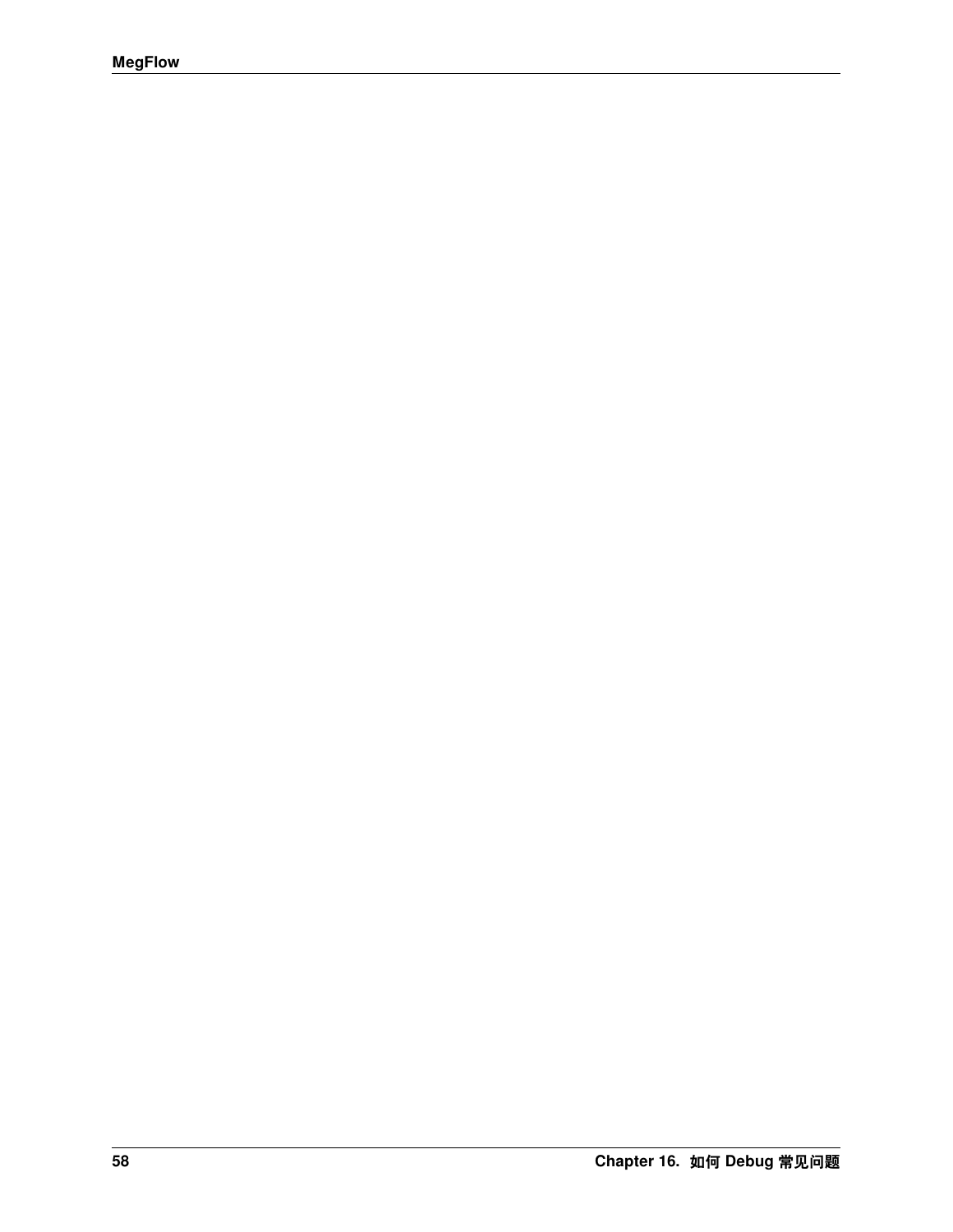#### 如何提交代码

### <span id="page-62-0"></span>**17.1 一、fork 分支**

在浏览器中打开 [MegFlow](https://github.com/MegEngine/MegFlow), fork 到自己的 repositories, 例如

https://github.com/user/MegFlow

clone 项目到本地,添加官方 remote 并 fetch:

```
$ git clone https://github.com/user/MegFlow && cd MegFlow
$ git remote add megvii https://github.com/MegEngine/MegFlow
$ git fetch megvii
```
对于 git clone 下来的项目,它现在有两个 remote,分别是 origin 和 megvii

```
$ git remote -v
origin https://github.com/user/MegFlow (fetch)
origin https://github.com/user/MegFlow (push)
megvii https://github.com/MegEngine/MegFlow (fetch)
megvii https://github.com/MegEngine/MegFlow (push)
```
origin 指向你 fork 的仓库地址; remote 即官方 repo。可以基于不同的 remote 创建和提交分支。

例如切换到官方 master 分支,并基于此创建自己的分支(命名尽量言简意赅。一个分支只做一件事,方便 review 和 revert)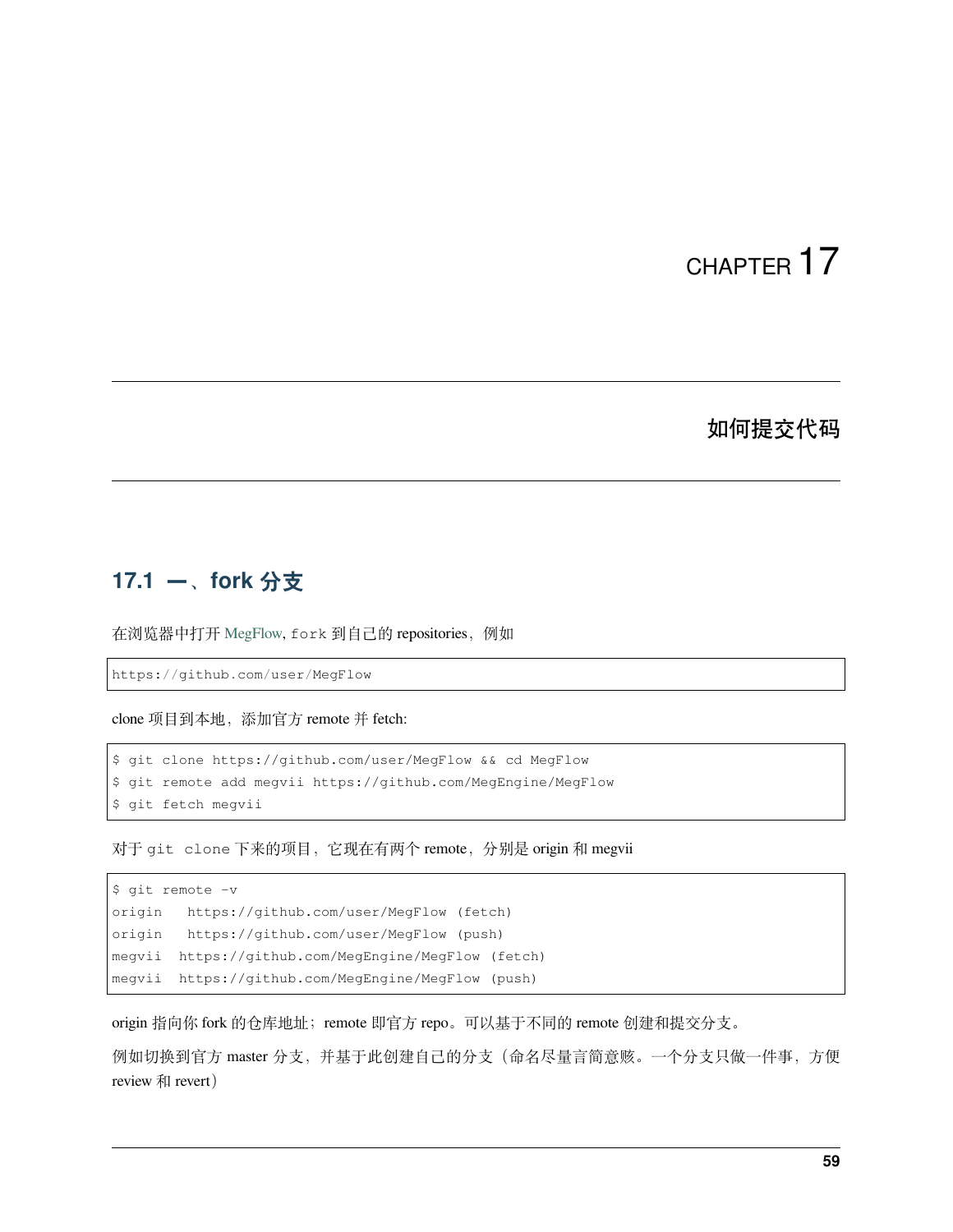```
$ git checkout MegEngine/master
$ git checkout -b my-awesome-branch
```
或创建分支时指定基于官方 master 分支:

\$ git checkout -b fix-typo-in-document MegFlow/master

git fetch 是从远程获取最新代码到本地。如果是第二次 pr MegFlow git fetch megvii 开 始即可,不需要 git remote add megvii,也不需要修改 github.com/user/MegFlow。

### **17.2 二、代码习惯**

为了增加沟通效率, reviewer 一般要求 contributor 遵从以下规则

- 不能随意增删空行
- tab 替换为 4 个空格
- 若是新增功能或平台,需有对应测试用例
- 文档放到 docs 目录下,中文用.zh.md 做后缀;英文直接用.md 后缀

开发完成后提交到自己的 repository

```
$ git commit -a
```
\$ git push origin my-awesome-branch

推荐使用 [commitizen](https://pypi.org/project/commitizen/) 或 [gitlint](https://jorisroovers.com/gitlint/) 等工具格式化 commit message,方便事后检索海量提交记录

#### **17.3 三、代码提交**

浏览器中打开 [MegFlow pulls](https://github.com/MegEngine/MegFlow/pulls) , 此时应有此分支 pr 提示, 点击 Compare & pull request

- 标题**必须**是英文。未完成的分支应以 WIP: 开头,例如 WIP: fix-typo
- 正文宜包含以下内容,中英不限
	- **–** 内容概述和实现方式
	- **–** 功能或性能测试
	- **–** 测试结果

回到浏览器签署 CLA,所有 CI 测试通过后通知 reviewer merge 此分支。